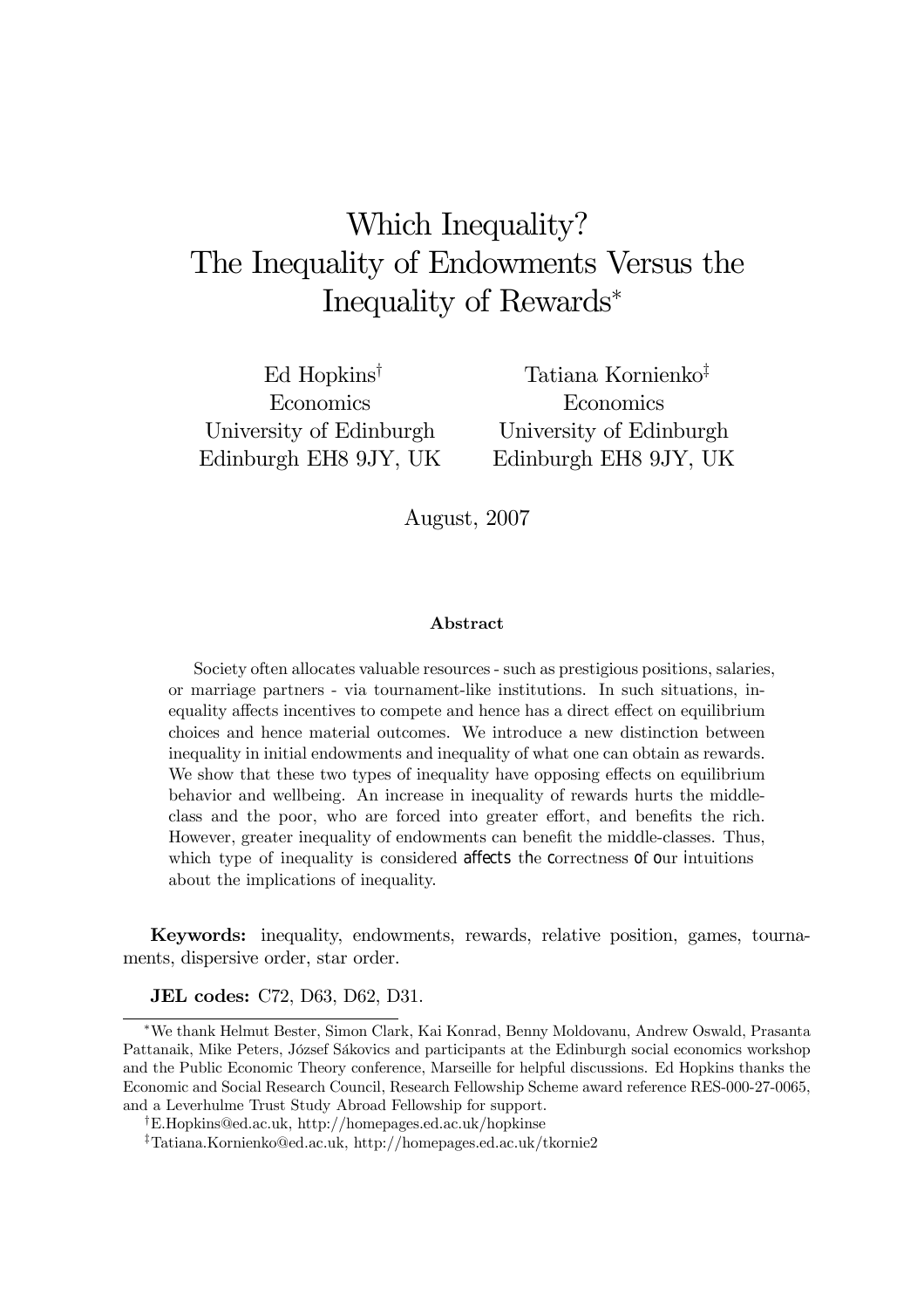## 1 Introduction

Perhaps there is no other economic debate older than that over inequality. As Sen (1980) points out, while most have agreed that some form of equality is desirable, there has been less consensus on what should be equalized. There is even debate over what is meant by equality and inequality (see Sen (1980), Phelps Brown (1988), Roemer (1996), Lamont (2003) and many others). Despite this diversity of opinion, typically equality is treated as a moral question. There may be some distributions of income or of wealth or some methods of distribution of endowments which are simply unfair. In contrast, in economics, the second fundamental welfare theorem seemed to separate these moral issues from the mainstream of economic analysis, the study of efficiency. Only recently it has been suggested that people have "social preferences", so that they care directly about what others receive as well as their own income or consumption. Differing formulations have been proposed by Frank (1985), Fehr and Schmidt (1999) and Charness and Rabin (2002) amongst many.

Here, we take a purely economic approach and examine a model where individuals care only about their own consumption, yet inequality has a direct effect on market outcomes. We imagine a society where there is formal equality of opportunity. That is, "there is no legal bar to access to education, to all positions and jobs, and that all hiring is meritocratic" (Roemer, 1996, p. 163) and where individuals are rewarded according to their productivity (Lamont, 2003). Yet there are two other forms of inequality. First, individuals differ in terms of initial endowments, whether it is innate ability, education received or inherited wealth. Second, the rewards that individuals receive as a result of their achievements also vary. We argue that these forms of inequality are logically separate. Talent could vary widely, but the most talented could receive a monetary reward only slightly greater than the least talented. Alternatively, small differences in talent could lead to big differences in outcomes. This distinction between inequality of endowments and inequality of rewards we believe to be novel.

We model this allocation system as a tournament in which there is a fixed set of rewards, that could represent cash prizes, places at a prestigious university, an attractive job, a desirable spouse, social esteem, monopoly rents or any combination of these. Individuals, whose initial endowments are private information, make a simultaneous decision over effort or performance. Then each individual is given a reward according to his rank in the distribution of performance: first prize is given to first place and so on. This induces competitors to behave as though they had a desire for high rank or status, an observation first due to Cole, Mailath and Postlewaite (1992) (see also Postlewaite (1998)). Further, there are important positional externalities, to obtain a top reward one must occupy a top position, and by doing so one excludes others from that position and hence that reward. This leads to equilibrium effort being inefficiently high and equilibrium utility being inefficiently low. Furthermore, we find that this equilibrium choice of effort and the resultant equilibrium utility depend on both the initial distribution of endowments and the distribution of rewards. Therefore, there is no need to appeal to any notion of justice for equality to matter. It matters because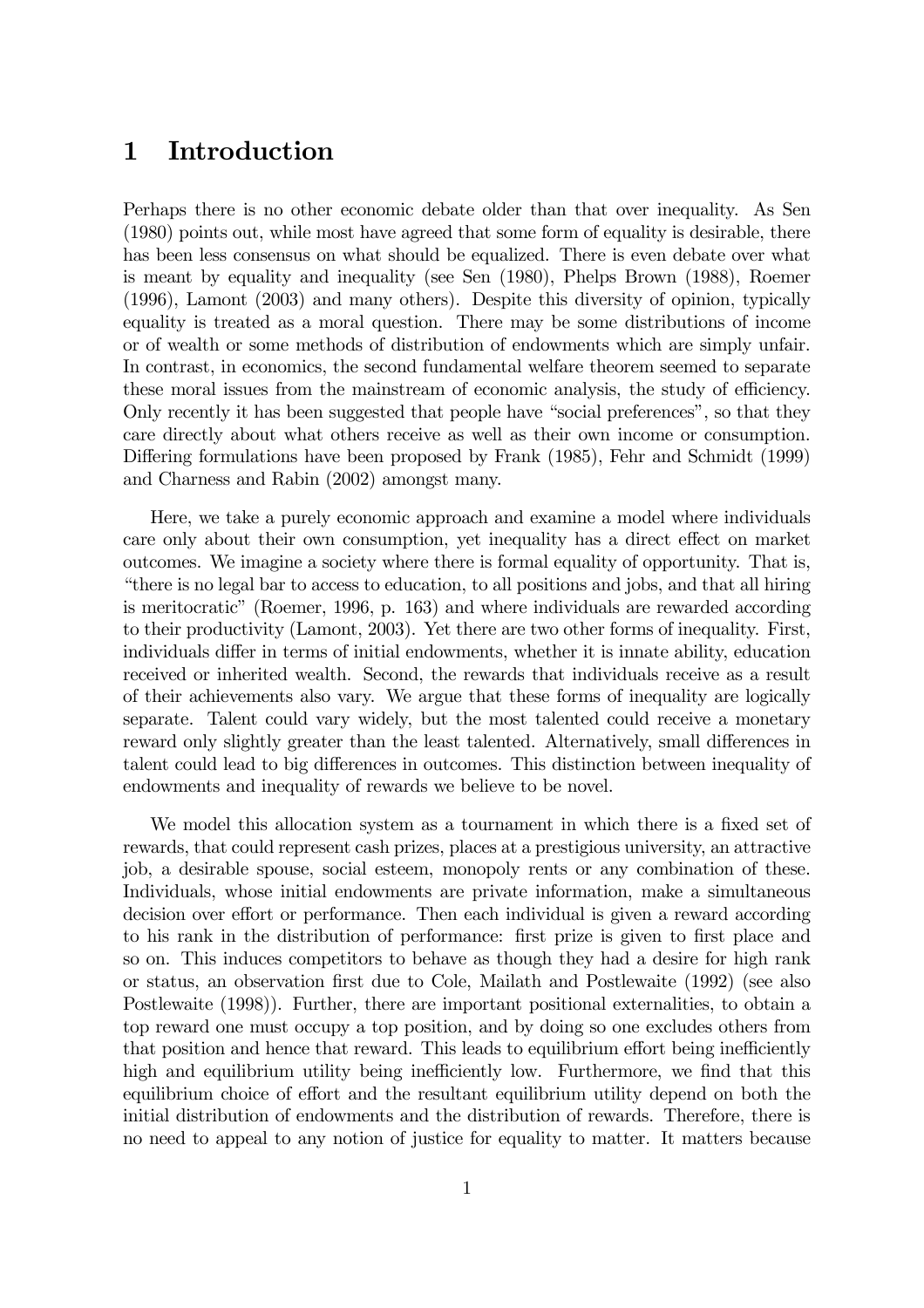what others have affects the job one gets, the wage one is paid and the amount of leisure one takes.

Thus, both the distribution of endowments and the distribution of rewards affect individual choices and equilibrium utility. However, we find that changes in the inequality of endowments have the opposite effect to changes in the inequality of rewards. An increase in the equality of competitors' endowments raises the return to effort as it is easier to overtake other competitors. This leads to higher effort for low and middle ranking agents. Furthermore, equilibrium utility falls at middle and high ranks and even those with higher endowments can be worse off in the more equal and hence more competitive distribution. However, an increase in the equality of rewards implies there is less difference between a high prize and a low one. This leads to a reduction in incentives and a decrease in equilibrium effort for low and middle ranking competitors, and an increase in their equilibrium utility. Simply put, greater equality of rewards will typically benefit most of society, greater equality of endowments can harm the majority.

We observe that the inequality of rewards has a much better fit with common beliefs about the effects of inequality. An increase in this type of inequality benefits the rich and hurts the middle-class and poor, who are forced into greater effort. In contrast, as noted by Hopkins and Kornienko (2004), greater inequality of endowments has an opposing effect and can benefit the middle-classes. Needless to say, this latter finding is in conflict with common intuitions about the role of inequality.

Further, this distinction between endowments and rewards differs from the most common existing concepts of inequality. First, as we argue, inequality of rewards and endowments are logically separate from equality of opportunity. Second, in the distributive justice literature (see Rawls (1971), Dworkin (1981b), Roemer (1996, 1998) among others) one often encounters the question of equality of "resources" (wealth, but also possibly education or talent). However, these works make no distinction about timing or causation, in the sense that there is no distinction made between what one has initially (endowment) and what one is able to obtain (reward). Third, equality of rewards should not be confused with equality of welfare or equality of outcomes. In this model at least, the welfare of an individual depends jointly on a set of outcomes that includes her endowment, her choice of effort as well as her reward. Finally, all agents are assumed to have the same preferences and so differences in welfare do not arise from differences in tastes, another issue in the philosophical literature.

Our methodology also is different from the one typically used by those interested in distributional justice. Without denying the importance of such questions, we do not address the issue of which distribution of endowments or resources is more just or fair. Furthermore, rather than focusing on the welfare of the entire society through a social welfare function, our approach is instead individualistic - we fix a particular individual, and then explore how her choices and welfare change in response to changes in her economic and social environment. Simply put, one cannot analyze what is good for society without analyzing first what is good for each of its members - which, when relative concerns are present, turns out to be far from trivial. When individuals are in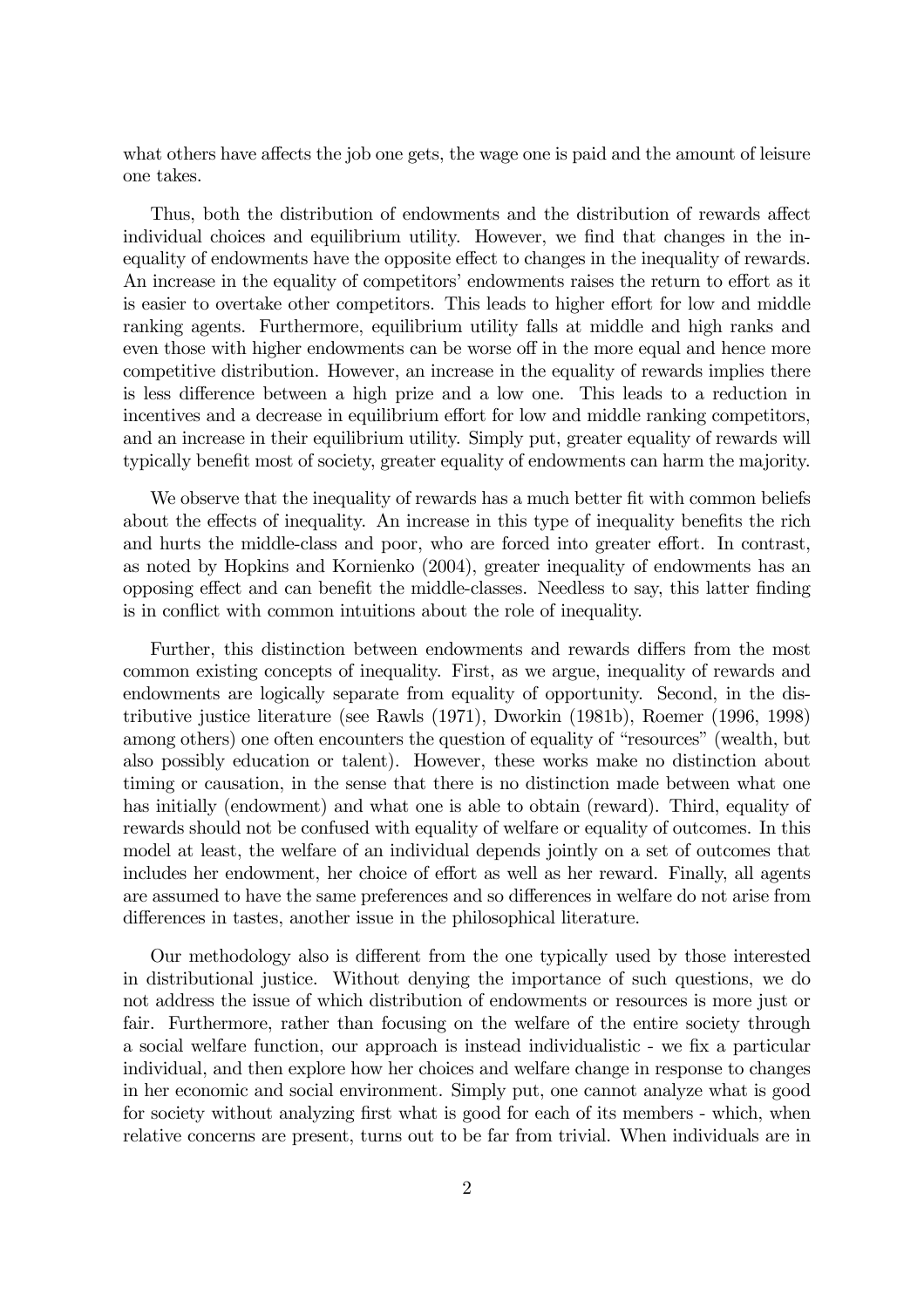competition with each other, an increase in an individual's income or consumption may not increase her happiness if her rivals also enjoy an increase in income or consumption. Such spillovers from one individual's situation to another individual's well-being seem to have escaped the attention of moral philosophers. Despite Nozick (1974) briefly touching on this issue, we are not aware of an existing theory of justice that allocates interpersonal competition and comparison a much-deserved central role.

A further contribution to the formal modelling of inequality is to highlight the importance of the method of tracking individuals when changes are made in the distribution of endowments. There are two ways of doing this: compare choices and outcomes at a given level of endowment or at a given rank in the distribution of endowments. As Hopkins and Kornienko (2007) point out and as we show here, the two methods apparently give different results: greater equality of endowments leads to higher utility at a given low rank, but lower utility at a given low endowment. But which is the more appropriate comparison? Suppose endowments are intrinsic, for example, talent or ability. Then, for example, an individual with some fixed ability level might observe a change in the distribution of abilities around him as a result of migration. While her own ability is fixed, her rank in the distribution of abilities changes. In contrast, if endowments represent something extrinsic such as wealth, for example, redistribution could change the wealth of many individuals without changing their relative position or rank. Thus, the nature of the initial heterogeneity in endowments suggests whether we should analyze distributional changes from the point of view of a fixed rank or from the point of view of a fixed level of endowment.

What is crucial in the tournament model we consider is that the shape and the range of the distributions of endowments and rewards themselves determine the marginal return to effort. Consequently, policy interventions such as taxes and transfers can have an impact on incentives if they change either the distributions of endowments or rewards. In fact, there are two distinct effects from any changes in the level of inequality. The first, which we call the direct effect, is simply that under a more equal distribution of endowments or rewards lower ranked individuals will have a greater endowments or rewards respectively. Even the direct effect is not as simple as it might seem in that it is negative when considered from the position of a constant endowment instead of a constant rank: in a more equal distribution of endowments, individuals with a given low endowment will have a lower rank and hence lower reward. However, in either case, there is also the second effect, which we call the incentive effect. Crucially, the incentive effect of an increase in equality of endowments is positive and opposite of that of an increase in the equality of rewards, which decreases incentives.

Existing merit-, desert- or effort-based theories of justice assume that those who work more, or have greater merit, should have greater rewards (see Konow (2003) for a survey of studies supporting this approach). However, in this literature there seems to be little discussion of the reward schedules, or, how exactly does a given amount of merit or performance translates into a reward. In effect, it seems to have been assumed that talent is absolute: with equality of opportunity, individuals will get their "just"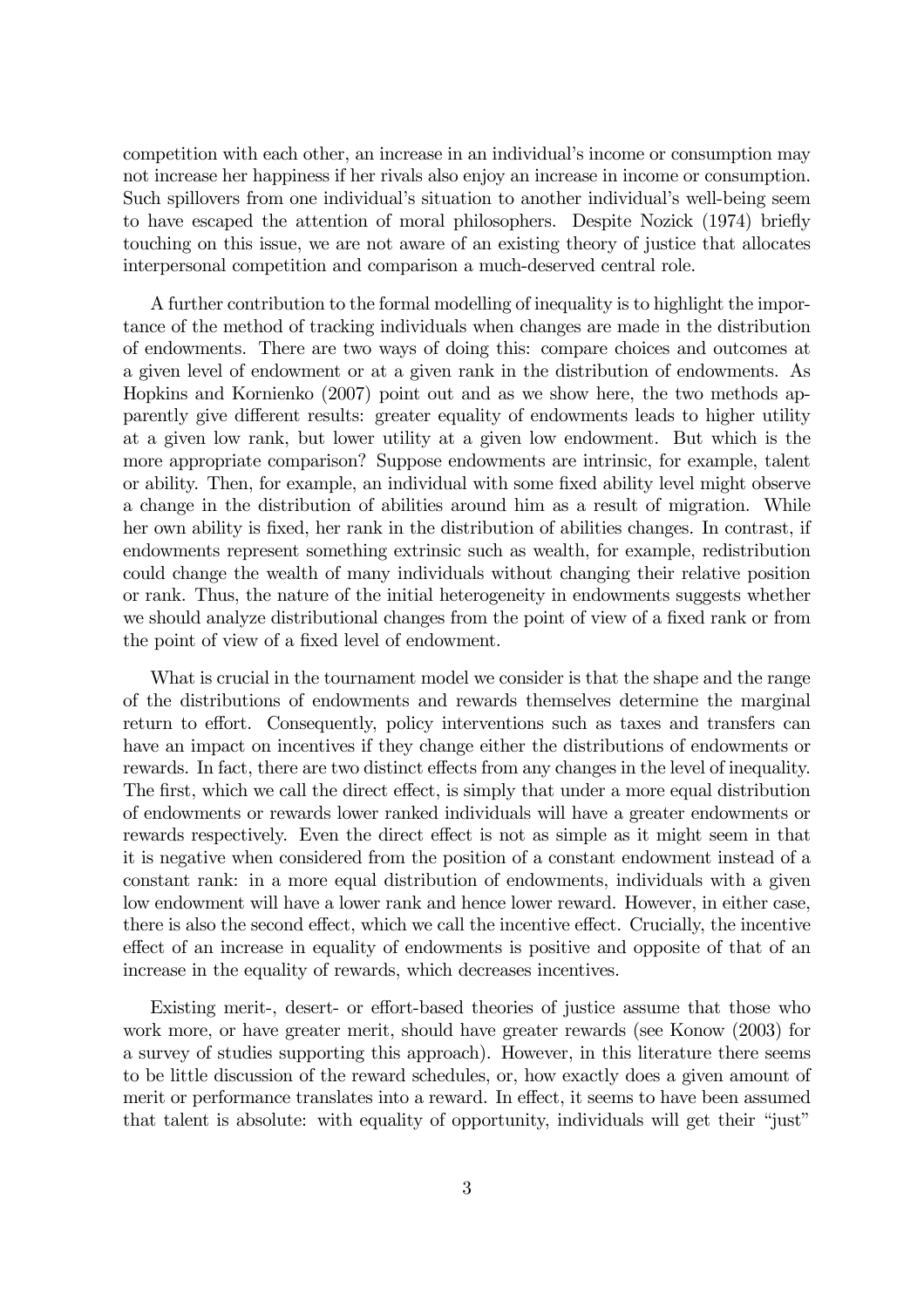reward, and this just reward is uniquely defined. Yet, it is just as reasonable to expect that an individual with a given level of talent could obtain very different rewards in two different societies, even if both have formal equality of opportunity. Indeed, one would expect the return to talent to be determined by the distribution of opportunities and rewards, which varies across countries and across time. For example, it seems that the dispersion of rewards has increased in recent years, particularly in the USA. Frank and Cook (1996) give many examples and some hypotheses about causes. Furthermore, one would expect the return to talent to be affected by its overall supply. Or, in other words, an individual's reward will also depend on the distribution of endowments in her society. Specifically, in our tournament model the return to talent is relative - it depends on the talents of one's competitors.

Why should we assume that success is driven by relative performance? An important reason is empirical. Tournament-like mechanism are used in practice to determine university admissions, entry into certain professions and promotions and pay within firms. More generally, there is now a significant body of research that suggests that indicators of wellbeing such as job satisfaction (Brown et al., (2004)), health (Marmot et al. (1991), Marmot (2004)) and overall happiness (Easterlin (1974)) are strongly determined by relative position. However, this existing literature on relative position and relative concerns has tended to assume that if relative position matters, this implies a distaste for inequality. In particular, Frank (1999, 2000) has argued forcefully that greater inequality exacerbates wasteful social competition. Hopkins and Kornienko (2004) showed that this argument may be problematic in that, in a model with relative concerns, an increase in equality of endowments can make everyone worse off. Here, we provide partial support for Frank's argument but we emphasize that it is an increase in the inequality of rewards, rather than greater inequality of endowments, that worsens wasteful competition.

One important assumption of our tournament model is that there is a fixed distribution of indivisible rewards. The justification for this is that in reality there are many desirable things, jobs, places at university, marriage opportunities, that do differ in quality and which are not divisible. A subtle criticism is that even if rewards are indivisible, there might be the possibility of side payments. This possibility is analyzed in a different literature where workers are matched to (indivisible) jobs by an endogenous wage schedule. For example, Costrell and Loury (2004) and Suen (2007) have considered changes in the distribution of ability of workers and in the quality of jobs. There is no incentive effect as there is no choice of effort by workers but the shape of the distributions of ability and of jobs affects the distribution of wages. That is, inequality can have a direct effect on outcomes even in the presence of side payments. This suggests that what is crucial is simply that rewards in society vary and that some are indivisible. $<sup>1</sup>$ </sup>

<sup>&</sup>lt;sup>1</sup>That is, more technically, inequality of endowments and inequality of rewards will have substantial but opposing effects whether matching between competitors and jobs or rewards is done under transferable utility or non-transferable utility. The relationship between tournament and matching models is analyzed in more detail in Hopkins (2005).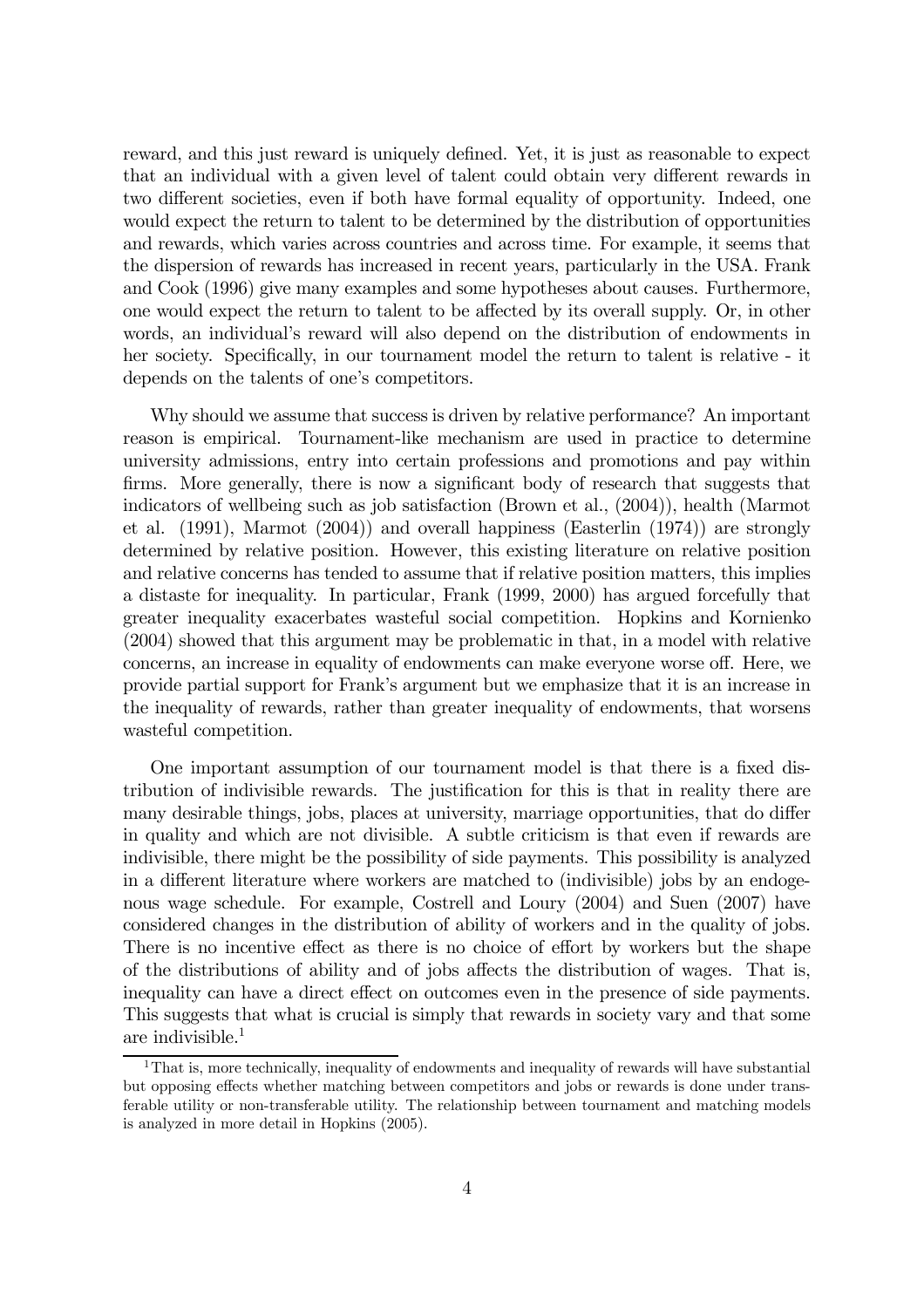This paper concentrates on the comparative statics of shifts in the distribution of endowments and rewards. This is done using various stochastic orders for ordering distributions. In related work, Moldovanu and Sela (2006) consider what would the optimal distribution of prizes be from the perspective of a contest designer who aimed to generate the maximum effort from contestants. In doing so, they obtain some comparative statics results related to those here. Hoppe, Moldovanu and Sela (2005) generalize this approach to a two-sided tournament environment similar to the current model. Cole, Mailath and Postlewaite (1992, 1995, 1998) and Fernández and Galí (1999) pioneered the use of tournament models. However, their focus of interest is not inequality but a comparison of the efficiency of different institutions for assigning rewards.

## 2 Which Inequality?

In this paper, we focus mainly on two different types of inequality - inequality of endowments and inequality of rewards with our analysis done under the assumption of (competitive) equality of opportunity. In the context of a simple model of social competition, we are able to give formal, mathematical definitions of these three concepts.2 Approaching the issue of inequality from within economic theory, our terminology may not easily map into the terminology widely used by moral philosophers. In this section, we try to show how some aspects of the pre-existing concepts relate to our framework.

Our methodology is different from the one typically used by those interested in distributional justice for a number of reasons. First, much research on inequality assumes explicitly or implicitly that redistribution of resources can benefit some only at the cost of others. Thus, it is purely a question of subjective judgement, formalized in terms of a social welfare function, which of the many possible Pareto-efficient distributions of resources is socially optimal. In contrast, in the presence of relative concerns or inter-personal competition, the effects of redistribution are not so straightforward. Thus, second, we consider a world of imperfect competition and asymmetric information, which necessarily we must analyze using game-theoretic methods.<sup>3</sup> Thirdly, we focus on how distributional changes affect each individual's welfare, rather than on the welfare of the entire society. Finally, this work is descriptive in that we analyze who loses and who gains from changes in equality, without any attempt to evaluate normatively these gains and losses.

The possibility of spillovers from one individual's choices to other individuals' wellbeing seemed to have attracted little attentions from moral philosophers. While Nozick (1974) did briefly touch on this issue in his chapter "Equality, Envy, Exploitation, etc.", we are not aware of an existing theory of justice that allocates interpersonal competition

<sup>2</sup>Formal economic modelling of inequality is not new - see Roemer (1996) for an excellent account of the formal economic approach to the theories of justice.

<sup>&</sup>lt;sup>3</sup>Despite the enormous impact of such ideas on many areas of economics, strangely they seem to have had little impact on the study of inequality.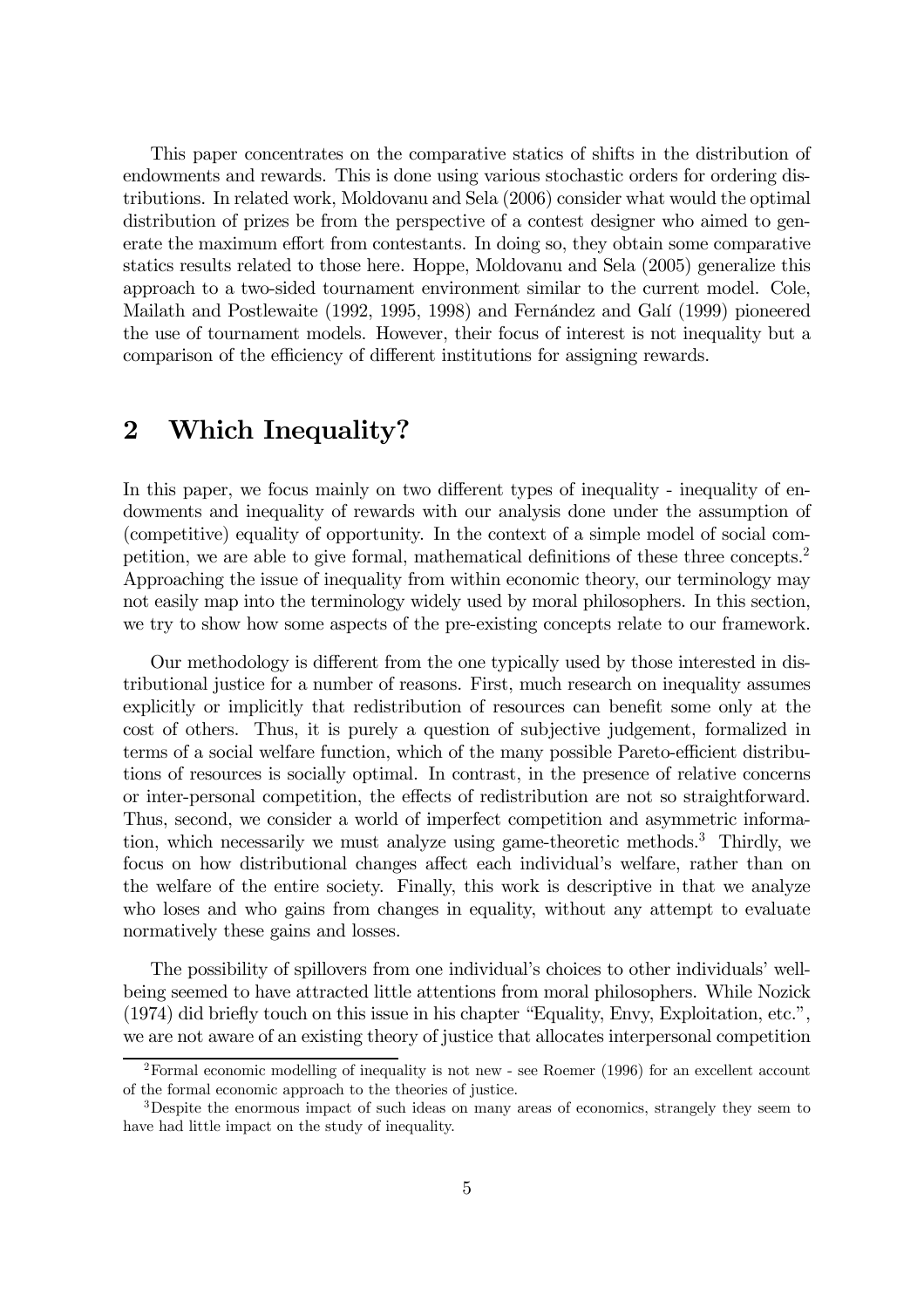a central role. However, we do not deny the importance of moral judgement in this area. Indeed, we hope that our work may provide a potential input into the work of moral philosophers. Here we try to sketch briefly how we think our work relates to the existing literature on distributive justice.

One of the early taxonomies of inequality is due to Rousseau (1754), who analyzed two types of inequality - natural ("established by nature") and moral ("established, or at least authorised by the consent of men").<sup>4</sup> It is this second, moral, inequality, that Rousseau criticized, thus establishing the long-running interest in inequalities created or authorized by society. Our taxonomy of inequality differs from the one established by Rousseau as, in his treatment of "moral" inequality, Rousseau does not distinguish between inequality of initial endowments and inequality of what one can obtain as the result of social arrangements - i.e. of what we call rewards. Further, we consider both "natural" endowments - such as abilities, - as well as endowments that have economic, social, or "moral", origin - such as wealth. However, we argue that whether endowments are natural or socially created is still important in determining which of two different analytical methods, indexing by level and indexing by rank, is more appropriate. We show in Sections 5 and 6 that the two methods generate different perspectives on the effects of changes in inequality.

In the past few decades the debate on "equality of what" has been re-ignited by Sen (1980), who criticized the utilitarian approach, the total utility approach, and the approach of Rawls (1971), pointing out that individuals may differ in their ways of utilizing endowments (their "technology"), or in their tastes.<sup>5</sup> Here, we assume that individuals differ from each other in their endowments only, so that their tastes and "technologies" they employ (that is, the way they transform their endowments into performance) are the same. While these assumptions are undoubtedly restrictive, they allow us to focus on the main question - that is, whether a particular individual's welfare is higher under inequality of endowments or under inequality of rewards. The "expensive taste" argument, not dissimilar to the one presented by Sen (1980) was also out forward by Dworkin (1981a) against pursuit of equality of welfare. Instead, Dworkin (1981b) advocated for equality of resources. However, as in most of the existing literature on distributive justice, Dworkin (1981b) does not seem to distinguish the timing or function of different economic resources, which is crucial to our distinction between endowments and rewards.

<sup>&</sup>lt;sup>4</sup>See Rousseau (1754, Part I): "I conceive that there are two kinds of inequality among the human species; one, which I call natural or physical, because it is established by nature, and consists in a difference of age, health, bodily strength, and the qualities of the mind or of the soul: and another, which may be called moral or political inequality, because it depends on a kind of convention, and is established, or at least authorised by the consent of men. This latter consists of the different privileges, which some men enjoy to the prejudice of others; such as that of being more rich, more honored, more powerful or even in a position to exact obedience."

<sup>&</sup>lt;sup>5</sup>Sen (1980) put forward a radically different idea, which is difficult to capture with traditional economic modelling tools. He advocated for equality of what he called "basic capabilities" - such as abilities to move around, to meet nutritional requirements, to participate in the social life of the community and so on.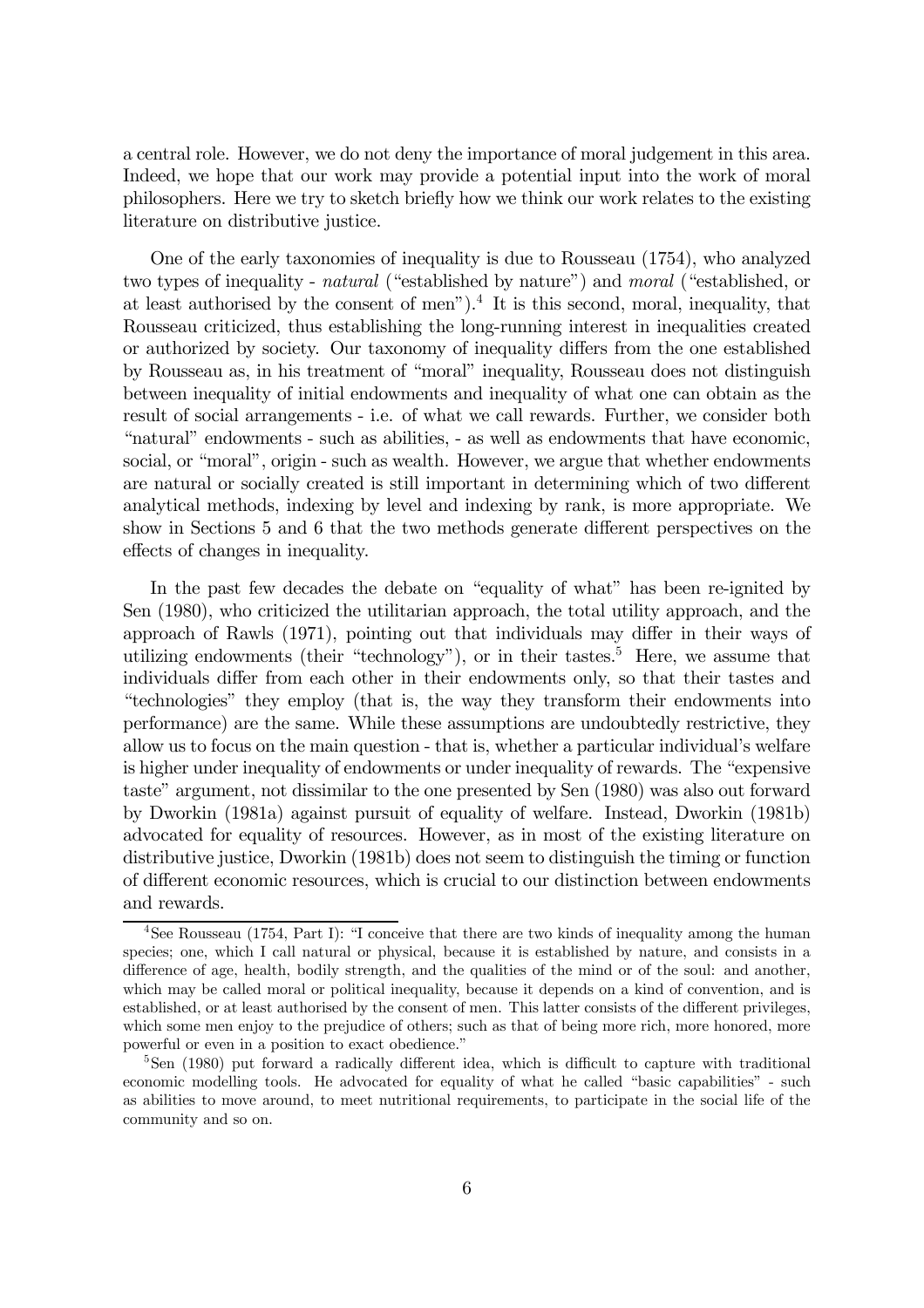The importance of inequality of rewards as incentive mechanism has been pointed out by sociologists Davis and Moore (1945). In their functional theory of stratification, they argued that a hierarchical system of rewards is necessary as it allocates talent and provides motivation to exert effort and/or acquire skills necessary for functionally important or ability-demanding jobs. Similarly, Rawls (1971) accepted that inequality of rewards can be justified only as a motivational tool. Our results support the motivational justification of inequality of rewards. Since more unequal rewards tend to increase the return to effort, effort tends to increase when rewards are more unequal.We also point out that while the inequality of rewards matters for incentives and thus individual welfare, so does the inequality of endowments. Moreover, as we show, for each individual, the incentive effects (and under some conditions, total effects) of the two types of inequality may be (qualitatively) the opposite of each other.

More recently, the attention of justice theorists has shifted towards equality of *op*portunity (see Rawls (1971) and Roemer (1996) among others). In practice, equal opportunity is said to exist when people with similar abilities reach similar results (equality of outcome). Importantly for our analysis is that equality of opportunity can take various forms. One form is focused on the *technologies* available to the individuals. For example, one can "level the playing field" and thus increase the rewards (or the chances to receive a particular reward) of the disadvantaged by either providing them with superior technology, or handicapping those better-endowed by making more difficult for them to exert effort. Another form, advocated by Roemer (1996, 1998), focuses on reward schedules, suggesting to equalize rewards to effort across individuals holding the same rank within the distribution of effort within their own type.

Alternatively, equality of opportunity may be affected through the rules according to which distribution of rewards is made. That is, rewards can be allocated to individuals not only on the basis of their performance (such as output or educational achievements) but also based on other characteristics (such as initial endowment, socioeconomic status, gender, age, moral qualities, etc.). Lloyd Thomas (1977) pointed out that it is important to distinguish the equality of opportunity when allocation involves abundant rewards (e.g. everyone who wants to receive tertiary education will receive some form of it) from the one involving scarce rewards (e.g. everyone who wants to get a particular job will get it). He noted that improving some individuals' opportunity of receiving scarce rewards may involve "compulsory reducing the opportunities others already have". Instead, he advocated "fair competition for scarce resources" - an argument consistent with Nozick (1974)'s argument in support of fair rules. The argument in support of competitive equality of opportunity was further advanced by Green (1989), who argued that in the absence of perfect information about individual abilities, talents, or endowments, society may often need to elicit these (or at least to be able to rank individuals in the order of their endowments of productive resources), and competitions are common mechanisms for information revelation.

Here, we imagine a society where there is formal equality of opportunity. That is, "there is no legal bar to access to education, to all positions and jobs, and that all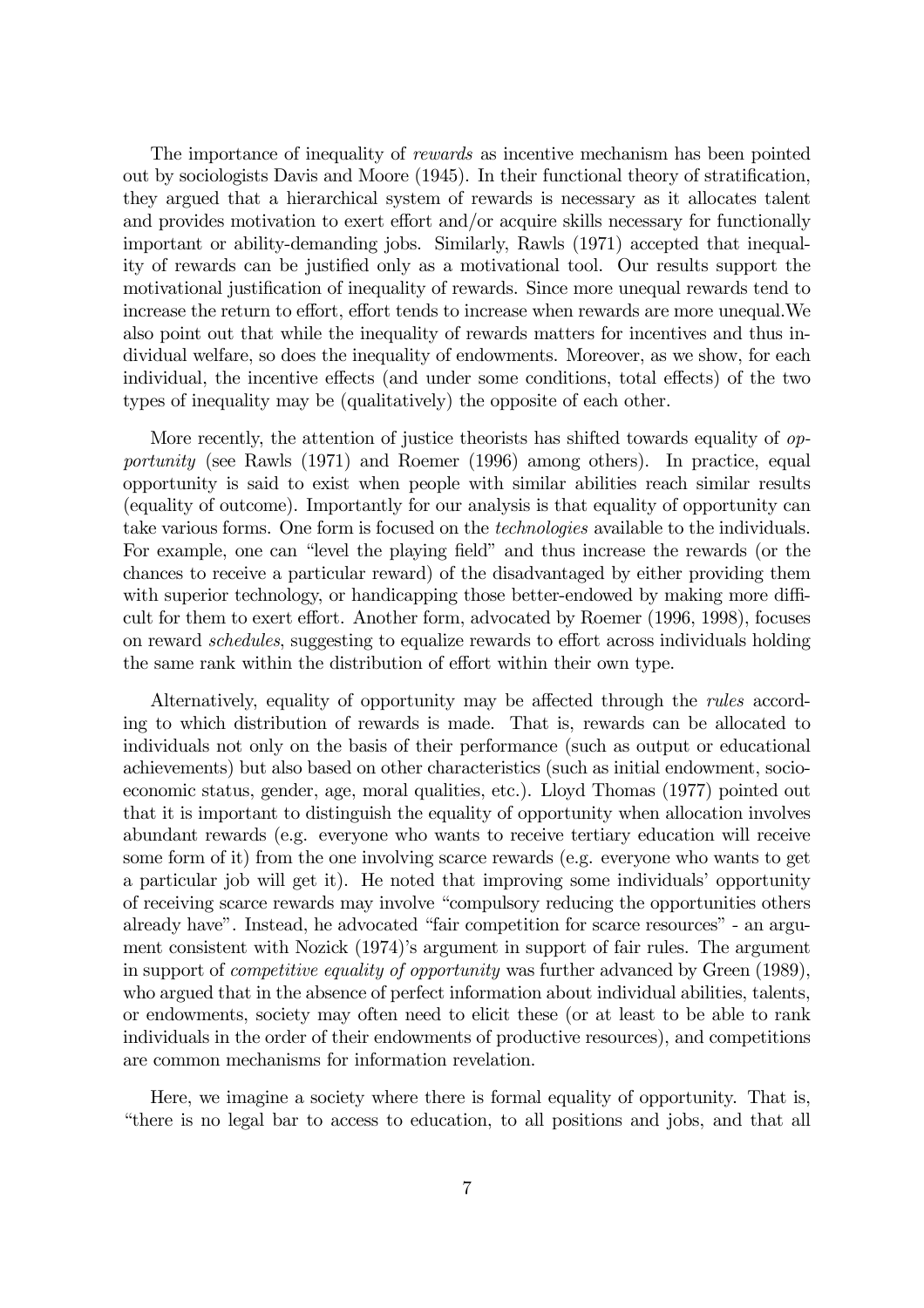hiring is meritocratic" (Roemer, 1996, p. 163) and where individuals are rewarded according to their productivity (Lamont, 2003). We also assume that all individuals use the same technologies (that is, no individual is handicapped and no individual have an access to a superior technology). Further, the rewards to be distributed are scarce and the individual endowment of productive resources is each individual's private information. Therefore, describing our tournament model as possessing competitive equality of opportunity has some justification.

Thus, in summary, our current work differs from prior work on distributive justice for two main reasons. First, existing work has not considered the externalities arising from interpersonal competition and, therefore, has not taken a strategic approach to understanding the impact of inequality. Second, while our tournament model borrows the idea of equality of opportunity from the existing literature, to the best of our knowledge, ours is the first attempt to separate inequality in terms of its timing and function, between initial endowments and final rewards.

### 3 The Model

In this section, we develop our model, where a large population competes in tournamentlike market to obtain rewards or prizes. We have in mind three prime examples. The first is students competing for places at college. The second is a market for jobs. For example, students in the final year of graduate school seek faculty positions at universities. The third is a marriage market, where singles attempt to attract desirable potential spouses. These three situations are modelled as tournaments by Fernández and Galí (1999), Hopkins (2005) and Cole, Mailath and Postlewaite (1992) respectively. We will use the terminology of "contestants" competing for rewards. Contestants have to make a decision on how to allocate their initial endowment between private consumption and visible performance that acts as a signal of underlying ability. Each contestant is then awarded a reward or prize. These are awarded assortatively with the best performer being awarded the top prize, the median performer the median prize and so on downward with the worst performer receiving the last prize.

We assume a continuum of contestants. They are differentiated in quality with a contestants having differing endowments z with endowments being allocated according to the publicly known distribution  $G(z)$  on  $[\underline{z}, \overline{z}]$  with  $\underline{z} \geq 0$ . The level of each contestant's endowments is her private information. The distribution  $G(z)$  is twice differentiable with strictly positive density  $g(z)$ . A contestant's level of endowment z has possible specific interpretations such as her wealth or an ability parameter that determines maximum potential performance.<sup>6</sup> In particular, contestants must divide their endowments between visible performance  $x$  and private consumption or leisure  $y$ .

 $6$ For example, suppose all contestants are endowed with the same amount of time that can be used for production or leisure. Then, let  $z$  be productivity per hour and a contestant devoting a proportion  $x/z$  of time to production will have performance x.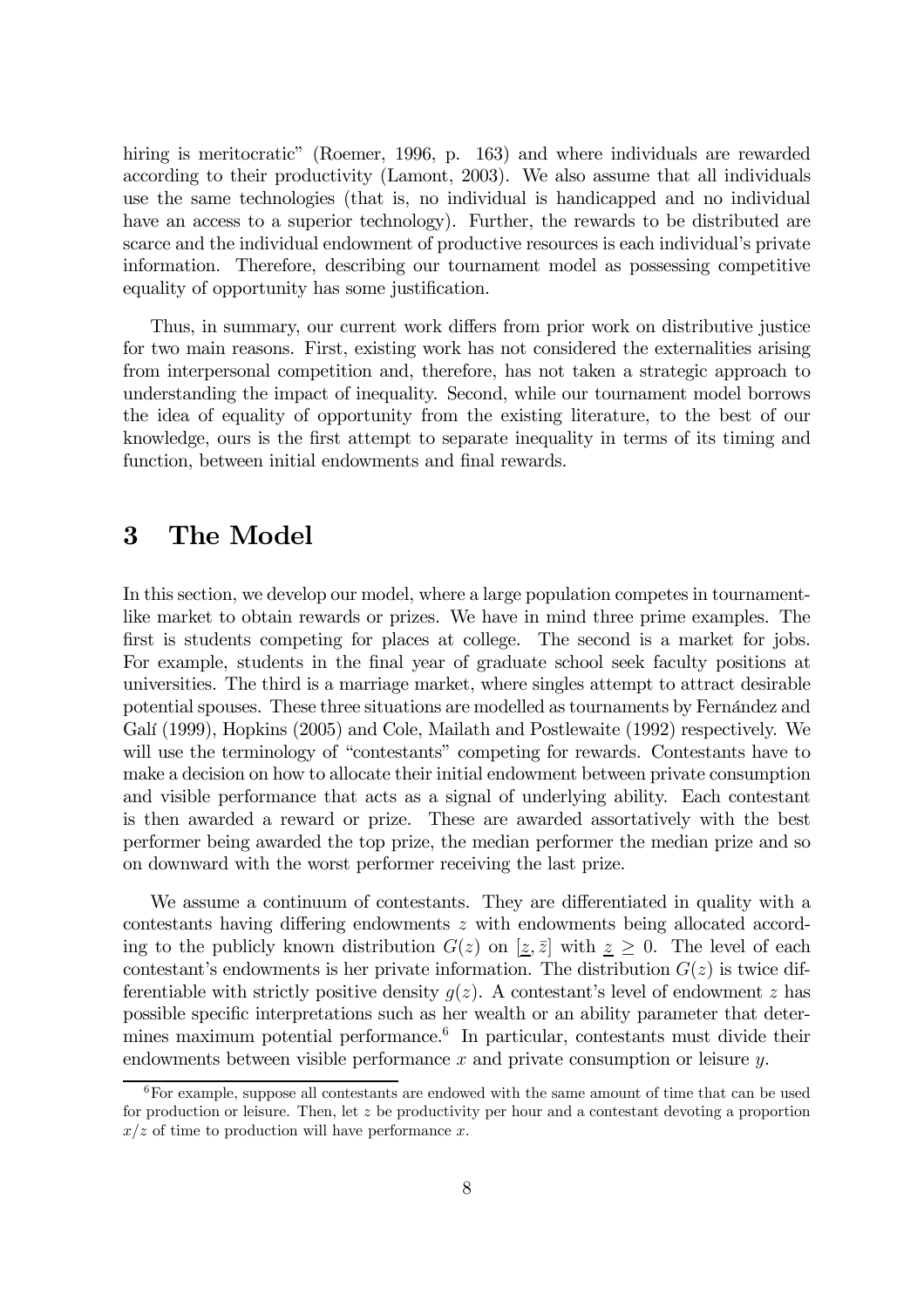There is also a continuum of prizes or rewards of value s whose publicly known distribution has the twice differentiable distribution function  $H(s)$  on  $[s, \bar{s}]$  and strictly positive density  $h(s)$ . While the rewards could simply be in cash, this is not necessarily the case. In the context of the academic job market, s could be interpreted as prestige or reputation of a university, in the marriage market, s could be a measure of attractiveness to the opposite sex. After the contestants' choice of performance, rewards will be awarded assortatively, so that the contestant with the highest performance  $x$  will gain the prize with highest value  $\bar{s}$ . More generally, the rank of the prize awarded will be equal to a contestant's rank in terms of performance.

We have two ideas in mind why rewards might be assigned in such a way. First, such mechanisms are often used in situations such as college admissions to promote a form of equality of opportunity. For example, if  $z$  represents ability and  $x$  represents academic performance, then the highest rewards go to those of the highest performance which in the equilibrium we consider will be those of highest ability.<sup>7</sup> Second, the other side of the market could consist of people, potential spouses or employers, rather than inanimate prizes. These potential partners would have to choose between contestants. But it is easy enough to specify suitable preferences for the partners such that the end result in equilibrium would be the same: the best performing contestant obtains the best match. $8$  Here, we assume that such partners are interested in a contestant's performance  $x$  mostly in terms of its use as a signal, that is what it reveals about his underlying endowment of ability z.

A contestant's endowment  $z$  can be employed in peformance  $x$  or private consumption  $y = z - x$  (that is, the rate of conversion between x and y is normalized to one). The contestants, all have the same utility function

$$
U(x, y, s) = U(x, z - x, s). \tag{1}
$$

There is additional utility arising from the reward achieved s. However, no trade is possible, it is not possible, for example, to buy s with x. Rather to obtain s, a contestant must take part in the tournament.

We assume a series of standard conditions on the utility function that will enable us to derive a monotone equilibrium and clear comparative statics results. (i)  $U$  is twice continuously differentiable (smoothness); (ii)  $U_x(x, y, s) > 0$ ,  $U_y(x, y, s) > 0$ ,  $U_s(x, y, s) > 0$  (monotonicity); (iii)  $U_{xy}(x, y, s) > 0$ ,  $U_{ys}(x, y, s) \ge 0$  and  $U_{xs}(x, y, s) \ge 0$ (complementarity); (iv)  $U_{ii}(x, y, s) \leq 0$  for  $i = x, y, s$  (own concavity); (v)  $U_x(x, z (x, s) - U_y(x, z - x, s) = 0$  has a unique solution  $x = \gamma(z, s)$  and whenever  $x \geq \gamma(z, s)$  it holds that  $U_{xs}(x, z-x, s) - U_{ys}(x, z-x, s) \leq 0$ . This last condition seems somewhat complicated but it is automatically satisfied if utility is additively or multiplicatively separable in s. Note also that it implies a competitor would choose a positive perfor-

<sup>7</sup>Fernández and Galí (1999) show that such mechanisms can be more efficient than markets in assigning educational opportunities when capital markets are imperfect.

<sup>8</sup>See Cole, Mailath and Postlewaite (1992, 1998) for explicit consideration of voluntary matching between contestants and potential partners.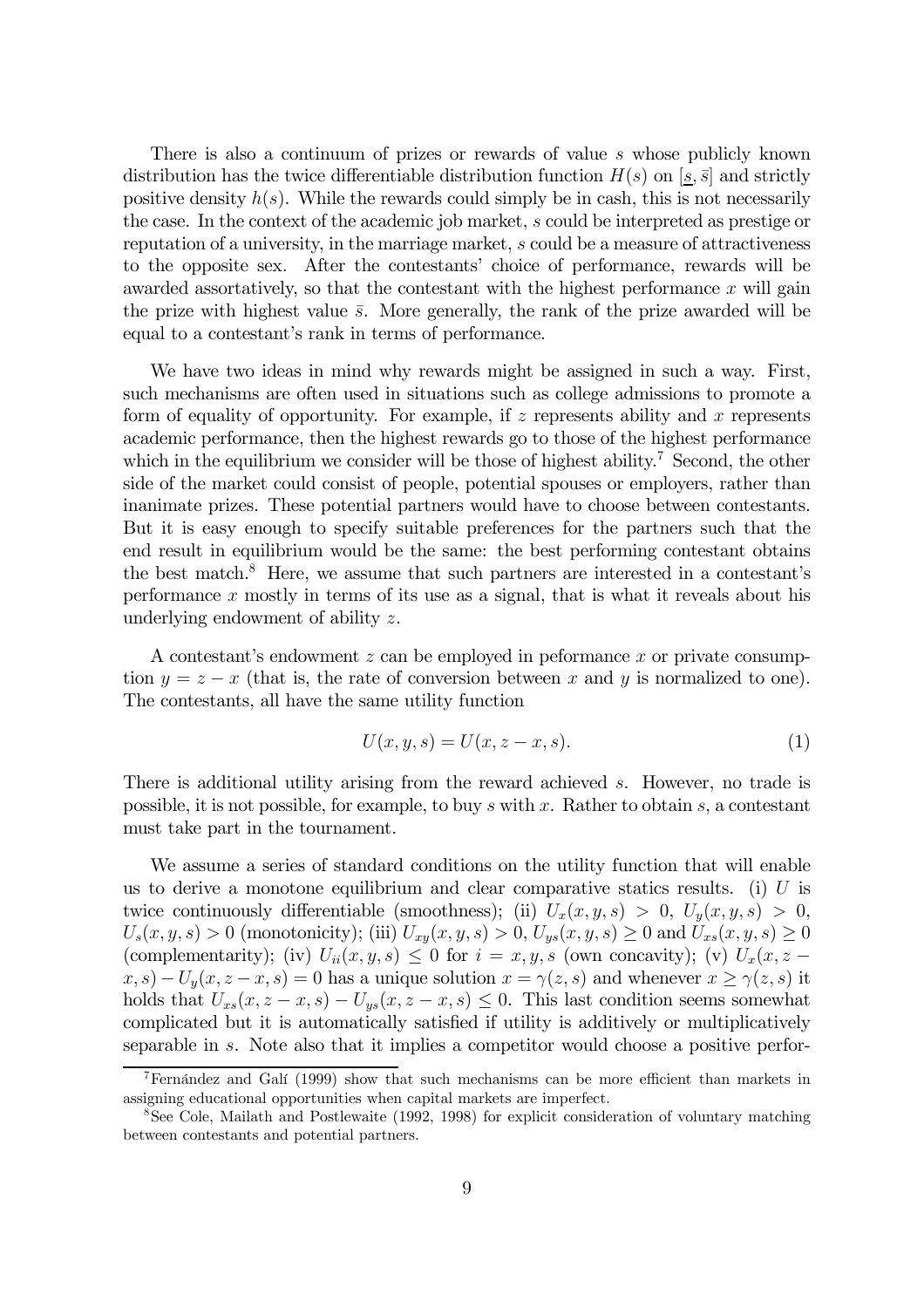mance  $x$  even when there are no competitive pressures. That is, there is some private benefit to such effort, for example, private satisfaction from studying.<sup>9</sup>

It is natural, perhaps, to think of a competitor's type as her level of endowment. However, given an endowment distribution  $G(z)$ , an agent with endowment  $\tilde{z}$  has rank  $\tilde{r} = G(\tilde{z})$  and it is equally valid to think of her type as being  $\tilde{r}$  as much as it is  $\tilde{z}$ . We have assumed that  $G(\cdot)$  is strictly increasing on its support so that there is a one-toone relation between income and rank. There are several advantages of indexing by rank over indexing by endowment level as discussed in detail in Hopkins and Kornienko (2007) and in Section 4 here. Nonetheless, we will use both methods with the analysis with indexing by level of endowment to be found in Section 6. In this section, we will treat each competitor's type as her rank r. Notice that on an agent's endowment can be expressed as a function of his rank or  $\tilde{z} = G^{-1}(\tilde{r})$  (i.e.  $\tilde{z}$  is at the  $\tilde{r}$ -quantile). In particular, let us write  $Z(r) = G^{-1}(r)$ . Equally, her strategy will be a mapping  $x(r):[0,1]\to\mathbf{R}_+$  from rank to performance.

Then, a symmetric equilibrium will be a Nash equilibrium in which all contestants use the same strategy, that is, the same mapping  $x(r)$  from rank in endowments to performance. Suppose for the moment that all contestants adopt such a strategy  $x(r)$ that, furthermore, is differentiable and strictly increasing (we will go on to show that such an equilibrium exists). Let us aggregate all the performance decisions of the contestants into a distribution summarized by a distribution function  $F(x)$ . If  $x(r)$  is strictly increasing, then there will be no mass points in the distribution of performance, so that  $F(x)$  is continuous and strictly increasing. Note that such a strategy is fully separating. One can deduce a contestant's endowments z or his rank in the distribution of endowments  $r$  from his choice of performance  $x$ .

Prizes will be awarded to contestants in a way that satisfies *competitive equality of* opportunity. Specifically, the way in which rewards are awarded should depend only on an agent's visible performance,  $x$ . In contrast, *inequality of opportunity* would be a rule such that the allocation of rewards depends on some further, extraneous factor such as race, age, gender or social status. While such an allocative rule is perhaps more realistic, we leave it aside for the future research as it would imply an additional dimension of inequality among agents, and would call for more advanced methods of analysis.

Given that rewards are indivisible and are ranked from lowest to highest, the obvious way to assign rewards in way that would satisfy competitive equality of opportunity is assortatively: rewards are assigned on the basis of one's rank  $F(x)$  in achievement with the highest achievement obtaining the highest reward and so on. This assignment should also be measure-preserving (the equivalent, given a continuum of prizes and contestants, of awarding exactly one prize to each contestant). A possible way to do this is to assign rewards assortatively so that rank in rewards equals rank in endowments, or  $H(s) = G(z)$ . Note that in a symmetric Nash equilibrium where the strategy  $x(r)$  is

<sup>&</sup>lt;sup>9</sup>Nothing substantial depends on this assumption. All results are qualitatively the same if x has no intrinsic value for contestants.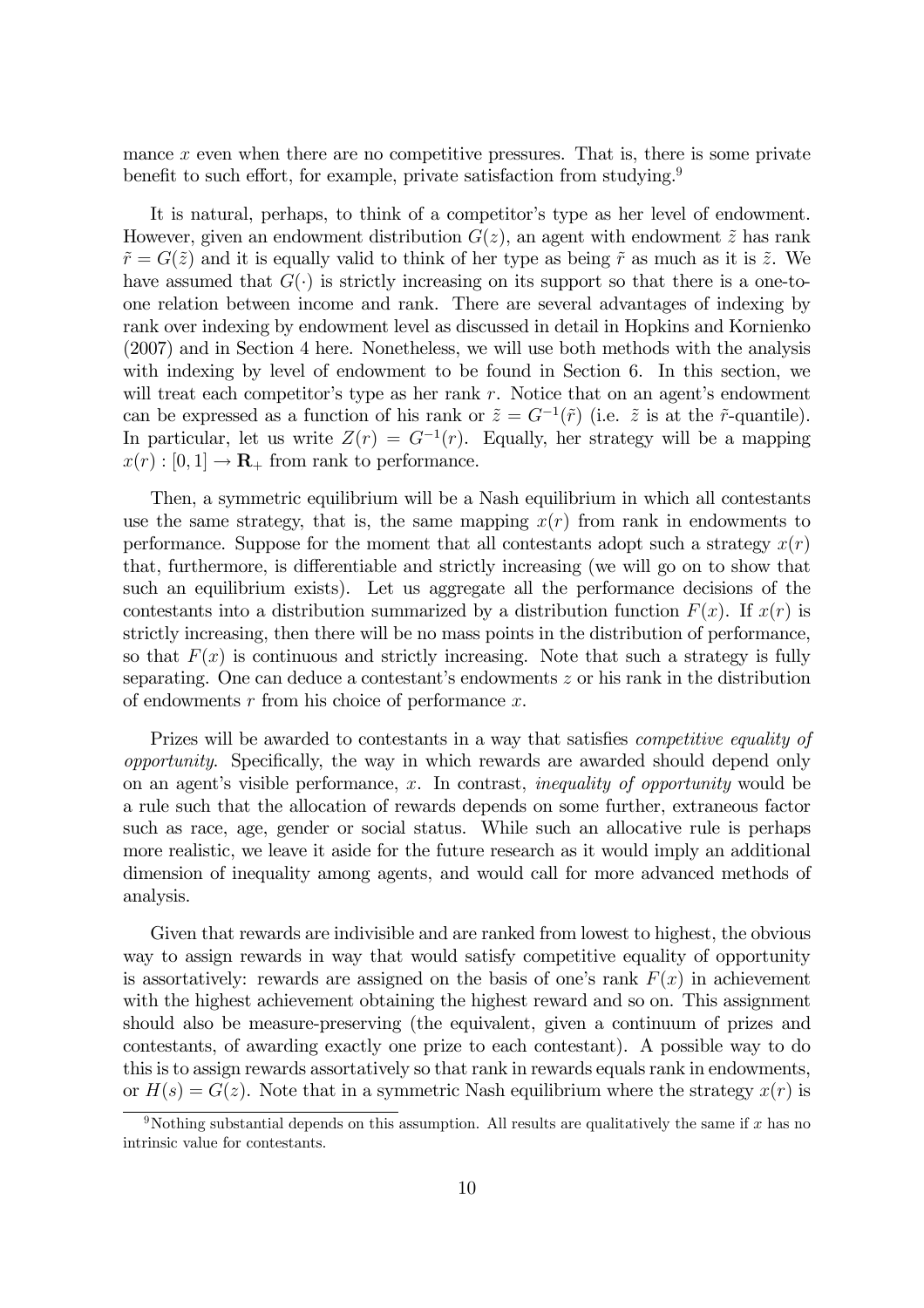strictly increasing in an agent's rank, we have that  $G(z) = F(x) = r$ . That is, an agent's rank r in the distribution of endowments  $G(z)$  is equal to her rank in the distribution of performance. In turn, if rewards are assigned assortatively according to performance so that an agent's rank in the distribution of achievement  $F(x)$  is equal to her rank in the distribution of rewards  $H(s)$ , so that  $G(z) = F(x) = H(s) = r$ . Then we have an assignment that satisfies equality of opportunity and is measure preserving.<sup>10</sup>

**Remark 1** Competitive equality of opportunity implies that rewards are assigned assortatively based on a competitor's performance x so that the rank of the reward  $H(s)$ is equal his/her rank in the distribution of performance  $F(x)$ . In a fully separating equilibrium, this is equal to his/her rank in endowments so that

$$
G(z) = F(x) = H(s) = r.
$$
\n<sup>(2)</sup>

That implies that, in such an equilibrium, an agent of rank r is allocated a reward  $s = H^{-1}(r)$ .

Note that this relationship (2) implies that we can define the function

$$
S(r) = H^{-1}(r),\tag{3}
$$

which gives the equilibrium reward of a contestant of type r, so that  $S : [0,1] \rightarrow [\underline{s}, \overline{s}]$ . The marginal increase in reward from an increase in one's rank would be

$$
S'(r) = \frac{1}{h(H^{-1}(r))} = \frac{1}{h(S(r))}.
$$

This also implies a reduced form utility:

$$
U(x, y, s) = U(x(r), Z(r) - x(r), S(r))
$$

That is, the tournament with assortative award of prizes implies that each individual's payoffs are increasing in her rank  $r$  in the distribution of contestants. It therefore might appear to an outside observer that the individual had some form of social preferences where she cares about her relative position, similar to those analysed by Frank (1985) and Hopkins and Kornienko (2004). As Cole, Mailath and Postlewaite (1992), Postlewaite (1998) point out, this form of tournament therefore gives a strategic basis to such models.

Continuing with the assumption that all agents adopt the same increasing, differentiable strategy  $x(r)$ , let us see whether any individual agent has an incentive to deviate. Suppose that instead of following the strategy followed by the others, an agent with

 $10$ Notice that our formulation of equality of opportunity is consistent with Roemer (1996, 1998), as here all individuals of the same type - defined by the individual's endowment - submit the same effort (so that the distribution of effort within their own type is degenerate) and get the same reward.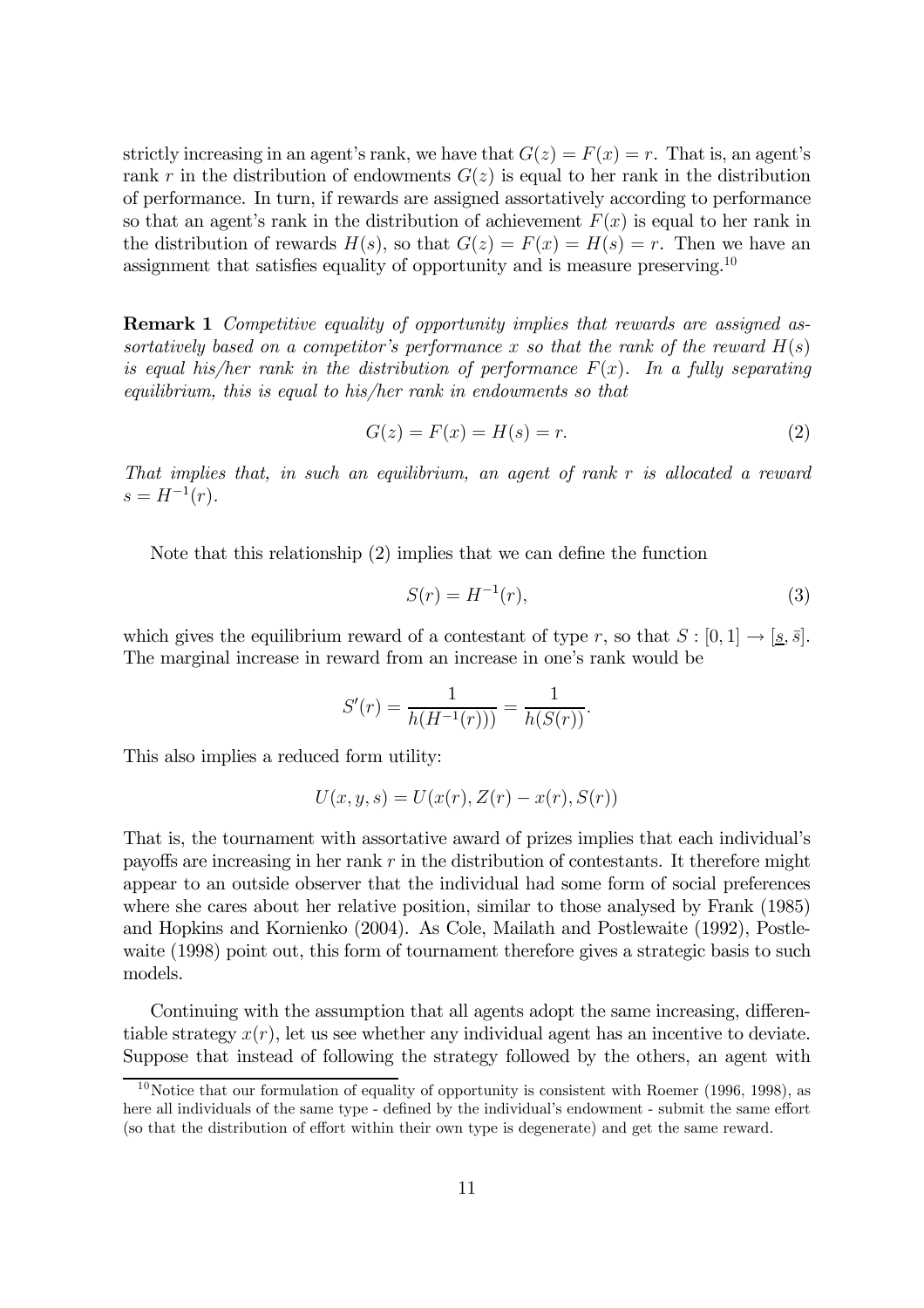rank r chooses  $x_i = x(\tilde{r})$ , that is, she chooses performance as though she had rank  $\tilde{r}$ . Note that her utility would be equal to

$$
U = U(x(\tilde{r}), Z(r) - x(\tilde{r})), S(\tilde{r})).
$$

We differentiate this with respect to  $\tilde{r}$ . Then, given that in a symmetric equilibrium, the agent uses the equilibrium strategy and so  $\tilde{r} = r$ , this gives the first order condition,

$$
x'(r)\left(U_x(x, Z(r) - x, S(r)) - U_y(x, Z(r) - x, S(r))\right) + U_s(x, Z(r) - x, S(r))S'(r) = 0.
$$
\n(4)

This first order condition balances disutility from increasing effort x against the implied marginal benefit in terms of an increased reward from doing so. It defines a differential equation,

$$
x'(r) = \frac{U_s(x, Z(r) - x, S(r))}{U_y(x, Z(r) - x, S(r)) - U_x(x, Z(r) - x, S(r))} S'(r) = \phi(x, Z(r), S(r)) S'(r).
$$
\n(5)

An important point to recognize is that this differential equation and the equilibrium strategy, which is its solution, both depend on the distribution of income through  $Z(r) = G^{-1}(r)$  and the distribution of rewards through  $S(r) = H^{-1}(r)$ .

Our next step is to specify what Frank (1985) and Hopkins and Kornienko (2004) call the "cooperative choice", which is the optimal consumption choice  $(x_c(r), y_c(r))$ when an individual does not or cannot affect her reward. Specifically, assume that an agent of rank r is simply assigned a reward  $S(r)$  rather than having to compete for it. Her optimal choice in these circumstances must satisfy the standard marginal condition

$$
U_x(x, Z(r) - x, S(r)) - U_y(x, Z(r) - x, S(r)) = 0.
$$
\n(6)

By assumption (v) above, there is a solution  $x_c(r) = \gamma(Z(r), S(r))$  to this maximization problem. The cooperative strategy also enables us to fix the appropriate boundary condition for the differential equation (5). Thus, the initial condition, or the choice of the individual with the lowest rank zero is,

$$
x(0) = x_c(0) . \tag{7}
$$

We can now show the following existence result. It shows that there is only one fully separating equilibrium. Specifically, if all contestants adopt a strategy  $x(r)$  that is the solution to the above differential equation (5) with boundary condition (7) and rewards are awarded assortatively according to the rule (2), then no contestant has an incentive to deviate. Further, as this solution  $x(r)$  is necessarily strictly increasing, it is fully separating with contestants with high endowments producing a high level of performance. Thus, an authority organizing the tournament to promote equality of opportunity would be rational to give high rewards to high performers as high performance signifies high ability. Or, in the matching story, potential partners should prefer to match with high performers. Note, however, this will typically not be the only equilibrium. As is common in signalling models, other equilibria such as pooling equilibria will exist. In this paper, we concentrate on the separating equilibrium as this seems the most natural for the settings we consider.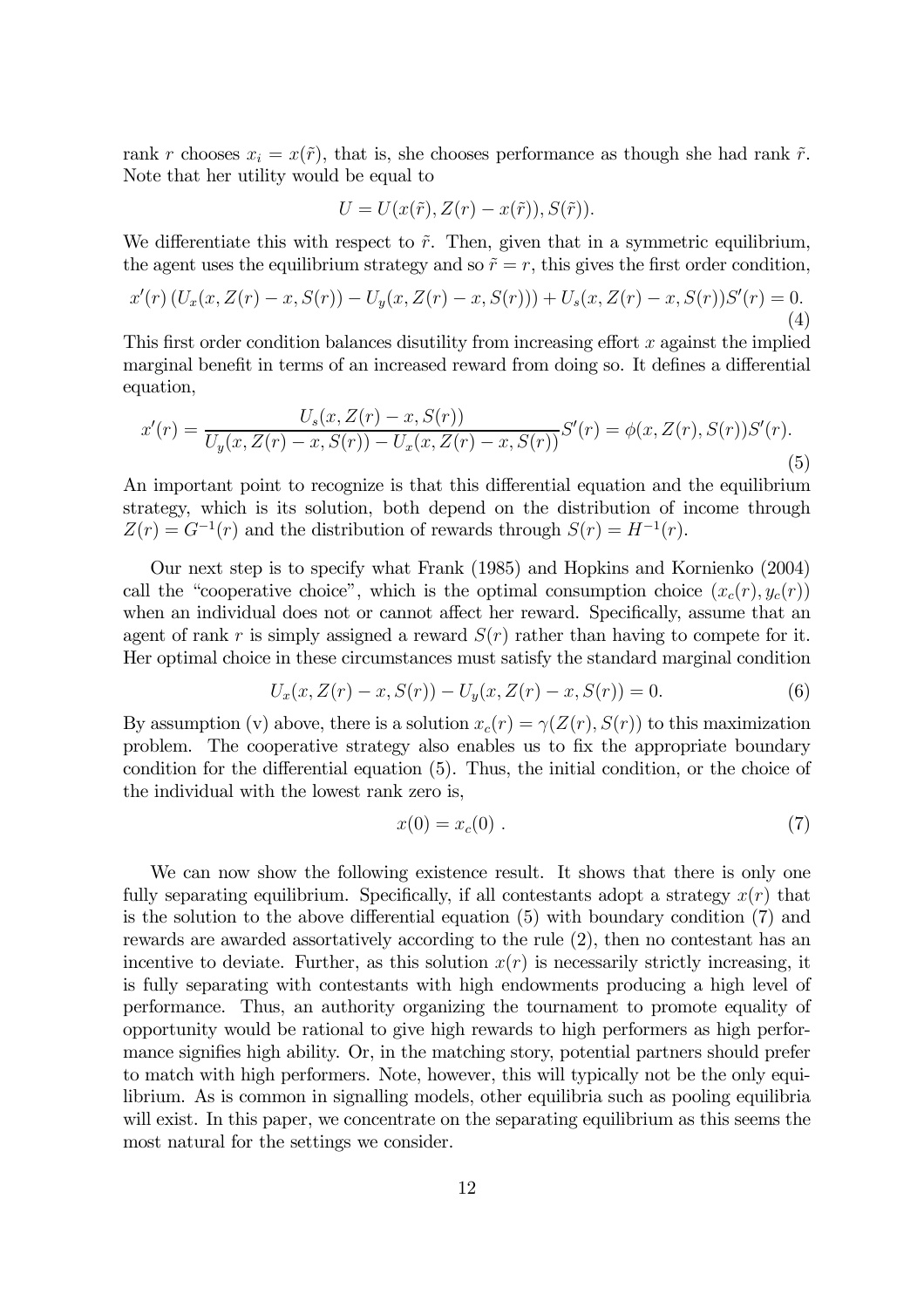**Proposition 1** The differential equation (5) with boundary conditions (7) has a unique solution which is the only symmetric separating equilibrium of the tournament. Equilibrium performance  $x(r)$  is greater than cooperative amount, that is  $x(r) > x_c(r)$  on  $(0, 1].$ 

This implies that the cooperative outcome  $x_c(r)$  Pareto dominates the equilibrium performance  $x(r)$  from the point of view of the contestants. As is common in competitive situations, the contestants could make themselves all better off by agreeing to work less. How much more will depends on the exact form of the equilibrium strategy  $x(r)$  which in turn depends on the distribution of endowments and the distribution of rewards. We will go on to look at how equilibrium choices and welfare change in response to changes in these distributions.

Note that this welfare result holds even though contestants derive utility from their own performance, that is, it not a pure signal. However, if other parties, for example, partners or employers, also benefit from the competitors' efforts, overall welfare judgements are potentially more complicated. Hopkins (2005) looks at this issue and finds that in the presence of incomplete information, the level of performance can be excessive even considering the welfare of employers. However, it is clearly true that if their performance is sufficiently valuable to society, then the equilibrium performance level could be excessively low relative to the social optimum even if it too high from the perspective of the competitors. Another possibility is that, like in Cole, Mailath and Postlewaite's (1992) original tournament model, the beneficiaries are the next generation. In this case, social competition leads to a growth rate that is higher than the present generation would choose (see also Corneo and Jeanne (1997)). In Section 8 of this paper, we look at some implications of competitors' effort being productive and this product being carried over to the next generation either as endowments or as rewards.

## 4 Two Effects of Changes in Equality

In this section we introduce the intuition behind our analysis of how changes in either the distribution of endowments or in the distribution of rewards affect individuals. We make the point that in both cases a change influences individual welfare through two channels, a direct effect and an incentive effect. It is the second effect which is unique to our tournament model in that here, in contrast to standard models, changes in the endowment or rewards of others will change the incentives of individuals to engage in effort. But even the direct effect is not straightforward as whether it is positive or negative can depend on the way it is viewed, whether from a position of a constant endowment or from a constant rank. These differing effects we now try to make clear in a simple way before moving to formal results in the next section.

Consider first a situation where individuals differ in their natural endowments, such as talent, ability, physical attractiveness, and so on (that is, individuals face natural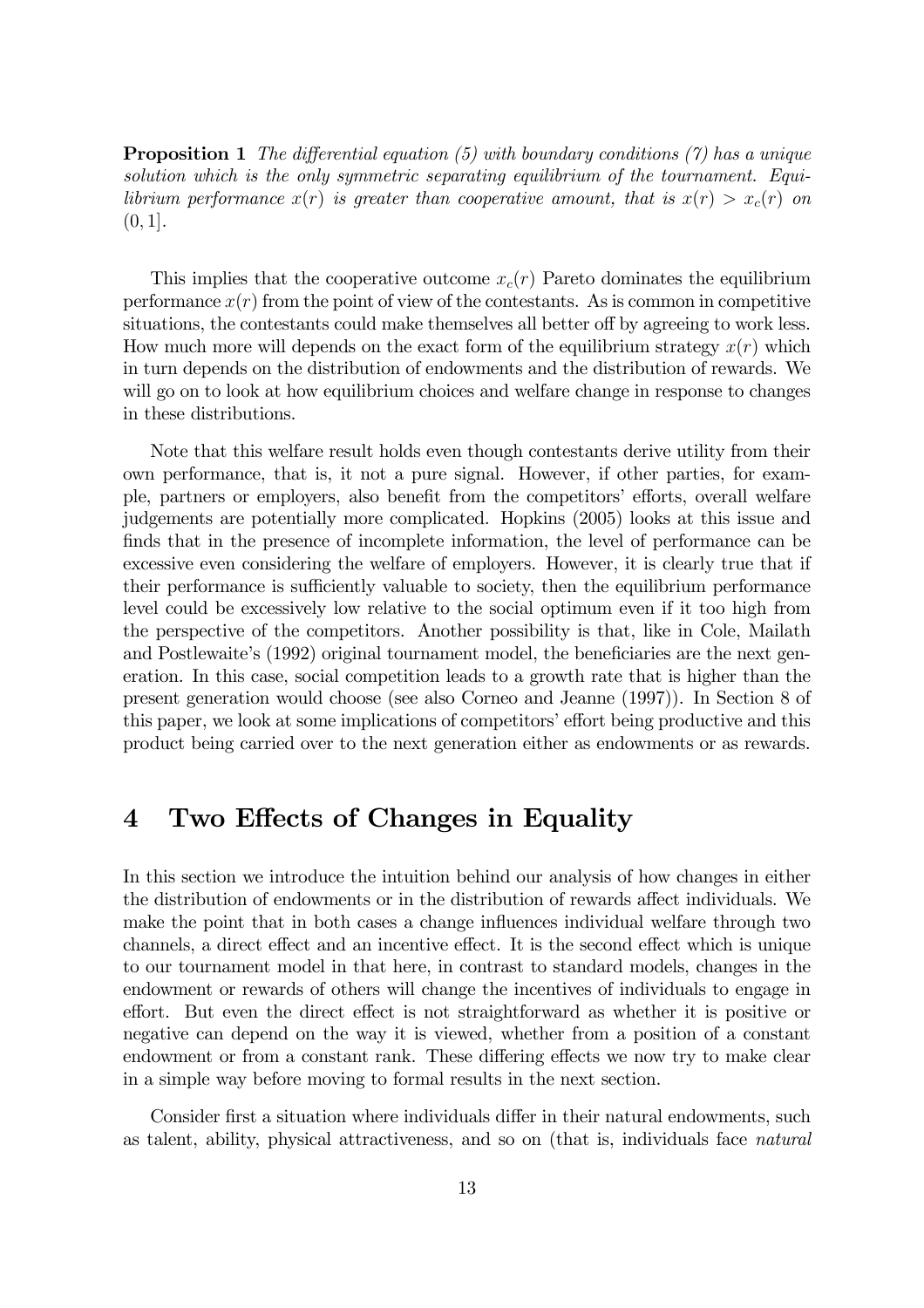inequality of endowments in the sense of Rousseau). Then, while the distribution of endowments may change, through immigration for example, the endowment of an individual will stay the same. However, if the distribution does change, then the rank of such an individual will change even if her endowment does not. In such case, it makes sense to fix an individual by the *level* of her endowment  $z$ , and consider what happens as her rank r changes in response to changes in the distribution.

Consider instead a situation where individual endowments are in terms of income, wealth, capital goods, and so on (that is, individuals face moral inequality of endowments in the sense of Rousseau). In this case, an individual's endowment is not intrinsic and could be changed. For example, a redistributive tax policy could change the endowments of most (if not all) individuals. In such situations, it is common among policy analysts to analyze policy consequences at different ranks - for example, for the median individual or for lower and upper quartiles. Effectively in such analysis, one fixes an individual by her *rank* in the distribution of endowments r, but allows for her endowment  $z$  to change as the distribution of endowments varies.<sup>11</sup>

In other words, different forms of endowments call for different methods of analysis - one that holds constant an individual's endowment z, and another that fixes an individual's rank r. Notice that given our assumption of strictly increasing and continuous distribution of endowments  $G(z)$ , one's endowment and one's rank have a one-to-one correspondence. The two methods, however, differ in their analytical properties. We find the rank method to be easier. It allows less restrictive comparative statics analysis as one does not have to maintain the same support of the distribution of either rewards or endowments. However, it requires the use of stochastic orders which work in terms of rank rather then in terms of levels but which are not well known - namely the dispersion order and the star order (both of these orders are presented in Appendix A). In contrast, the endowment method is more difficult analytically, but it requires better known stochastic orders - such as refinements of standard first- and second-order stochastic dominance.

The distinction among rank-indexing and level-indexing is not as pedantic as one may think. Not only do the two indexing methods require different comparative statics methods, they also differ in how change in inequality is channelled into individual choices and well-being, as we will now see.<sup>12</sup>

In what follows we assume that there is a change in either the distributions of endowments or in the distributions of rewards, but not both. That is, we do not change both distributions at once. We label the initial distribution a for ex ante and the changed distribution  $p$  for ex post. We will consider two regimes. In regime  $G$ , we

<sup>&</sup>lt;sup>11</sup>When redistributive policies are rank-preserving (such as a policy combining a lump-sum transfer and a proportional tax), analysis at a fixed rank is equivalent doing analysis for a given individual before and after the change.

<sup>&</sup>lt;sup>12</sup>The same issues arise in assignment models. For example, Costrell and Loury  $(2004)$  use what we call rank indexing and Suen (2007) uses level indexing for comparative statics and obtain apparently different results.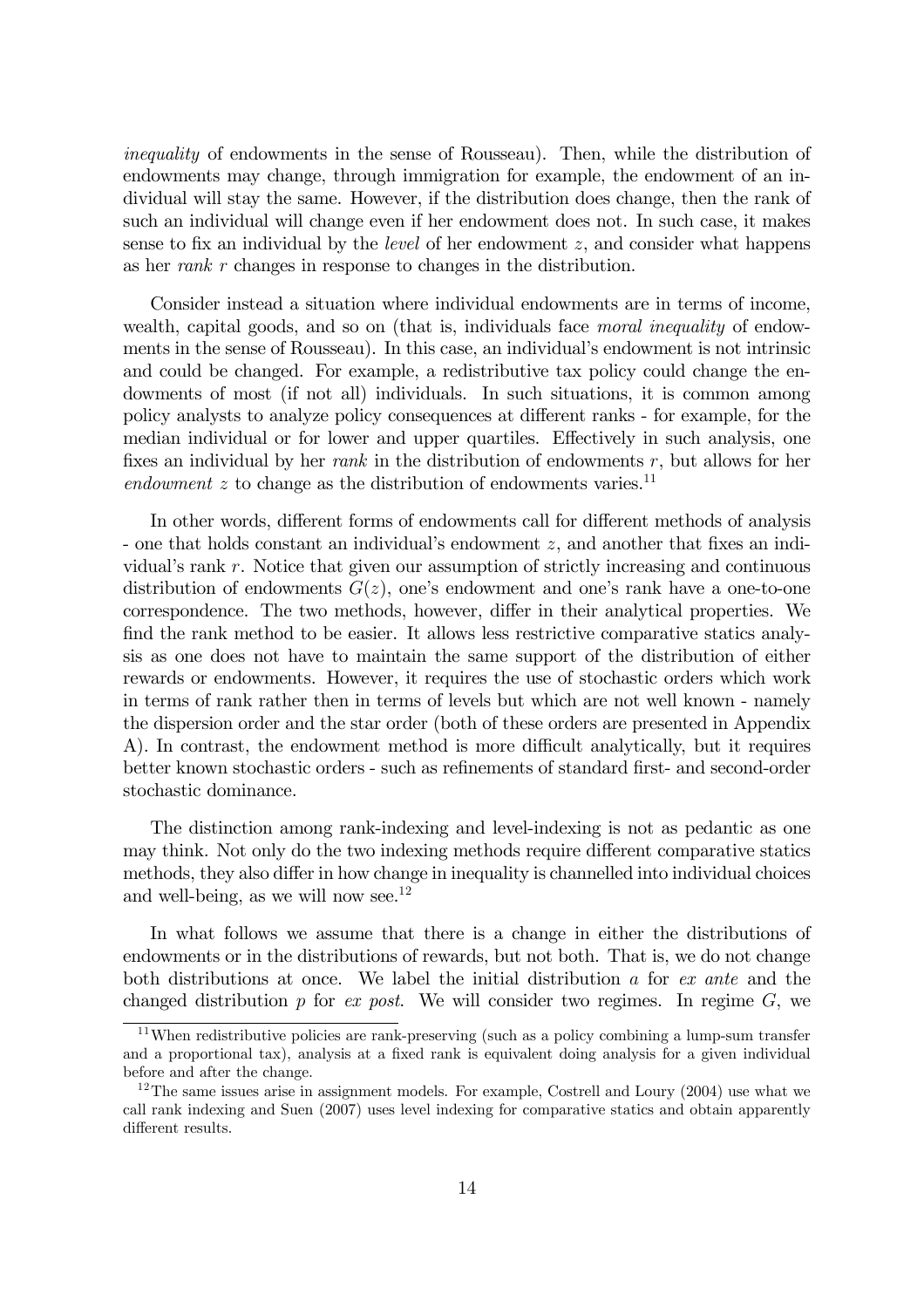assume that the societies have identical distributions of rewards  $H_a = H_p = H$  but differ in the distribution of endowments  $G_a \neq G_p$ . In regime H, we assume that the societies have identical distributions of endowments, that is  $G_a = G_p = G$ , but differ in the distributions of rewards, i.e.  $H_a \neq H_p$ .

We go on to show how, given equality of opportunity, changes in the inequality of endowments and rewards affect different individuals. We distinguish between two different consequences of changes in the level of inequality, which we call the direct effect and the incentive effect.

#### 4.1 The Direct Effect

The *direct effect* simply arises because changes in the social or economic environment of an individual have direct consequences on that individual's choices and well-being as they will change her endowment z, or her rank r, and/or her reward  $s$  - these direct consequences will vary with the indexing method.

Notice first that different endowment distributions imply that almost all individuals with fixed rank r have different endowments in the two societies, i.e.  $Z_a = G_a^{-1}(r) \neq \mathbb{R}$  $G_p^{-1}(r) = Z_p$  - even though their equilibrium reward  $S = H^{-1}(r)$  does not change (see Figure 1). In contrast, almost all individuals with fixed endowment z have different ranks in the two societies, i.e.  $r_a = G_a(z) \neq G_p(z) = r_p$ , and thus different equilibrium rewards  $S_a = H^{-1}(G_a(z)) \neq H^{-1}(G_p(z)) = S_p$  (see Figure 2).

An easy way to understand the differences between the two perspectives is to compare Figures 1 and 2, which show similar changes in the distribution of endowments. In both cases, the ex post distribution  $G_p$  is more equal than the original distribution  $G_a$ . As illustrated in Figure 2, for a fixed level of endowments  $z_1$ , in the more equal distribution of endowments a low ranked agent will have a lower reward. That is, the direct effect of redistribution is *negative* for low-ranked agents under indexing by endowment levels. However, in Figure 1, it is shown that for a fixed rank  $r_1$  a low ranked agent will have the same reward but a higher level of endowments in a more equal distribution of rewards, the direct effect of redistribution for the low ranked is positive. Comparisons at a fixed level of endowment or at a fixed rank give a very different view of the same phenomenon.

In contrast, when we change the distribution of rewards, the direct effect does not depend on whether we index by rank or by level. The effect of redistribution of rewards will be positive for the low ranked. For example, see Figure 3 where now the ex post distribution of rewards  $H_p$  is more equal than the ex ante distribution  $H_a(s)$ . We have  $S_a = H_a^{-1}(r_1) = H_a^{-1}(G(z_1)) < H_p^{-1}(r_1) = H_p^{-1}(G(z_1)) = S_p$ . One can also see that it will be negative for the high-ranked.

**Remark 2** The direct effect of greater equality can be summarized as follows.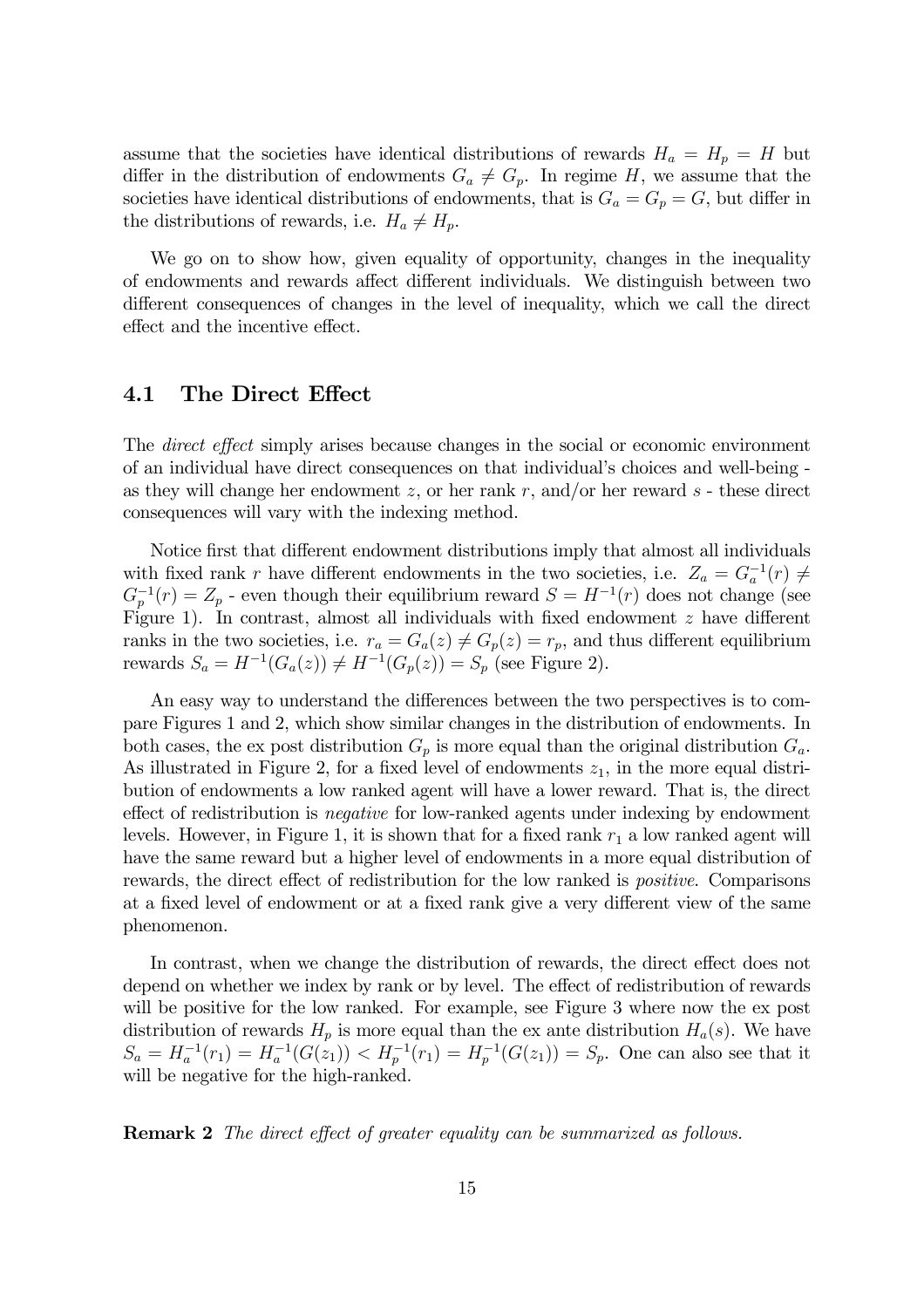

Figure 1: The direct effect in Regime G - under rank-indexing: a contestant with low rank  $r_1$  has higher endowments  $Z_p(r_1)$  under the more equal distribution of endowments  $G_p$  than endowments  $Z_a(r_1)$  under the less equal distribution of endowments  $G_a$ , and in both cases has a reward  $S(r_1)$ .

(i) Consider first rank-indexing. Suppose endowments become more equal, then, in equilibrium, low (high) ranking agents have higher (lower) endowments. Suppose, instead, rewards become more equal, then, in equilibrium, low (high) ranking agents also have higher (lower) rewards.

(ii) Consider now level-indexing. Suppose endowments become more equal, then, in equilibrium, low (high) ranking agents have lower (higher) endowments. Suppose, instead, rewards become more equal, then, in equilibrium, low (high) ranking agents, in contrast, have higher (lower) rewards.

Note that the direct effect is what one would obtain under classical assumptions. To see this, suppose rewards were assigned non-competitively by a social planner according to one's rank in the endowment distribution, i.e.  $H(s) = G(z)$ . Then choices would be made made non-competitively, corresponding to the "cooperative" choices as set out in Section 3. The direct effect of changes in distributions on individual choices and welfare will thus be a consequence of a direct (neoclassical) response to changes in agent's endowment  $z$  or in her reward  $s$ . Furthermore, if we use the rank indexing, the direct effect of greater equality of rewards is qualitatively similar to greater equality of endowments. Very simply, it benefits the low ranked at the cost of the high ranked which is not surprising. However, this makes the point that under classical assumptions, equality of rewards and endowments are indistinguishable, which may explain why this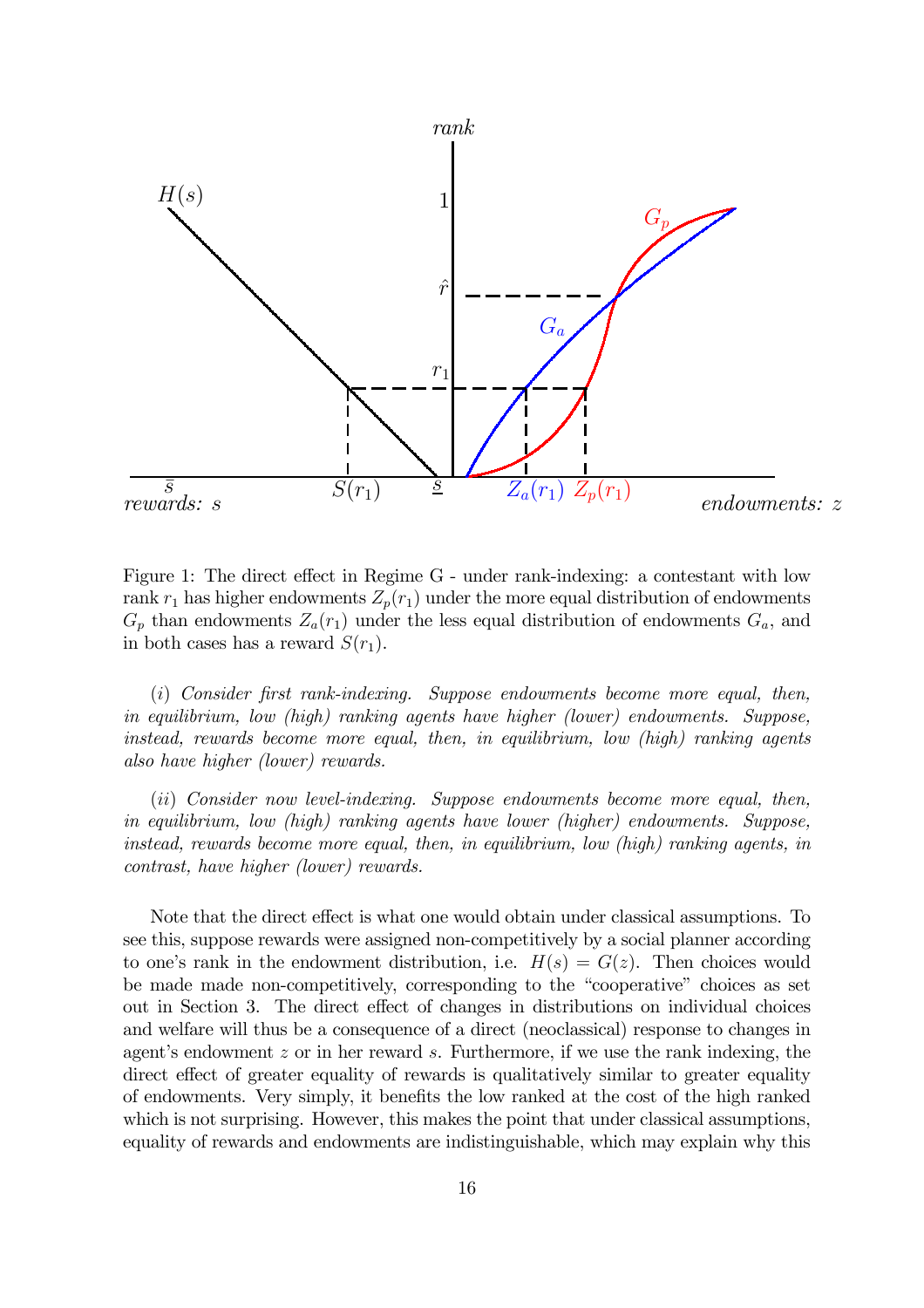

Figure 2: The direct effect in Regime G - under level-indexing: a contestant with fixed low endowments  $z_1$  has a reward  $S_p(z_1)$  under the more equal distribution of endowments  $G_p$  that is worse than the reward  $S_a(z_1)$  under the less equal distribution of endowments  $G_a$ .

distinction has not been made often before. Though, note that even here, the direct effects are not the same under level indexing.

#### 4.2 The Incentive Effect

Now let us turn to the incentive (or marginal, competitive or strategic) effect of changes in inequality. Importantly, the effect of less dispersion in rewards and endowments have an opposite incentive effect regardless of the indexing method used. The incentive effect is the result of agents' strategic interactions. As was shown in Hopkins and Kornienko (2004, 2007), in the non-cooperative game where agent's rank matters for her welfare, the "social density", or "social competitiveness", is important as it changes incentives. The incentive effect of changes in distributions on individual choices and welfare will depends largely on the densities (or marginal frequencies) of endowments and rewards,  $g(z)$  and  $h(s)$ . This incentive effect can be modelled using the dispersion order (presented in Appendix A) which is a stochastic order used to compare distributions in terms of their densities.

Remark 3 The incentive effect of greater equality can be summarized as follows.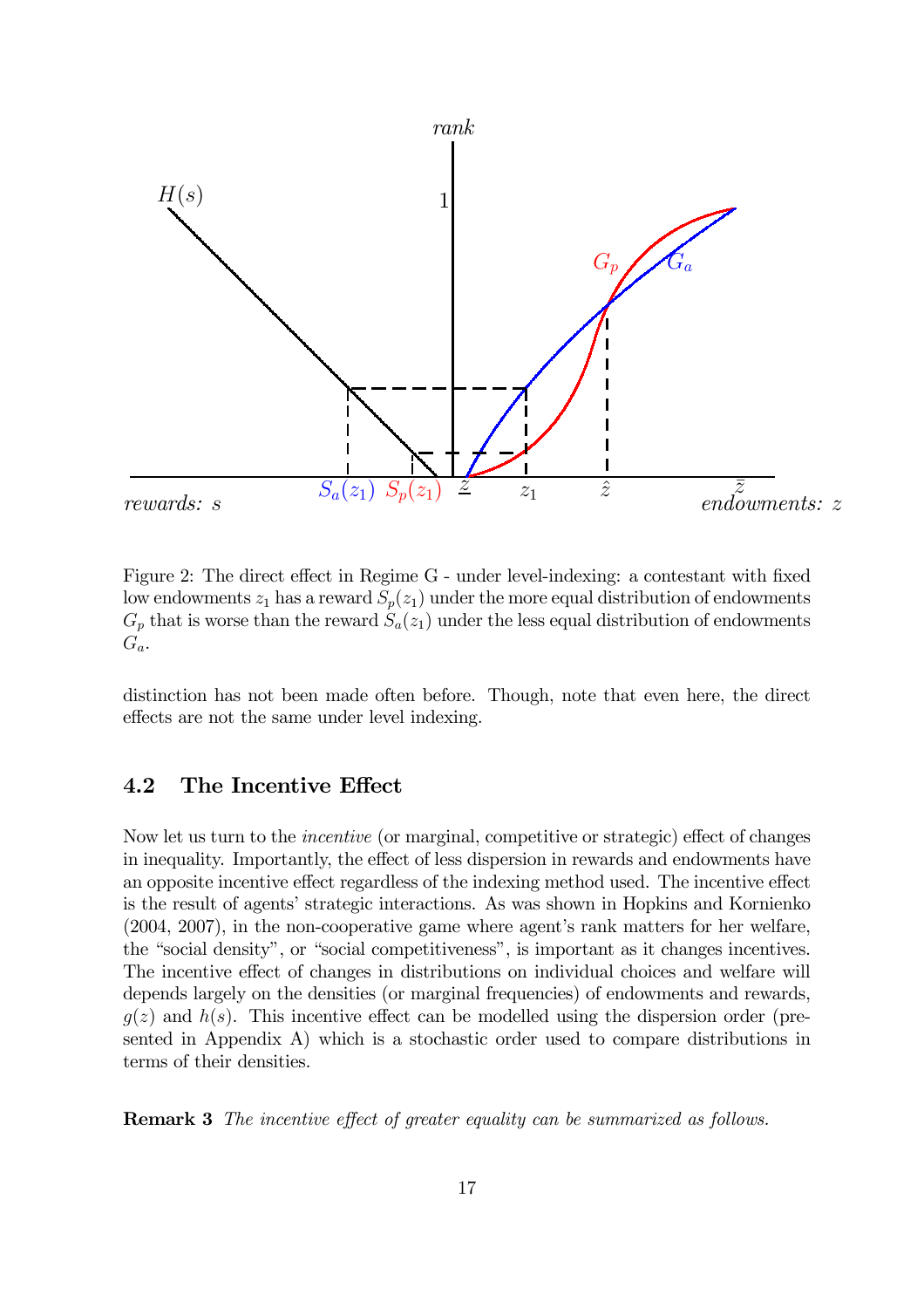

Figure 3: The direct effect in Regime H - under rank- and level-indexing: a contestant with low rank  $r_1$  has higher reward  $S_p(r_1)$  under the more equal distribution of rewards  $H_p$  than reward  $S_a(r_1)$  under the less equal distribution of rewards  $S_a$ .

(i) Suppose endowments become less dispersed, then there is an increase in the marginal return to effort, as it is now easier to surpass neighbors, so that agents tend to increase their effort.

(ii) Suppose rewards become less dispersed, then there is a decrease in the marginal return to effort as rewards are now more similar, so that agents tend to decrease their effort.

To find the total effect, which includes both direct and incentive effects, one needs to analyze how changes in inequality affects behavior, which we turn to now.

## 5 Effects of Changing Inequality Under Indexing By Rank

We will now consider the effect on equilibrium utility and strategies of changes in the distribution of endowments  $G(z)$  and changes in the distribution of rewards  $H(s)$ . In this section, we do this by comparing behavior before and after the change at each rank in the distribution of endowments, using the rank indexing methodology as discussed in Section 4. We saw in Section 3 that equilibrium behavior depends on the reward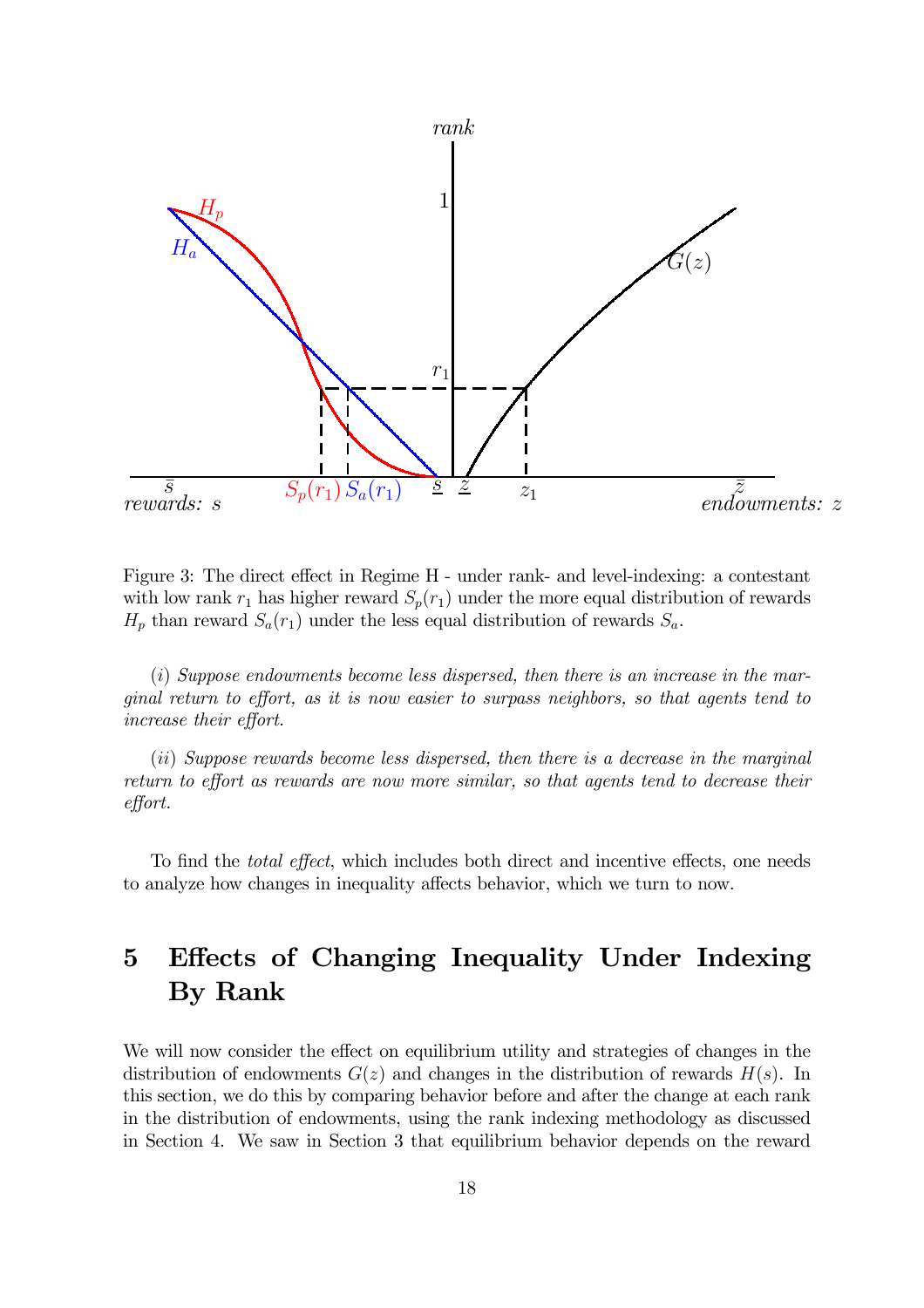function S which is jointly determined by  $G$  and  $H$ . Thus, as the distribution of endowments  $G$  or the distribution of rewards  $H$  (or both) change, so does the reward function S. Thus, a change in either distribution of endowments or rewards (or both) translates into a change in equilibrium choice of performance  $x(r)$  and, thus, into a change in individual welfare. We have just seen in the previous section in intuition as to why changes in the level of equality of endowments and rewards can have different effects.

Equilibrium utility in terms of rank will be  $U(r) = U(x(r), Z(r) - x(r), S(r))$ . By the envelope theorem we have

$$
U'(r) = \frac{U_y(x(r), Z(r) - x(r), S(r))}{g(Z(r))}
$$
\n(8)

We are interested in what effect a change in the level of inequality would have on equilibrium utility and hence individual welfare. Note though that as average utility is  $\int U(r)dr$ , if individual welfare  $U(r)$  rises at every rank then social welfare will surely rise.

In what follows we assume that there is a change in either the distributions of endowments or in the distributions of rewards, but not both. That is, we do not change both distributions at once. We label the initial distribution a for ex ante and the changed distribution  $p$  for ex post. We will consider two regimes - one focusing on the effects of changes in distribution of endowments (Regime G) and the one focusing on the effects of changes in distribution of rewards (Regime H). In doing this, we make use of the dispersion order, which as the name suggests, is a way of ordering distributions in terms of their dispersion. Please see Appendix A for details.

#### 5.1 Change in Endowments (Regime G)

We investigate in this section the effects of changes in the distribution of endowments on equilibrium performance decisions and equilibrium utility. In particular, we find that an increase in the equality of endowments can have adverse effects. This is because as peoples' endowments become closer together, it is easier to overtake one's neighbors. This leads to a general increase in social competition. While redistribution can benefit those who receive higher endowments, even some of these will be worse off as a consequence of greater competition.

In regime  $G$ , we assume that the societies have identical distributions of rewards, i.e.  $H_a = H_p = H$ , but differ in the distributions of endowments, i.e.  $G_a \neq G_p$  and in fact are distinct, that is, equal at only a finite number of points. Different endowments imply that the two societies have different endowment functions, i.e.  $Z_a = G_a^{-1}(r)$  and  $Z_p = G_a^{-1}(r)$ .

Our first result is to show that if a range of contestants receive an increase in endowments, they will respond with higher performance.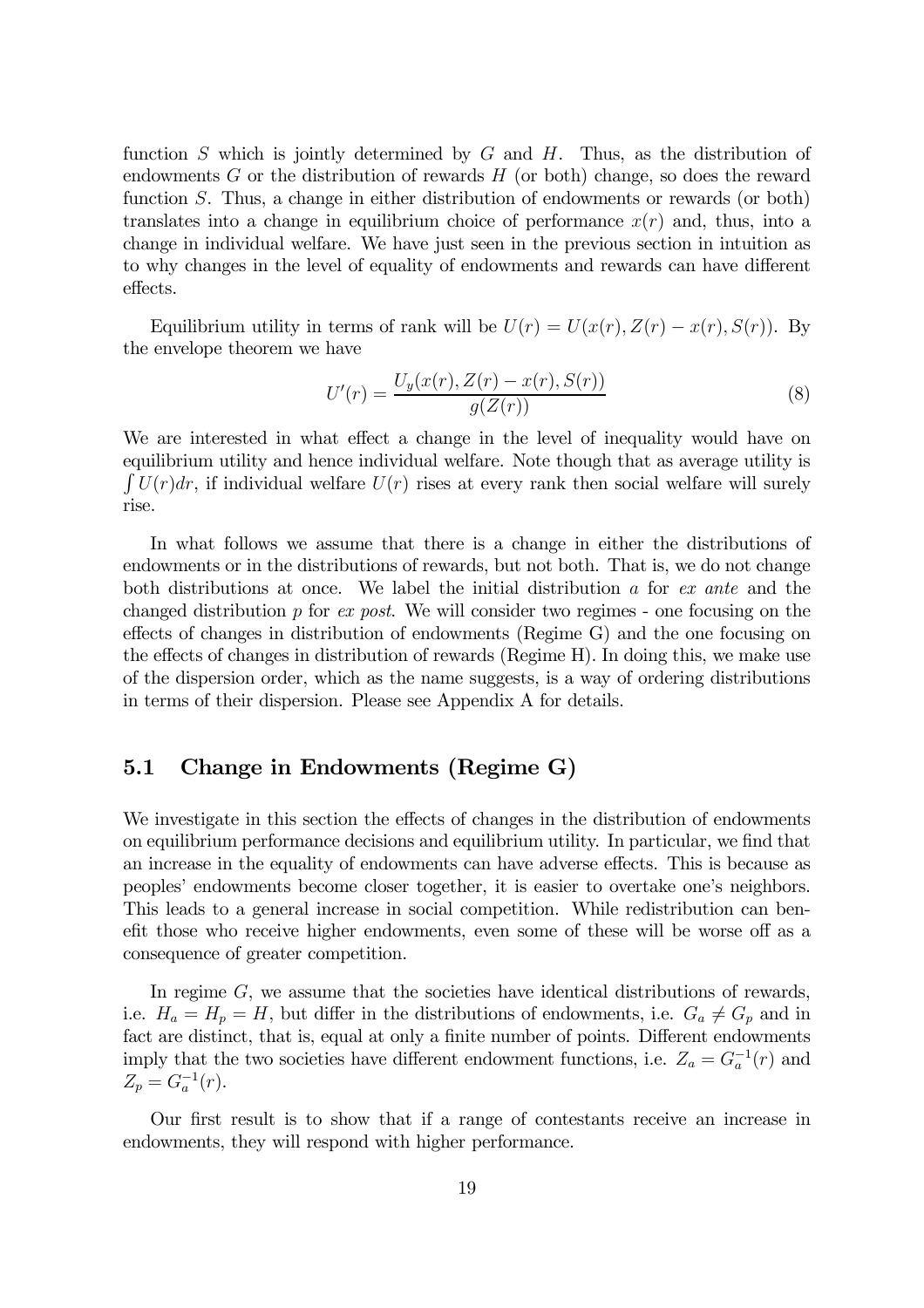**Proposition 2** Suppose that endowments are higher ex post so that  $Z_p(r) \geq Z_a(r)$ on an interval  $[0, \hat{r}]$  where  $\hat{r}$  is the point of first crossing of  $Z_p(r)$  and  $Z_a(r)$ . Then  $x_p(0) \ge x_a(0)$  and ex post performance is higher on that interval:  $x_p(r) > x_a(r)$  on  $(0, \hat{r}].$ 

A consequence of this is that if the new distribution of endowments  $G_p$  stochastically dominates the old, then performance will be higher for all agents. Note that if  $G_p$ stochastically dominates  $G_a$  then by definition  $G_p(z) \leq G_a(z)$  for all z, which in turn implies that  $Z_p(r) \geq Z_a(r)$  for all  $r \in [0,1]$ . That is, endowments are higher at every rank.

**Corollary 1** Suppose that endowments are stochastically higher ex post so that  $Z_p(r) \geq$  $Z_a(r)$  for all  $r \in [0,1]$ , then performance rises almost everywhere:  $x_p(r) > x_a(r)$  on  $(0, 1]$ .

Note that if endowments become more dispersed in the sense of the dispersive order and the lowest level of endowments does not fall, then endowments must be stochastically higher. Intuitively, as endowments are more dispersed but not in a downwards direction, they must increase. Thus, we can use Proposition 2 to show that if endowments are more dispersed (in terms of the dispersion order defined in Appendix A) and no lower than before then performance will be higher.

**Corollary 2** Suppose endowments are more dispersed ex post  $G_p \geq_d G_a$  and minimum endowments no lower  $Z_p(0) \geq Z_a(0)$ , then performance is almost everywhere higher ex post:  $x_p(r) > x_a(r)$  on  $(0, 1]$ .

We can now give a sufficient condition for equilibrium utility to rise for all agents and hence for an increase in social welfare. The condition has two parts. First, endowments must be more dispersed or  $G_p \geq_d G_a$ . Second, the lowest ranked agent must be no worse off or  $Z_p(0) \geq Z_a(0)$ . The point is that, as utility both depends on endowments and the degree of social competition, one can guarantee an increase in endowments will lead to an increase in utility if at the same time the social density does not rise.

**Proposition 3** Suppose endowments are more dispersed ex post  $G_p \geq_d G_a$  and minimum endowments no lower  $Z_p(0) \geq Z_a(0)$ , then utility is higher ex post almost everywhere:  $U_p(r) > U_a(r)$  on  $(0, 1]$ .

Our final result in this subsection concerns an increase in equality. As remarked, there are two resulting effects. Figure 1 illustrates the direct effect: with a more equal distribution of endowments, the low ranked have higher endowments ex post. However, as we have argued, the marginal effect works toward greater competition. As people are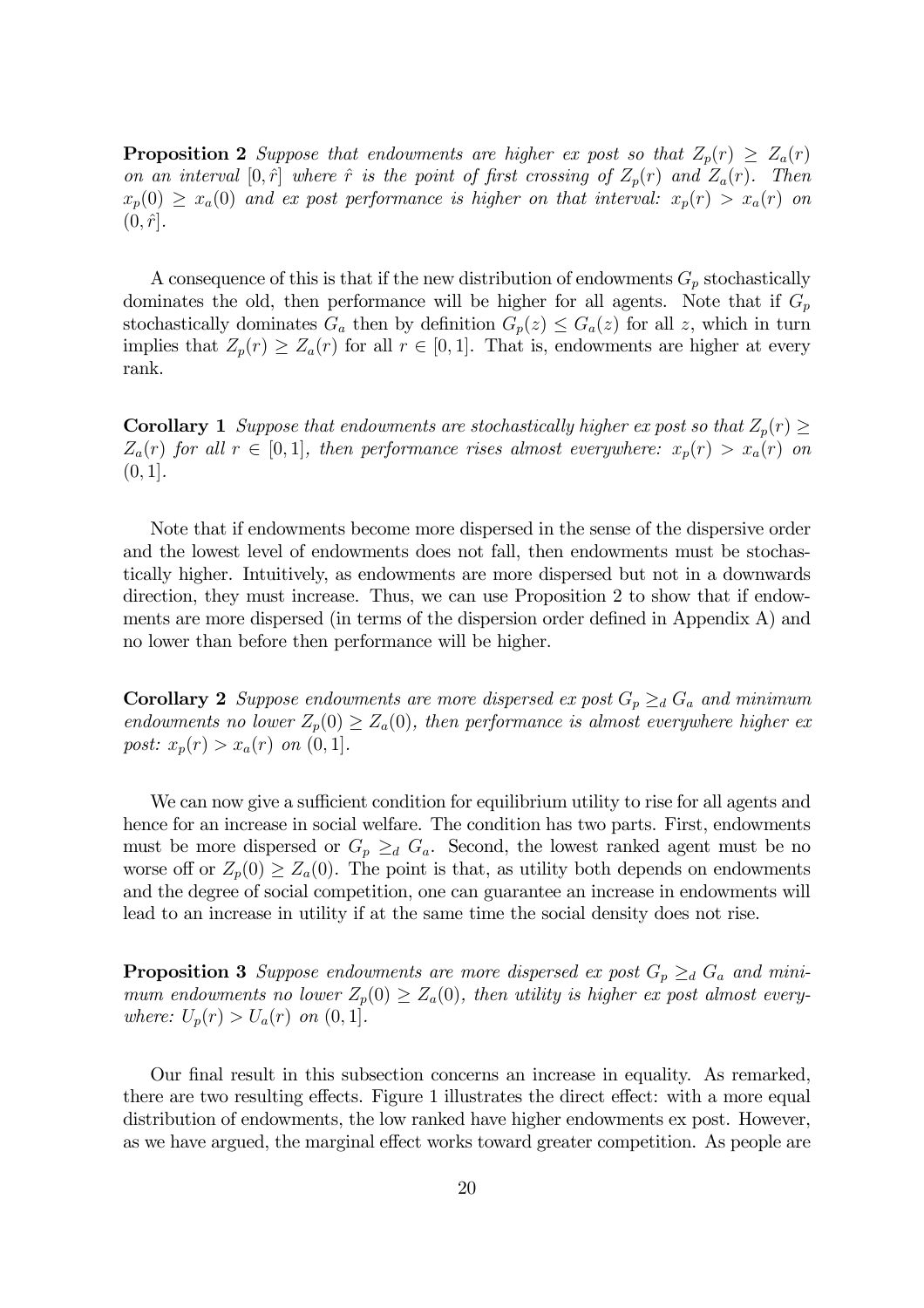closer together, it is easier to overtake one's neighbors. For the low ranked, the direct effect dominates. For the middle class, the marginal effect is more important, whereas for the upper classes, they lose both from redistribution and from greater competition. We thus find that the middle and upper classes are worse off.

Suppose the distribution of endowments becomes less dispersed in terms of the dispersion order. Furthermore, the lowest ranked agent has more endowments, or  $Z_p(0) > Z_a(0)$ , and the highest ranked has less  $Z_p(1) < Z_a(1)$ . Thus, in a clear sense the distribution  $G_p$  of endowments is more equal than distribution  $G_a$ .

Proposition 4 Suppose that the minimum level of endowments is higher ex post

$$
Z_p(0) > Z_a(0) \tag{9}
$$

and endowments are less dispersed ex post

$$
g_p(Z_p(r)) \ge g_a(Z_a(r)) \text{ for all } r \in (0,1) \Leftrightarrow G_a \ge_d G_p \tag{10}
$$

and also suppose that the maximum level of endowments is lower ex post

$$
Z_p(1) < Z_a(1) \tag{11}
$$

Then, performance is higher ex post for the bottom and middle:  $x_p(r) > x_a(r)$  on  $[0, \hat{r}]$ where  $\hat{r}$  is the only point of crossing of  $Z_a(r)$  and  $Z_p(r)$ . Second, utility rises at the bottom,  $U_p(0) > U_a(0)$ , but utility is lower ex post for the middle and top,  $U_p(r) < U_a(r)$ for all  $r \in [\hat{r}, 1]$ .

Note that this result implies that there are middle ranking agents who are worse off even though they have higher endowments under distribution  $G_p$ .

#### 5.2 Changes in Rewards (Regime H)

In this subsection, we find that the effects of changes in rewards are quite different from those arising from changes in endowments. The first point is that the effect of greater equality in rewards has the opposite marginal effect to greater equality in endowments. Greater equality of rewards implies that the marginal return to greater effort is relatively low, and will tend to reduce competition. This will tend to make competitors better off. However, for high ranking competitors who expect high rewards, the effect is ambiguous. In a more equal society they work less hard but obtain lower rewards.

In regime H, we assume that the societies have identical distributions of endowments, i.e.  $G_a = G_p = G$ , but differ in the distributions of rewards, i.e.  $H_a \neq H_p$ and in fact are distinct, that is, equal at only a finite number of points.. Again, different rewards imply that the two societies have also different reward functions, i.e.  $S_a(r) = H_a^{-1}(r)$  and  $S_p(r) = H_p^{-1}(r)$ .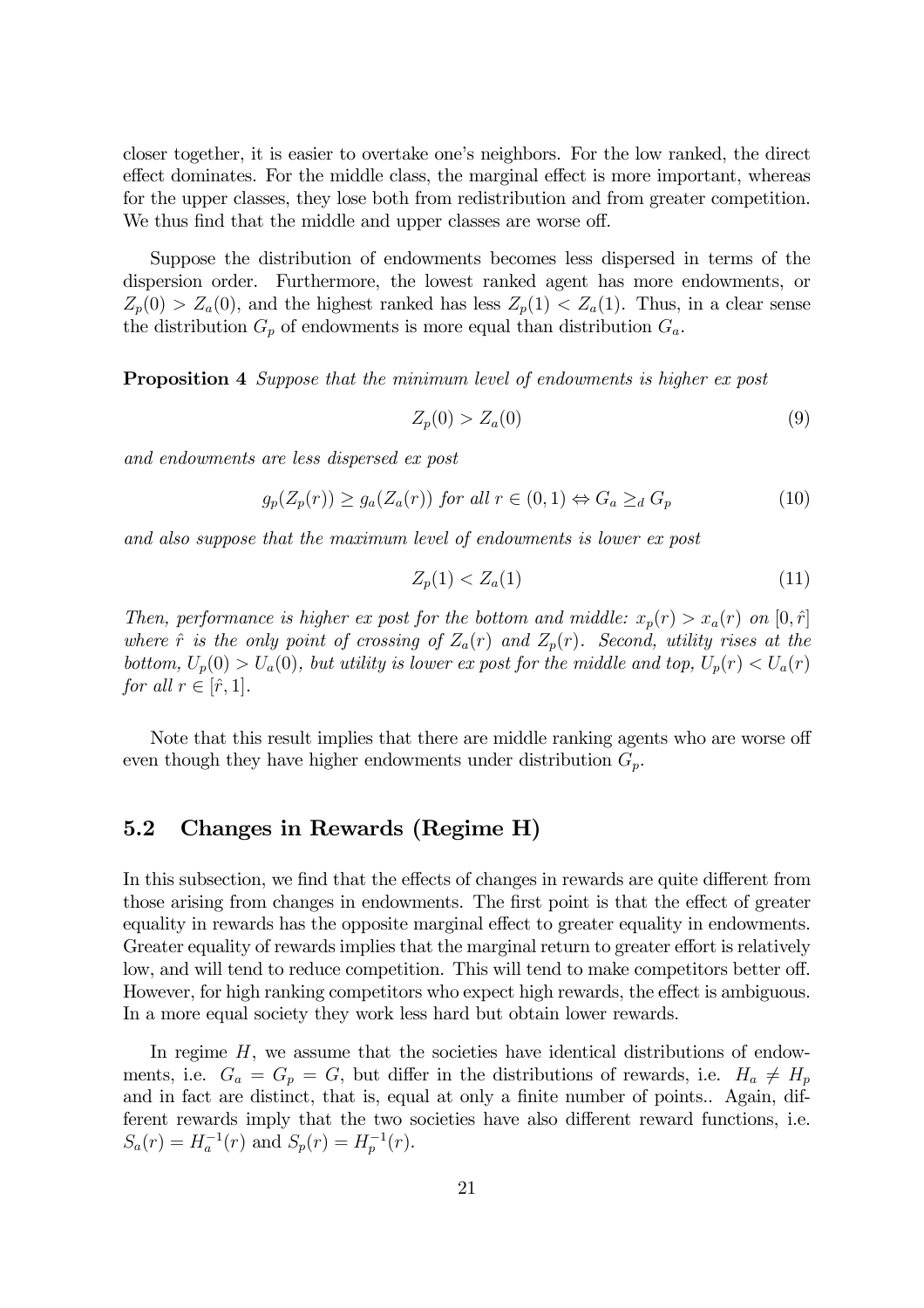Our first result concerns sufficient conditions for greater effort by all competitors. We find that if rewards are lower at every rank and the rewards are more dispersed, then the environment is definitely more competitive and effort rises at every rank.

**Proposition 5** Suppose that the rewards are more dispersed ex post

$$
S_p'(r) \ge S_a'(r) \text{ on } (0,1) \Leftrightarrow h_p(S_p(r)) \le h_a(S_a(r)) \text{ on } (0,1) \Leftrightarrow H_p \ge_d H_a \tag{12}
$$

and that the minimum reward is lower ex post

$$
S_p(0) < S_a(0) \tag{13}
$$

and then performance is higher ex post so that  $x_p(r) > x_a(r)$  on  $(0, \hat{r})$  where  $\hat{r}$  is the first crossing point of  $S_p(r)$  and  $S_a(r)$ .

This leads to the following corollary.

Corollary 3 Suppose that the ex-post rewards are more dispersed and also are stochastically lower, i.e.  $H_p \ge_d H_a$  and  $S_p(r) \leq S_a(r)$  for all  $r \in [0,1]$ , then performance rises almost everywhere:  $x_p(r) > x_a(r)$  on  $(0, 1]$ .

Note that if we make stronger assumptions on the utility function, one can still obtain an increase in performance at all ranks without the stochastic dominance assumption of Corollary 3. First we look if utility is additively separable in rewards.

**Proposition 6** Assume utility is additively separable in rewards, that is  $U = V(x, y) + s$ for some function V such that conditions  $(i)$  to  $(v)$  on U are still satisfied, then if  $H_p \geq_d H_a$ , it follows that  $x_p(r) > x_a(r)$  almost everywhere on [0,1].

We can obtain a similar result if utility is multiplicatively separable in rewards. Note that the star order implies that  $H_p$  is more dispersed or worse than  $H_a$  (see Appendix A) but not necessarily both as we assume in Corollary 3.

**Proposition 7** If rewards are multiplicatively separable or  $U = V(x, y)$  for some function V such that conditions (i) to (v) on U are still satisfied, then if  $H_p \geq_* H_a$ ,  $H_p$ is more dispersed in the star order, it follows that  $x_p(r) > x_a(r)$  almost everywhere on  $[0, 1]$ .

We next identify a sufficient condition for an increase in equilibrium utility at every rank. This is much simpler than when considering changes in the distribution of endowments. Here, we simply require that the new distribution  $H_p$  stochastically dominates the old  $H_a$  and that the lowest reward  $S_p(0)$  is strictly higher. This implies that  $S_p(r) \geq S_a(r)$  for all r, or rewards are higher at every rank. As this will also decrease the incentives to compete, it is not surprising that equilibrium utility rises.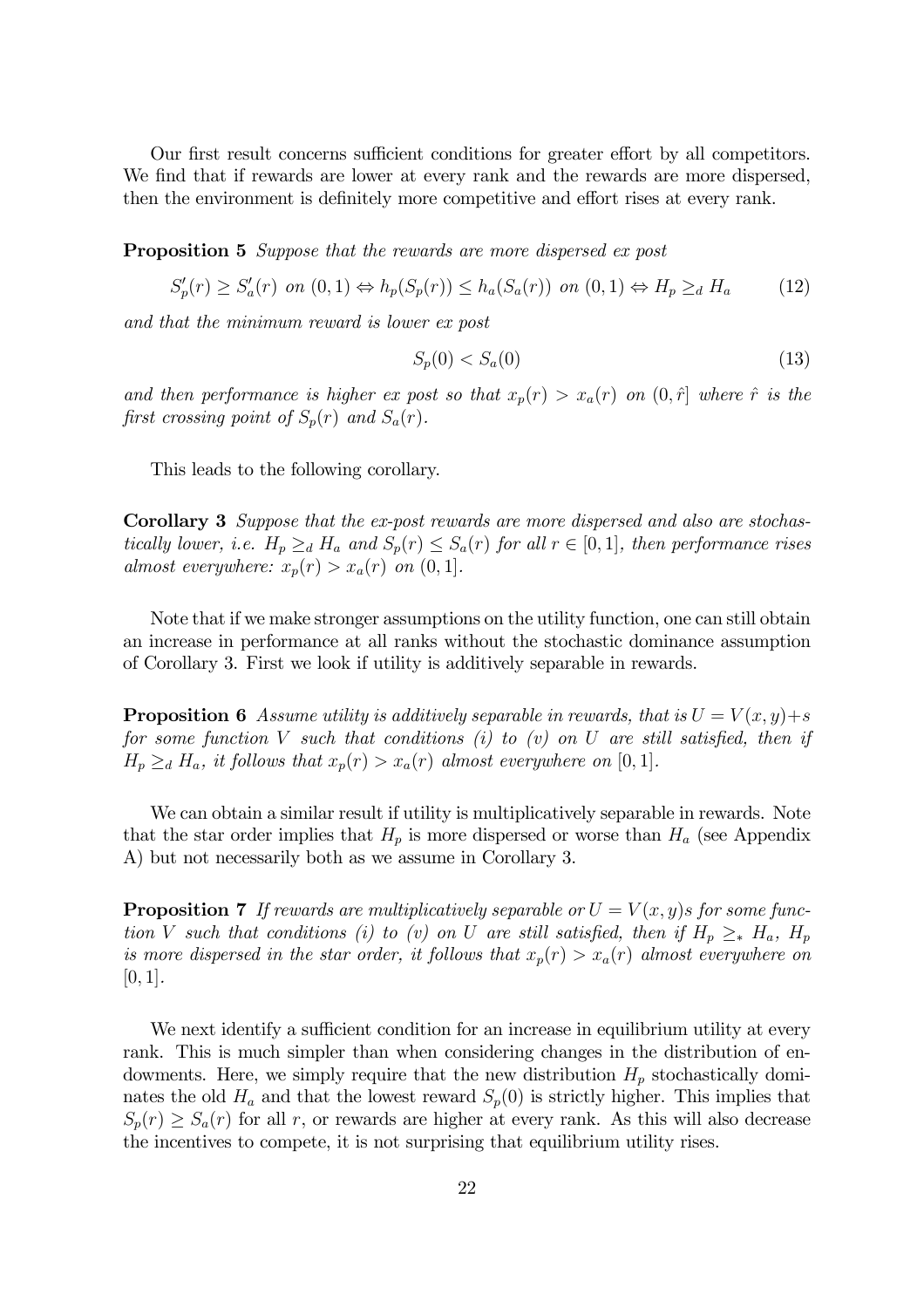**Proposition 8** If the minimum reward is higher ex post  $S_p(0) > S_a(0)$  and rewards are everywhere else no lower,  $S_p(r) \geq S_a(r)$  for all  $r \in (0,1]$ , then utility is everywhere higher ex post:  $U_p(r) > U_a(r)$  on [0, 1].

We turn to inequality. As illustrated in Figure 3, the direct effect of greater equality in rewards benefits the low-ranked simply because their rewards will typically be higher. However, we can identify another effect. The compression of rewards will decrease the marginal incentive to compete and performance will fall. This will further benefit competitors.

**Proposition 9** Suppose that the lowest reward is higher ex post

$$
S_p(0) > S_a(0) \tag{14}
$$

and also rewards are less dispersed ex post

 $S_p'(r) \leq S_a'(r)$  for all  $r \in (0,1) \Leftrightarrow H_a \geq_d H_p$  (15)

and also suppose that the highest reward is lower ex post

$$
S_p(1) < S_a(1). \tag{16}
$$

Then performance is lower ex post  $x_p(r) < x_a(r)$  on  $(0, \hat{r})$  where  $\hat{r}$  is the only point of crossing of  $S_a(r)$  and  $S_p(r)$ . Second, utility is higher on that interval:  $U_p(r) > U_a(r)$ for all  $r \in [0, \hat{r}]$ .

We have already seen, Propositions 6 and 7, that in some special cases, greater dispersion of rewards is sufficient to make performance rise for all competitors. We give an example of this, which has another interesting property.

**Example 1** Suppose  $U(x, y, s) = x^{\alpha}ys$  for some  $\alpha < 1$ , so rewards are multiplicatively separable. Assume that endowments are uniform on  $[1,2]$ . Then if, for example, rewards go from being uniform on [0.5,2.5] ( $H_a = 0.5s - 0.25$  or  $S_a = 2r + 0.5$ ) to being uniform on [1,2] ( $H_p = s - 1$  or  $S_p = r + 1$ ) then by Proposition 7, performance must fall almost everywhere as these two distributions satisfy  $H_p \leq_* H_a$ , the ex post distribution is less dispersed in terms of the star order (and, also, the dispersion order). Note that the lowest competitor would have a higher utility under the ex post distribution, i.e.  $U_p(0) > U_a(0)$ , as she has a higher reward (but the same endowment). Indeed, everyone with rank up to 0.5 must be better off by Proposition 9 as here the crossing point of  $S_a$ and  $S_p$  is 0.5. But, further, here  $U'(r) = x^{\alpha}(r)Z'(r)S(r)$ . If  $\alpha$  is reasonably low so that the influence of the lower performance ex post is not large, the slope of utility in rank will not be very different ex post. Thus, for example, for  $\alpha < 0.35$ , that everyone will be better off under the less dispersed distribution  $H_p$ .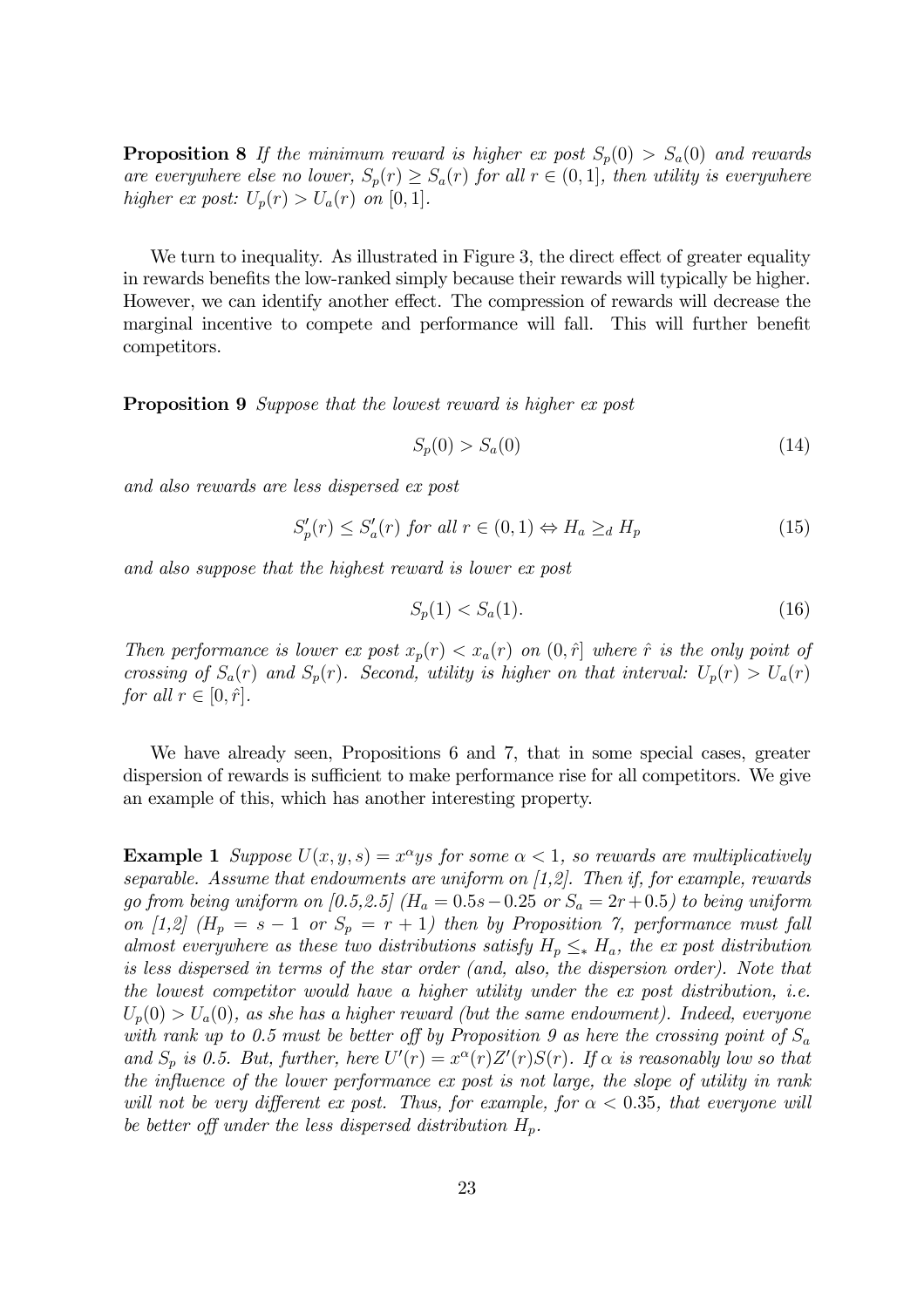That is, it is possible by making rewards less dispersed to reduce total performance but make a Pareto improvement. Everyone will be happier because everyone works less. This raises the question as to whether it would be possible to make everyone better off by altering the level of inequality of endowments. However, while a greater dispersion of endowments by Proposition 4 reduces performance for most (and possibly all) competitors, it cannot make all better off for a fixed mean endowment. This is because the greater dispersion would lower the utility of a low ranked competitors, as they would have a lower endowment in the more dispersed distribution.

### 6 Results under Indexing by Level of Endowment

We now consider a situation where the source of heterogeneity among individuals is "natural" in a sense of Rousseau. That is, the endowment is intrinsic to the agent, for example, talent. We, therefore, use the level-indexing method and compare an agent's utility before and after changes in the level of inequality given this fixed level of endowment. As this method is relatively well-established, it thus requires less extensive coverage.13 We find an apparently different outcome from that under rank indexing as those with low endowments are now worse off under greater equality of endowments. The reason for this is that, as discussed in Section 4, the direct effect of greater equality on an individual on a fixed low level of endowments is negative, as opposed to positive under rank indexing.

We now look at the tournament from the perspective of indexing by levels of endowments. That is, we consider the model introduced in Section 3 in terms of endowments z not rank r. As before a continuum of contestants choose x to maximize utility  $(1)$ . Given the assortative assignment of rewards  $(2)$ , we can now write the equilibrium reward as a function of endowment as  $S(z) = H^{-1}(G(z))$ . We look for a strictly increasing symmetric equilibrium strategy as a function of endowments. The equilibrium strategy  $x(z)$  will be a solution to the following differential equation, compare equation (5),

$$
\frac{dx(z)}{dz} = \frac{U_s(x, z - x, S(z))g(z)}{U_y(x, z - x, S(z) - U_x(x, z - x, S(z))h(S(z))} = \frac{dx(r)}{dr}\frac{dr}{dz} = \frac{dx(r)}{dr}g(z). \tag{17}
$$

The boundary condition will be  $x(\underline{z}) = x_c(G(\underline{z}))$ , that is the same as in rank terms (7). The only separating equilibrium in terms of endowments  $x(z)$  will be a solution to the above equation. This is a direct consequence of Proposition 1. Working in terms of endowments or ranks does not change the underlying game or its equilibria. We emphasize that they are just different ways of looking at the same behavior.

We will also look at individual welfare in terms of endowments. Define  $U(z)$  =  $U(x(z), z - x(z), S(z))$ , that is  $U(z)$  is equilibrium utility in terms of endowments z.

<sup>&</sup>lt;sup>13</sup>For earlier comparative statics analysis based on the level-indexing method, see Hopkins and Kornienko (2004) and Hopkins (2005). The advantages of the two indexing methods are discussed in detail in Hopkins and Kornienko (2007).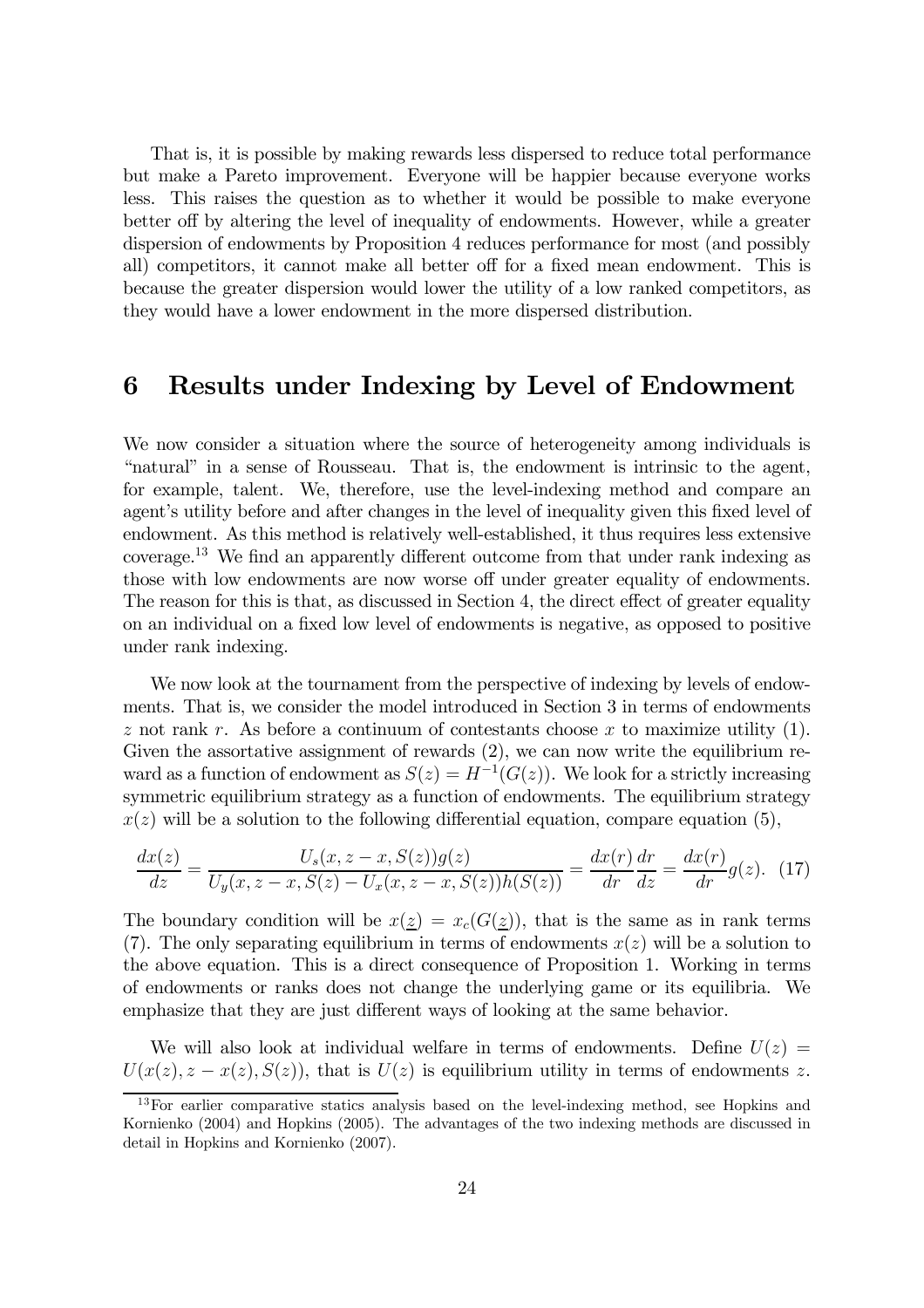We show that an increase in equality amongst competitors reduces the utility of the weakest competitors. In contrast, a similar decrease in the dispersion of the rewards has an opposite effect. In contrast to our work using rank-indexing, we assume here that  $G_a$  and  $G_p$  have the same support  $[\underline{z}, \overline{z}]$  and that similarly there is a common support  $[s, \bar{s}]$  for the distributions of rewards  $H_a$  and  $H_p$ . Here we use second order stochastic dominance to order distributions in terms of dispersion (see Appendix A for the relationship among different stochastic orders).

**Proposition 10** Let  $U_a(z)$  and  $U_p(z)$  be the equilibrium utilities in terms of endowments ex ante and ex post respectively.

(i) Suppose that  $G_p$  second order stochastically dominates  $G_a$ . Denote the first crossing of  $G_a(z)$  and  $G_p(z)$  as  $\hat{z}$ . Then, utility falls for the bottom and middle  $U_p(z) \le U_a(z)$ for all  $z \in [\underline{z}, \hat{z}].$ 

(ii) Suppose that  $H_p$  second order stochastically dominates  $H_a$ . Denote the first crossing of  $H_a(s)$  and  $H_p(s)$  as  $\hat{s}$ , and denote  $\hat{z} = S^{-1}(\hat{s}) = G^{-1}(H_p(\hat{s})) = G^{-1}(H_a(\hat{s}))$ . Then, utility rises for the bottom and middle  $U_p(z) \ge U_a(z)$  for all  $z \in [z, \hat{z}]$ .

That is, for those with relatively low endowments, that is, for those whose endowment is less than  $\hat{z}$  (see, for example, Figure 2), a more equal distribution of endowments leads to lower individual welfare, while, conversely, a similar decrease in inequality of rewards results in an increase in individual welfare. This is because, as discussed in Section 4, the direct effect of greater equality on an individual on a fixed low level of endowments is negative, in that she will now have a lower reward (again see Figure 2). This is because with the reduction in inequality there are more contestants with middling endowments who will now take the middling rewards. Contestants with a fixed low endowment will now receive a lower reward. The incentive to compete is also increased by the greater social density and so even those in the middle will be worse off as they compete harder. Conversely, the direct effect of more equal rewards is positive and incentives to compete are reduced.

## 7 Summary of the Results

The main question of our paper is as follows. Suppose individuals differ only in their starting endowments (ability, wealth). Suppose individuals compete with others for rewards (college places, jobs, marriage partners, political rents) by taking a visible action (make an effort, produce output). Suppose rewards to success are allocated via a tournament. Suppose competitive equality of opportunity holds - so that rewards are assigned according to the action, i.e. only relative performance determines relative success - that is, there is no discrimination by race, gender, age, etc. Suppose further that individuals have access to the same technology and have the same taste over the actions they take and rewards they receive. Suppose individual endowments do not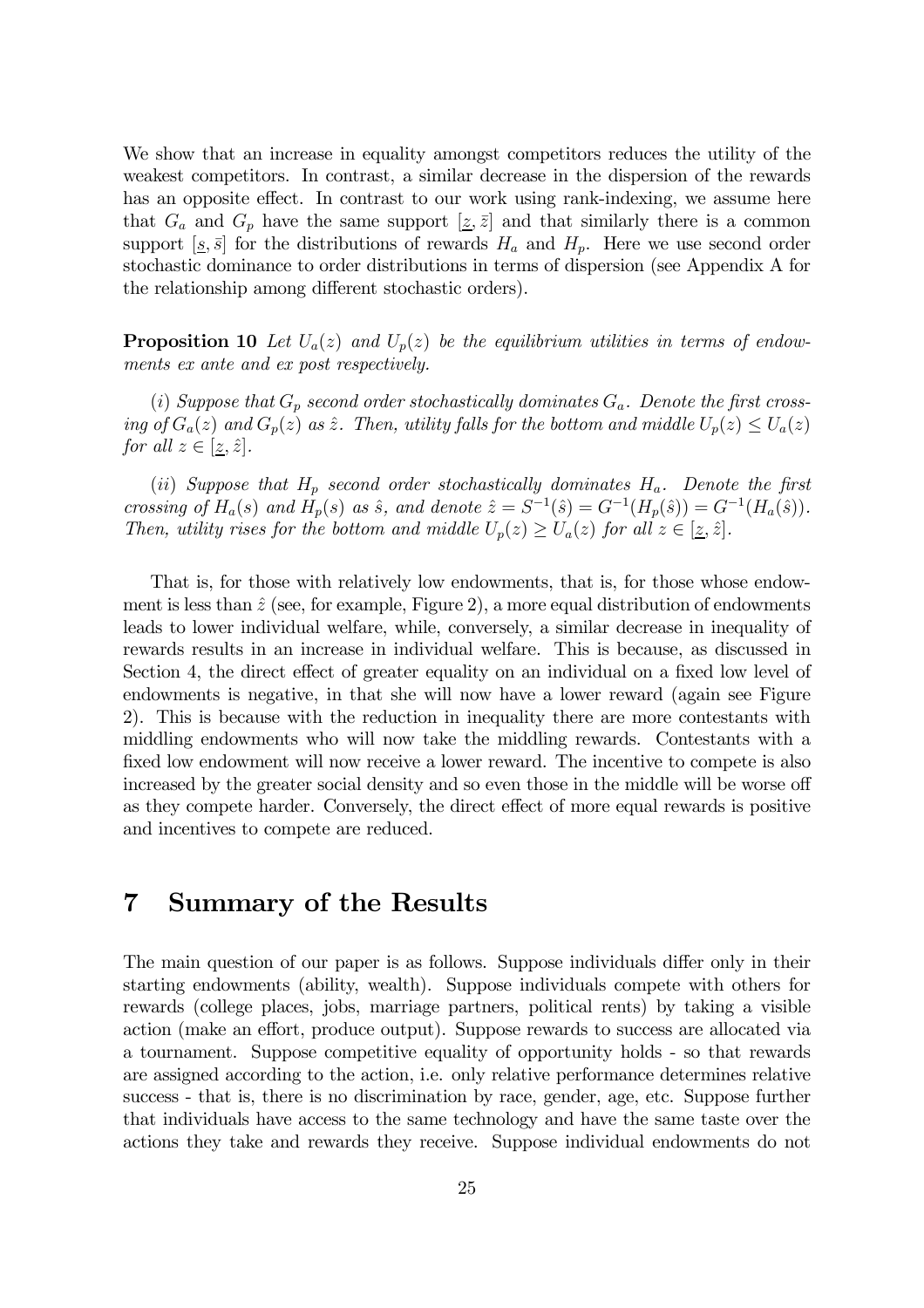affect an individual's ability to participate in the tournament. Suppose distributions of endowments and rewards are exogenous and independent of each other, and that aggregate actions do not change aggregate rewards and have no social value. Is a particular individual happier when endowments are more equal, or when rewards are more equal?

To answer this question, we first note that, for two types of inequality, the results can be opposite. However, the precise way how these two types of inequality affect a particular individual depends on the individual's starting position. Moreover, it is greater (in)equality of rewards, not of endowments, that has the conventional properties of (in)equality. We summarize these as follows.

**Remark 4** For most individuals, change in the equality of endowments has qualitatively opposite effects to a change in the equality of rewards.

(i) Greater equality of endowments tends to increase effort for most and to make the middle and upper "classes" worse off.

(ii) Greater equality of rewards tends to decrease effort for most and make the lower and middle "classes" better off.

| Rank-Indexing: Fixed $r$ |                         |                                            |                           |                                                                  |                      |                     |
|--------------------------|-------------------------|--------------------------------------------|---------------------------|------------------------------------------------------------------|----------------------|---------------------|
|                          | Endowments z more equal |                                            |                           | Rewards $s$ more equal                                           |                      |                     |
|                          | <b>Bottom</b>           | Middle                                     | Upper                     | <b>Bottom</b>                                                    | Middle               | Upper               |
|                          |                         | $z_p > z_a$   $z_p \sim z_a$   $z_p < z_a$ |                           | $s_p > s_a$                                                      | $s_p \sim s_a$       | $s_p < s_a$         |
| Direct                   |                         | $U_p > U_a$   $U_p \sim U_a$   $U_p < U_a$ |                           | $\parallel U_p > U_a \parallel U_p \sim U_a \parallel U_p < U_a$ |                      |                     |
| Total                    | $U_p \geqslant U_a$     | $U_p < U_a$   $U_p < U_a$                  |                           | $U_p > U_a$                                                      | $U_p > U_a$          | $U_p \geqslant U_a$ |
|                          |                         |                                            |                           |                                                                  |                      |                     |
|                          |                         |                                            | Level-Indexing: Fixed $z$ |                                                                  |                      |                     |
|                          |                         | Endowments z more equal                    |                           |                                                                  | Rewards s more equal |                     |
|                          | <b>Bottom</b>           | Middle                                     | Upper                     | Bottom                                                           | Middle               | Upper               |
|                          | $r_p < r_a$             | $r_p \sim r_a$ $r_p > r_a$                 |                           | $s_p > s_a$                                                      | $s_p \sim s_a$       | $s_p < s_a$         |
| Direct                   |                         | $U_p < U_a$   $U_p \sim U_a$   $U_p > U_a$ |                           | $U_p > U_a$                                                      | $U_p \sim U_a$       | $U_p < U_a$         |

Table 1: Summary of the effects on individual equilibrium utility by individual's starting position in the distribution of endowments: direct vs. total effect.

The summary of the effects on equilibrium utility is presented in Table 1. Clearly, there is some difference whether we index by rank or by level. However, it is also clear that those in the middle of the human hierarchy will be happier with more equal rewards than with more equal endowments whatever the means of comparison.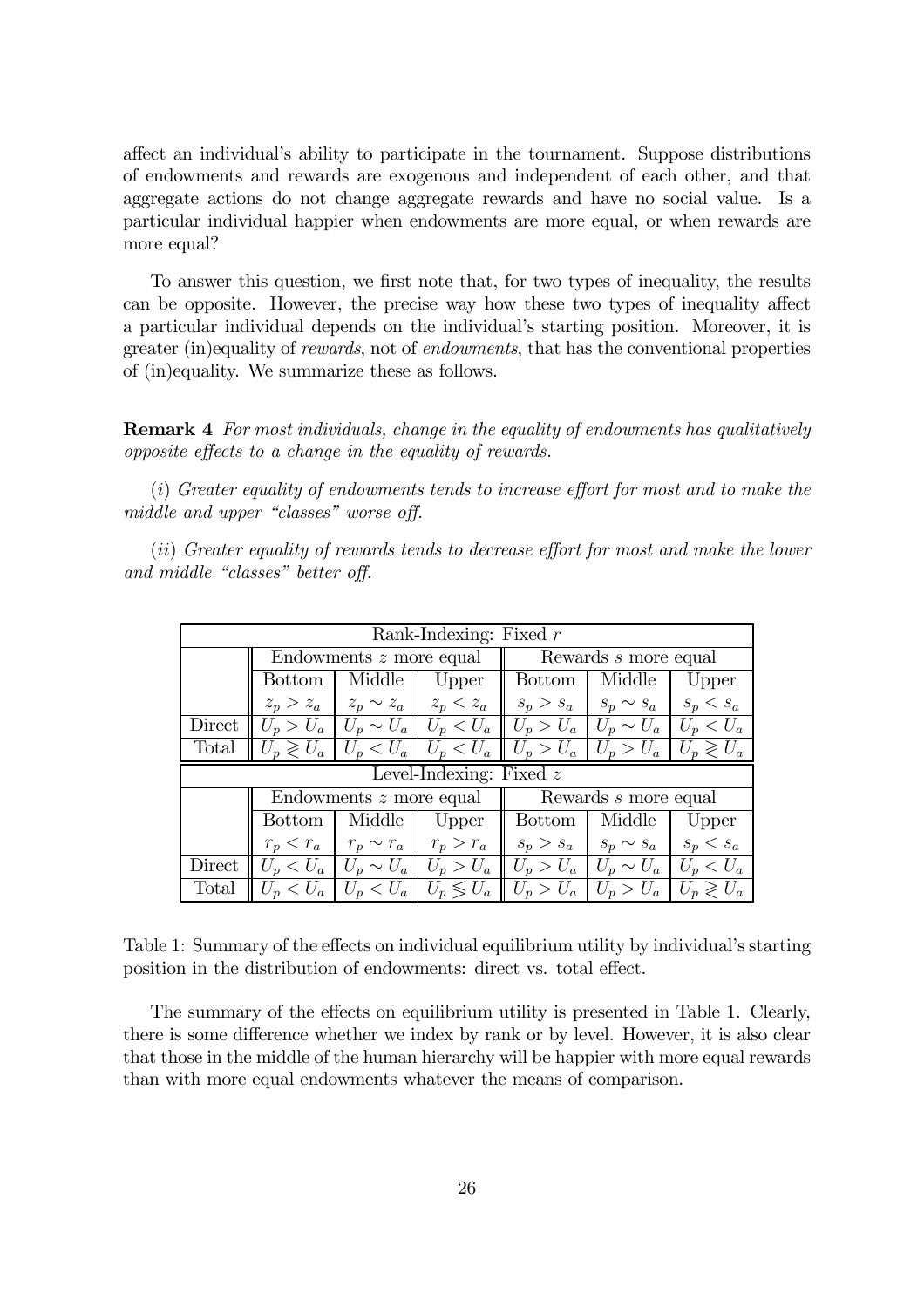## 8 Inter-Generational Transmission of Productive Output

As we showed earlier in a static setting, when agents participate in a social tournament, changes in the the distribution of rewards and endowments can have very different results in terms of individual welfare and performance. Note, however, that so far we have considered situations where distributions of endowments and rewards are exogenous, and in particular, the aggregate performance of all individuals in the economy has no effect on either distribution of economic resources. We now turn to an alternative situation where agents compete in terms of their relative performance in *productive* output, so aggregate performance has an effect on total economic resources.

Importantly, the tournament model we consider here requires that both the distribution of endowments and of rewards are publicly known before the decisions are made. In other words, our setup leaves aside an interesting case where the output that produced by individuals is aggregated into a total pot of rewards, and then distributed back to individuals according to their relative performance. However realistic such a situation might be, it increases the complexity of an agent's allocative decision, as it would create an additional incentive effect arising from the aggregate performance of all agents in the economy. We thus leave this interesting case for future research, and instead consider a situation where agents' aggregate performance today determines tomorrow's distributions of endowments and/or rewards.

We thus now turn to the possible effects of distributional changes in a dynamic setting. As it turns out, this depends on how the fruits of labor are passed on to future generations. More specifically, if the output produced is redistributed to the next generation in the form of the next generation's endowments, an output-enhancing dispersive shock may result in a positive spiral of a growing economy and happier society. However, if instead the output is redistributed in the form of the next generation's rewards, the effect of an output-enhancing dispersive shock is purely temporary.

Here, rather than a full analysis, we only sketch a simple model. We concentrate on the more policy-relevant case where endowments are taken to be economic resources such as income or wealth. We, thus, use the rank indexing approach. Furthermore, we consider a simpler case where an external shock results in the greater dispersion of rewards.

Let us consider a dynamic model with social competition. Suppose each period, there is a continuum of agents, indexed by  $r \in [0, 1]$  each living one period only.<sup>14</sup> Each agent r upon birth at date t is randomly endowed with endowment  $z_t(r)$ , with is independently and identically distributed with a continuous strictly increasing distribution  $G_t$  on the support  $[\underline{z}_t, \overline{z}_t]$ . Agents born at time t choose a performance level that is now assumed to be a productive output  $x_t$ . The remaining endowment  $Z_t(r) - x_t(r)$  is consumed

<sup>14</sup>Obviously, our setup can be easily translated in an overlapping generations model.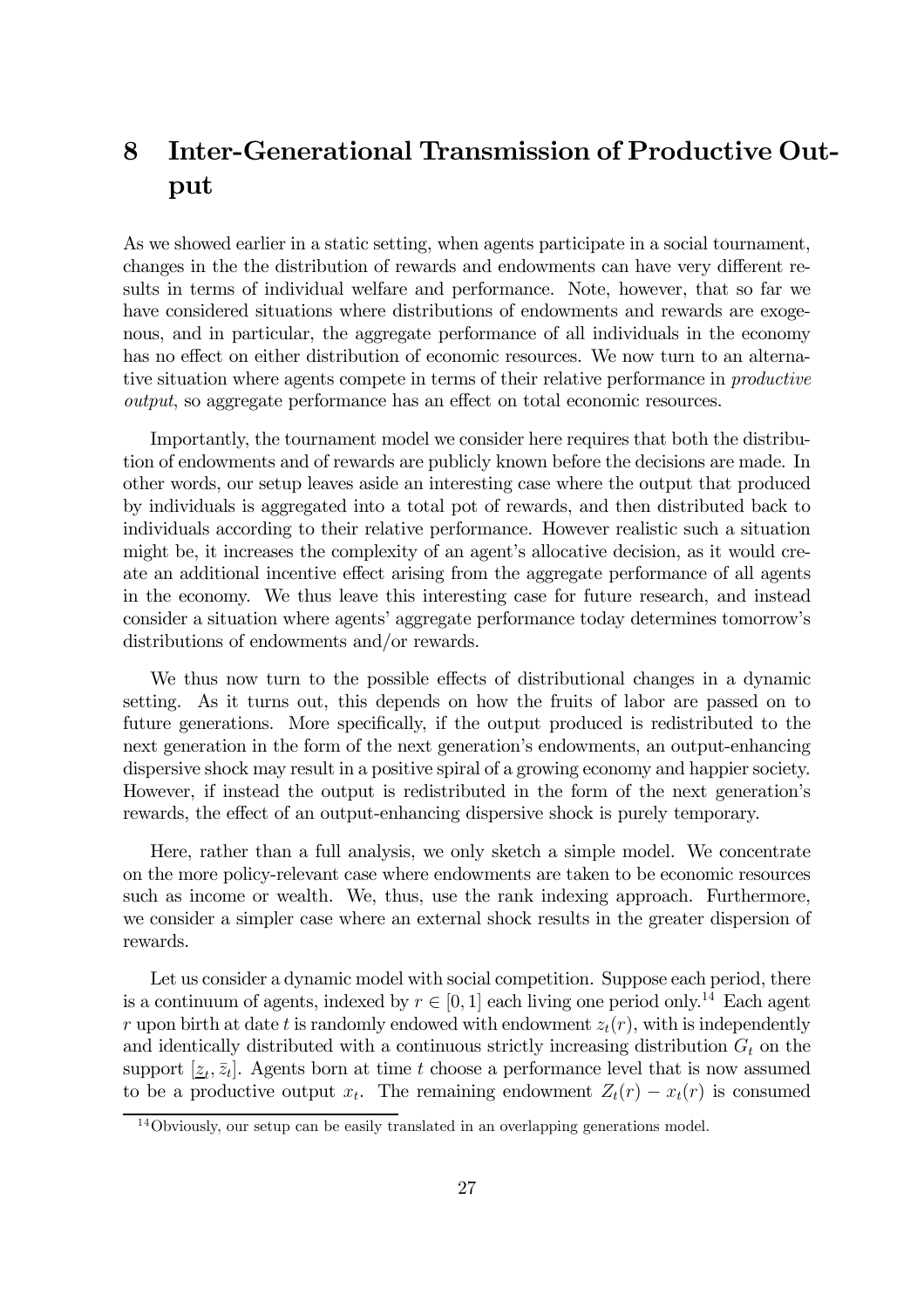by the agent. There is also a distribution of rewards s with a continuous strictly increasing known function  $H_t$  on support  $[\underline{s}_t, \overline{s}_t]$ . The rewards are awarded assortatively, as described in Section 3, via a social tournament among all other agents born at time  $t$ , under the assumption of equality of competitive opportunity. Thus, an agent r born at time t producing output  $x_t(r)$  receives a reward  $S_t(r) = H_t^{-1}(F_t(x_t(r)),$  where  $F_t(x_t(r))$ is the distribution of output at time  $t$ . Agents' preference structure is described by  $(1)$ . However, for simplicity, we will take the special case where utility is separable in s, that is  $U(x, y, s) = V(x, y) + s$ , where the function V is such that conditions (i) to (v) on U are still satisfied. Thus, for each agent with rank r of the generation born at time  $t$ , equilibrium choice of output is described by the equation (5) with boundary condition (7) (with corresponding time subscripts).

Here, importantly, agents' outputs  $x$  will translate into economic resources for the next generation. It turns out that the dynamic predictions depend on the form of inter-generational transmission of resources. We first consider a scenario where the current generation's output determines the next generation's endowments, and later we consider another scenario where the current generation's output determines the next generation's rewards.

This dynamic model resembles that of Cole, Mailath and Postlewaite (1992) who pioneered the analysis of tournament models in a dynamic setting. They assumed that each agent must divide his endowment between consumption and a bequest for his son to maximize the discounted sum of utilities for his dynasty. Thus, the current distribution of endowments is proportional to the bequest decisions of the previous generation. This model has many attractive properties. However, we make the following modification that maintains the flavor of Cole et al.'s original model while simplifying analysis considerably. We assume that the shape of the distributions of endowments and rewards are fixed over time. However, current output decisions will determine their levels by determining total resources. First, since each agent is infinitesimal and cannot affect the mean decision, we have a series of static games to solve rather than a dynamic game. Second, the shape of the distribution is no longer endogenous, so the decision problem is much easier to analyze.

We consider two possibilities. First, suppose that current output determines the level of the next generation's endowments, while the distribution of rewards is unchanged over time. That is, let  $\mu_{t+1}^z = A\mu_t^x$  for some constant  $A > 1$  and where  $\mu_t^x = \int_0^1 x_t(r) dr$  is average output at time t and  $\mu_t^z = \int_0^1 Z_t(r) dr$  is average endowment. Further, we assume that the distribution of endowments maintains its shape, even if the level changes. That is, all endowments change by the addition of a constant, so that

$$
Z_{t+1}(r) = Z_t(r) + A\left(\mu_t^x - \mu_{t-1}^x\right)
$$
\n(18)

for all  $r \in [0, 1]$ . That is, if output rises over time, then the endowment at each rank rises while the derivative  $Z'(r)$  is unchanged at every rank.

Second, suppose instead that the current level of output to determine the level of the next generation's rewards but the distribution of endowments is constant over time.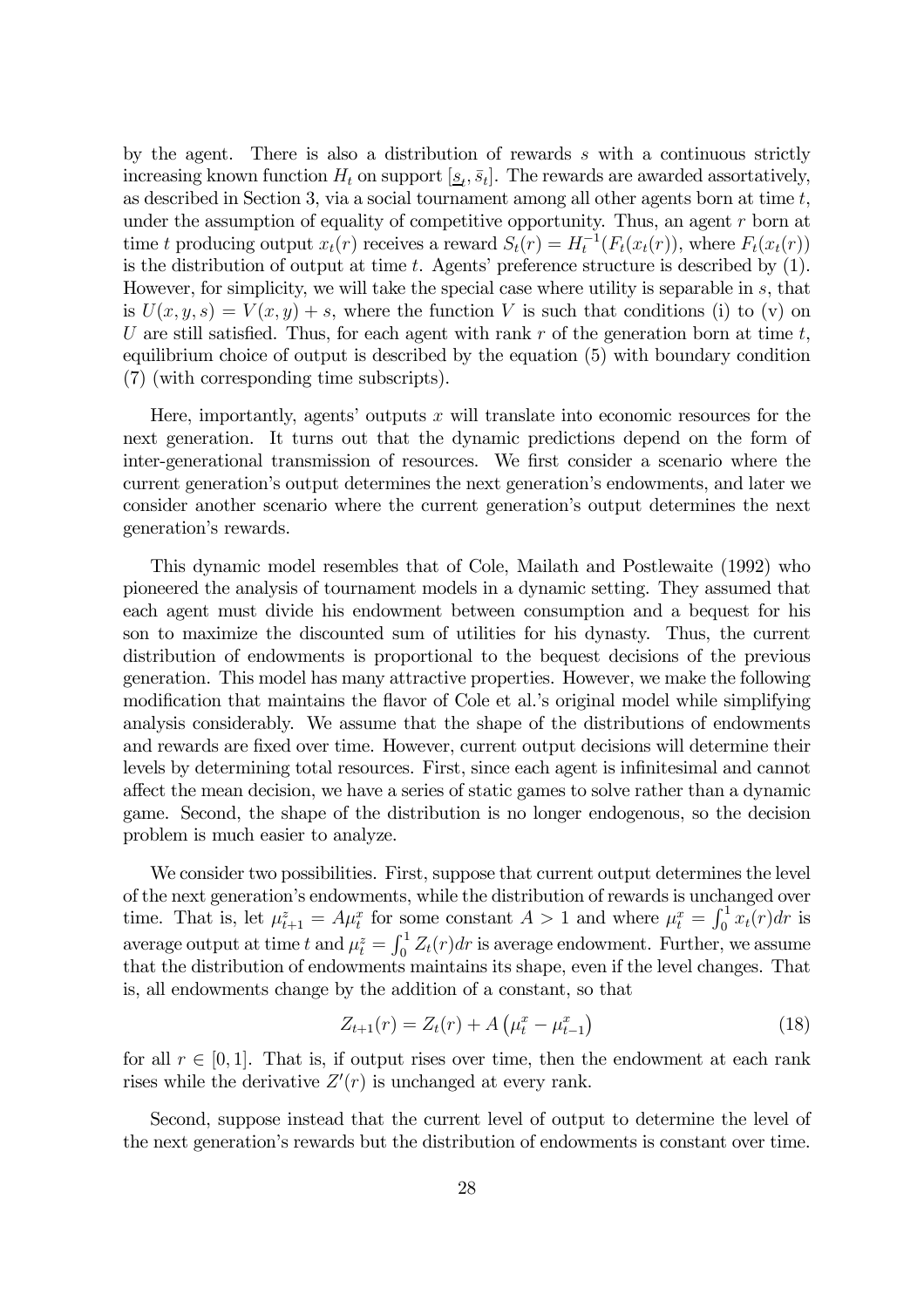Let  $\mu_{t+1}^s = A\mu_t^x$  where  $\mu_t^s = \int_0^1 S_t(r) dr$  is the average reward. Further,

$$
S_{t+1}(r) = S_t(r) + A\left(\mu_t^x - \mu_{t-1}^x\right)
$$
\n(19)

for all  $r \in [0, 1]$ . Again, if output rises over time then rewards rise at every rank. However, the distribution of rewards maintains its shape.

We further make a simplifying normalization by choosing A such that the initial growth rate is zero. That is, we have  $\mu_{t+1}^z = A\mu_t^x = \mu_t^z$  and  $\mu_{t+1}^s = A\mu_t^x = \mu_t^s$ . We now consider the following change. Suppose that for all generations except at time  $t^*$ , the shape of the distributions of endowments and rewards are fixed across time, but a generation born at time  $t^*$  experiences a *dispersive shock* to the distribution of their rewards. In particular, we assume that the rewards at time  $t^*$  are more dispersed than at time  $t \neq t^*$  so that  $H_{t^*} \geq_d H_t$  for  $t \neq t^*$  so that  $S'_{t^*}(r) \geq S'_{t}(r)$  for all  $r \in [0,1]$ while the mean reward is unchanged  $\mu_{t^*}^s = \mu_{t^*-1}^s$ . That is, for one generation, rewards become more dispersed, while the mean reward remains unchanged. In addition, we assume that the distribution of endowments is also unchanged.

By Proposition 6, such a shock will increase output so that at each rank the output of an agent born at time  $t^*$  is higher than the output of an agent born at time  $t^* - 1$ , i.e.  $x_{t^*}(r) > x_{t^*-1}(r)$  for all  $r \in (0,1]$ . Thus, the average output must rise too, so  $\mu_{t^*}^x = \int_0^1 x(r) dr > \int x_{t^*-1}(r) dr = \mu_{t^*-1}^x$ . Now we will turn to what happens to later generations. We show that in this case the dispersive shock has a permanent impact on output and happiness.

**Proposition 11** Suppose agents have additive preferences  $U = V(x, y) + s$  and that the intergenerational transmission rule (18) holds, and consider a once off dispersive shock at at time  $t^*$  such that  $H_{t^*} \geq_d H_t$  for  $t \neq t^*$  with  $\mu_{t^*}^s = \mu_{t^*-1}^s$ . Then this once off dispersive shock permanently increases output  $x_{t^*+k}(r) \ge x_{t^*-1}(r)$  for  $k = 0, 1, 2...$ , endowments  $Z_{t^*+k}(r) > Z_{t^*}(r)$  for  $k = 1, 2, 3, ...$  and utility  $U_{t^*+k}(r) > U_{t^*}(r)$  for  $k =$  $1, 2, 3, \ldots$  at almost every rank r.

The decrease in dispersion at time  $t^*$  leads to that generation working harder. The higher aggregate output produced by those born at time  $t^*$ , in turn, translates into higher endowments at time  $t^* + 1$ , which, in turn, results in higher output and more happiness for those born at time  $t^*+1$  - and so on, and so on. Thus, an initial dispersive shock results in a positive feedback loop of a growing society. Moreover, all generations after time  $t^*$  are happier than their ancestors. However, by Proposition 9 much of the generation born at time  $t^*$  will be less happy than the previous generation. That is, they bear the cost of future happiness.

However, it is not always the case that an increase in incentives will lead to long term growth. When greater output raises the level of rewards rather than endowments, the effect lasts only one generation. The sacrifices of their parents only serve to provide a featherbed for the current population who are happier but work less.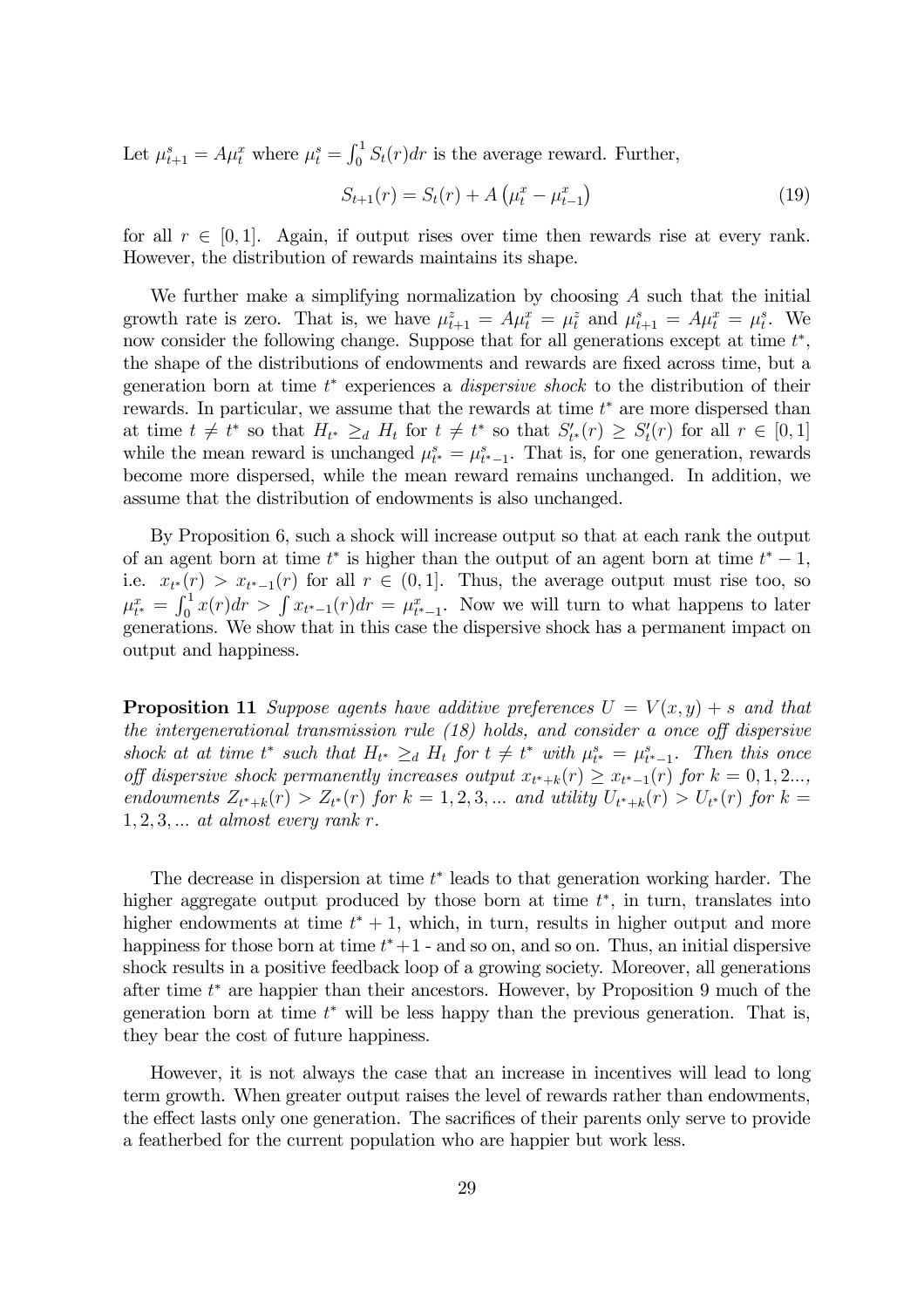**Proposition 12** Suppose agents have additive preferences  $U = V(x, y) + s$  and that the intergenerational transmission rule (19) holds, and consider a once off dispersive shock at at time  $t^*$  such that  $H_{t^*} \geq_d H_t$  for  $t \neq t^*$  with  $\mu_{t^*}^s = \mu_{t^*-1}^s$ . Then this once off dispersive shock leads to a temporary increase in output and utility. That is, output rises at time  $t^*$ :  $x_{t^*}(r) \geq x_{t^*-1}(r)$  for almost every rank r. Rewards and utility rise at time  $t^* + 1: S_{t^*+1}(r) > S_{t^*}(r)$  and  $U_{t^*+1}(r) > U_{t^*}(r)$  for all  $r \in [0,1]$ . But  $x_{t^*+1}(r) = x_{t^*-1}(r)$ for all r, there is no permanent effect.

Thus, in both cases, increasing the dispersion of rewards forces a transfer in kind from the current generation to their descendants. However, the gain in the first case is very much larger than in the second, even though the cost is the same. An increase in the level of endowments is sufficient to raise output. However, an increase in the level of rewards, as opposed to an increase in its slope, has no incentive effect and, therefore, no effect on output.

As the above simple model demonstrates, the two types of economic resources, endowments and rewards, not only have different effects on incentives to produce, but also have different roles in the intergenerational transmission of the fruits of labor. That is, if the fruits of labor are distributed to future generations in terms of endowments, an increased performance by their ancestors would tend to have a permanent positive effect on their happiness as well as on output. Thus, for example, a government might be able to force greater growth by increasing the dispersion of rewards at the cost of lower happiness amongst the current generation. In contrast, this positive effect is unlikely to be permanent if the fruits of labor affect the next generation's rewards.15 Thus, even when competitors' effort is productive, the increase in output arising from greater dispersion of rewards may not be sufficiently long lived to outweigh the cost borne by the first generation.

## 9 Discussion and Conclusions

This paper introduces a new distinction between different kinds of inequality. Equality of initial endowments and equality of the rewards to success in society have opposing effects. Greater equality of endowments increases the degree of social competition, greater equality of rewards reduces it. Thus, it is not the case that greater inequality necessarily decreases happiness. Instead, it is inequality of rewards, not of endowments that is a likely cause of concern.

What these results suggest in practical terms is that policies to promote equality

 $15$ We also looked at more general forms of preferences and at the case when endowments or rewards change proportionally to the total pie of productive output. Our preliminary calculations show that when output is transmitted into endowments, the positive spiral of a growing and happy society emerges again, but when output is transmitted into rewards, the situation is ambiguous, with growth not necessarily emerging.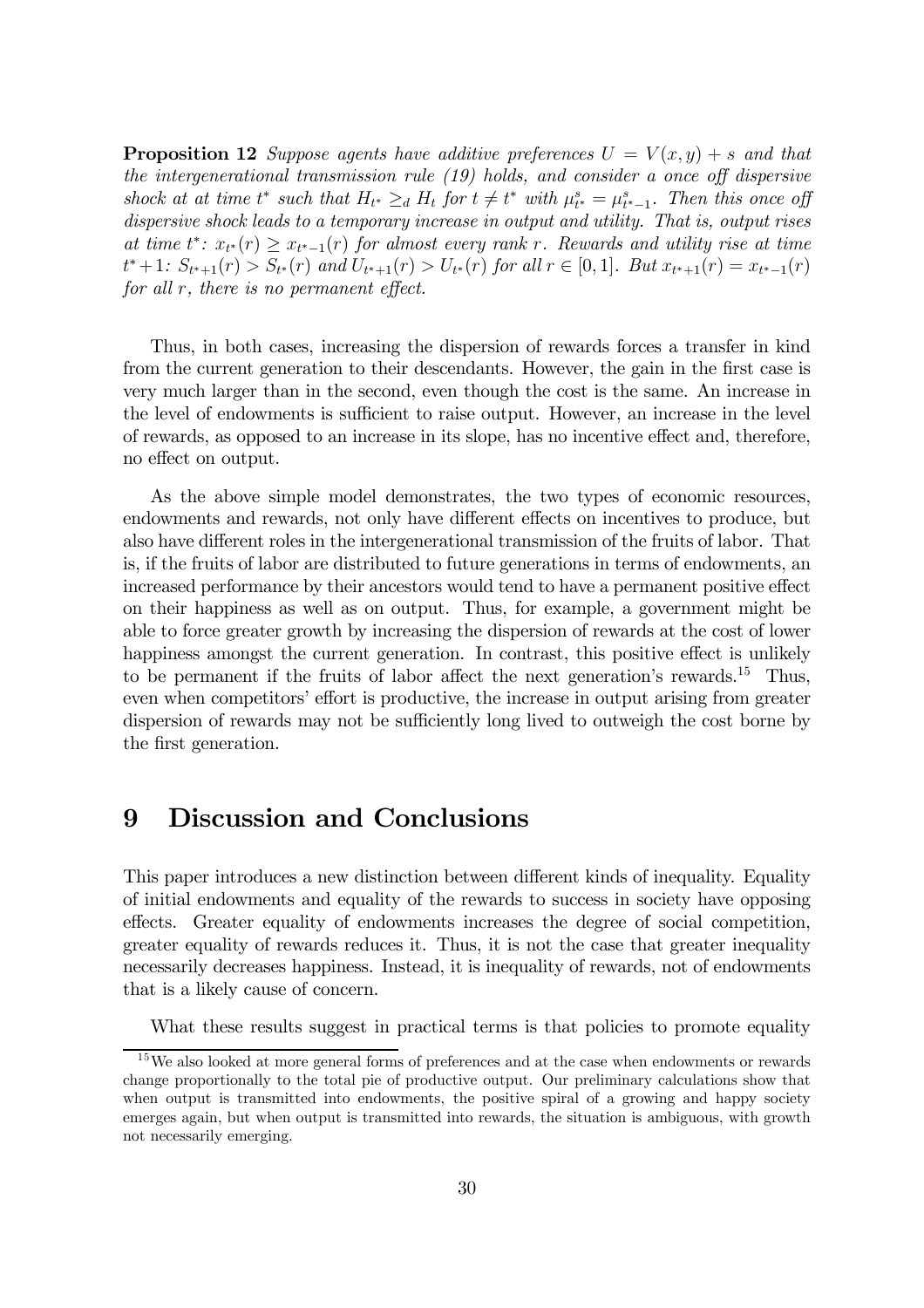could have very different effects depending on the form of the intervention. For example, an attempt to equalize educational achievement, in the sense that it equalizes endowments of those entering the labor market, would have a quite different effect than a policy to equalize incomes, the rewards from labor market activity. The first policy would increase competitive pressure on those in the middle of the range of ability, while the second would reduce it. Thus, once the impact on work effort is included, the first policy surprisingly could have a negative effect on those it was aimed to help, in a sense that it would create pressures on those in the middle to perform more, at the expense of their happiness. In contrast, the second policy would reduce these pressures to perform, increasing wellbeing for those in the middle at the expense of lower performance.

There has been much recent work concerned with the possibility that people have intrinsic preferences over the level of inequality. Here, we offer a reason why inequality may matter even without any concern for social justice and in the absence of such social preferences. This is because when there is interpersonal competition for employment and educational opportunities, inequality has a direct impact on incentives and, hence, equilibrium effort and equilibrium utility. The presence of social competition means that in equilibrium, everyone works too hard. This means that people can be made better off by a reduction in incentives implicit in the two different forms of inequality. The majority can gain from a more dispersed distribution of endowments or from a less dispersed distribution of rewards. In fact, we can construct examples where a more equal distribution of rewards makes everyone better off, that is, it is Pareto improving, even though this reduction in incentives decreases total performance. It is true that if competitors' efforts benefit other agents, such as partners, employers or members of future generations, then overall welfare judgements become more complicated. However, our analysis does point up that there can be unexpected losses from changes in the level of inequality. Gains to future generations may not be sufficient compensation to those who lose now from greater inequality of rewards.

One of the more recent reasons advanced for the desirability of greater income equality is the presence of relative concerns. For example, it is argued that health is largely driven by relative position. More specifically, the argument runs, once a country has reached an income level sufficient to eliminate gross poverty, health is more driven by stress which is exacerbated by inequalities. The most famous single case study is that of British civil servants, where health was found to be very strongly positively correlated with a civil servant's rank in the service (Marmot et al. (1991)). If this is the case, it seems natural that greater equality should be socially beneficial. However, we have seen in this paper that even if utility does depend on relative position, it may not be the case that inequality has a negative impact on welfare. The fact that utility depends on factors that are determined by interpersonal competition may in fact lead to utility increasing with greater inequality. Indeed, the empirical evidence as a whole, surveyed in Deaton (2003), does not support a general link between inequality and ill health. Equally, it has been difficult to establish whether there is a positive or negative relationship between inequality and self-reported happiness or life-satisfaction (Alesina et al. (2004), Clark (2003)).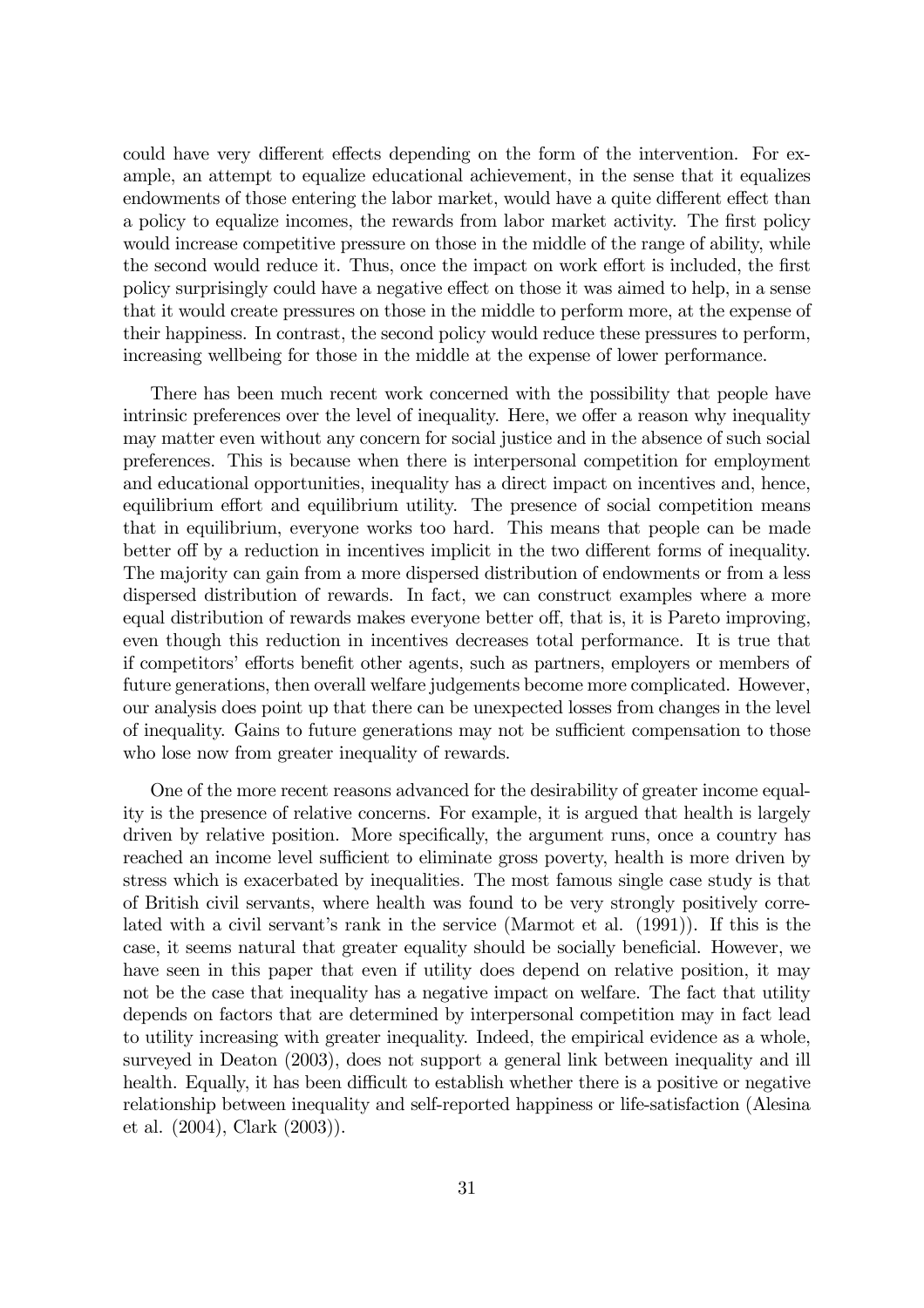This paper, suggests a reason why this may be the case. Even when utility depends on relative position, different types of inequality may have opposite effects. Therefore, empirical work that is based on measures of inequality that conflate rewards and endowments may obtain weak results as the two opposing effects may cancel. The problem in immediately applying this insight to empirical problems is that no distinction between reward and endowment inequality has traditionally been made in data collection. However, with data sources such as panels becoming more widely available, it may soon be possible to distinguish between initial endowments and final rewards.

As we demonstrated in this paper, the relationship between inequality and individual welfare is complex. The gains and losses to greater equality are not uniform across society, and differ according to whether we consider equality of endowments or of rewards. We would also like to emphasize that the fact that this work approaches inequality outside the framework of distributive justice, does not mean that moral considerations are irrelevant to the issue of inequality. Equally, though we are not aware of an existing theory of justice that allocates interpersonal competition such a central role, we hope that our framework may provide formal tools and informal insights that may be useful as inputs into further work by researchers on distributive justice. Thus, this paper, by helping the understanding of how inequality interacts with economic decisions, thereby, may aid the understanding of these wider aspects as well.

## Appendix A: Dispersive, Star and Other Stochastic **Orders**

We use two different stochastic orders, the dispersive and the star orders. These may not be well known in economics (though see Hoppe et al. (2005)), but are extremely useful for the social contests we consider. Let  $F$  and  $G$  be two arbitrary continuous distribution functions each with support on an interval (but the two intervals need not be identical or even overlap) and let  $F^{-1}$  and  $G^{-1}$  be the corresponding left-continuous inverses (so that  $F^{-1}(r) = \inf\{x : F(x) \ge r\}, r \in [0,1]$  and  $G^{-1}(r) = \inf\{x : G(x) \ge r\}, r \in [0,1]),$ and let  $f$  and  $q$  be the respective densities.

**Definition 1** (Shaked and Shanthikumar (1994)) A variable with distribution  $F$  is said to be smaller in the dispersive order (or less dispersed) than a variable with a distribution G (denoted as  $F \leq_d G$ ) whenever  $G^{-1}(r) - F^{-1}(r)$  is (weakly) increasing for  $r \in (0,1)$ .

That is, the difference in the two variables at a given rank increases in rank. This has the following important consequence,

$$
G \geq_d F \text{ if and only if } f(F^{-1}(r)) \geq g(G^{-1}(r)) \text{ for all } r \in (0,1)
$$
 (20)

That is, for a fixed rank, the more dispersed distribution is less dense than the less dispersed one. Note that because the condition (20) is expressed in terms of ranks,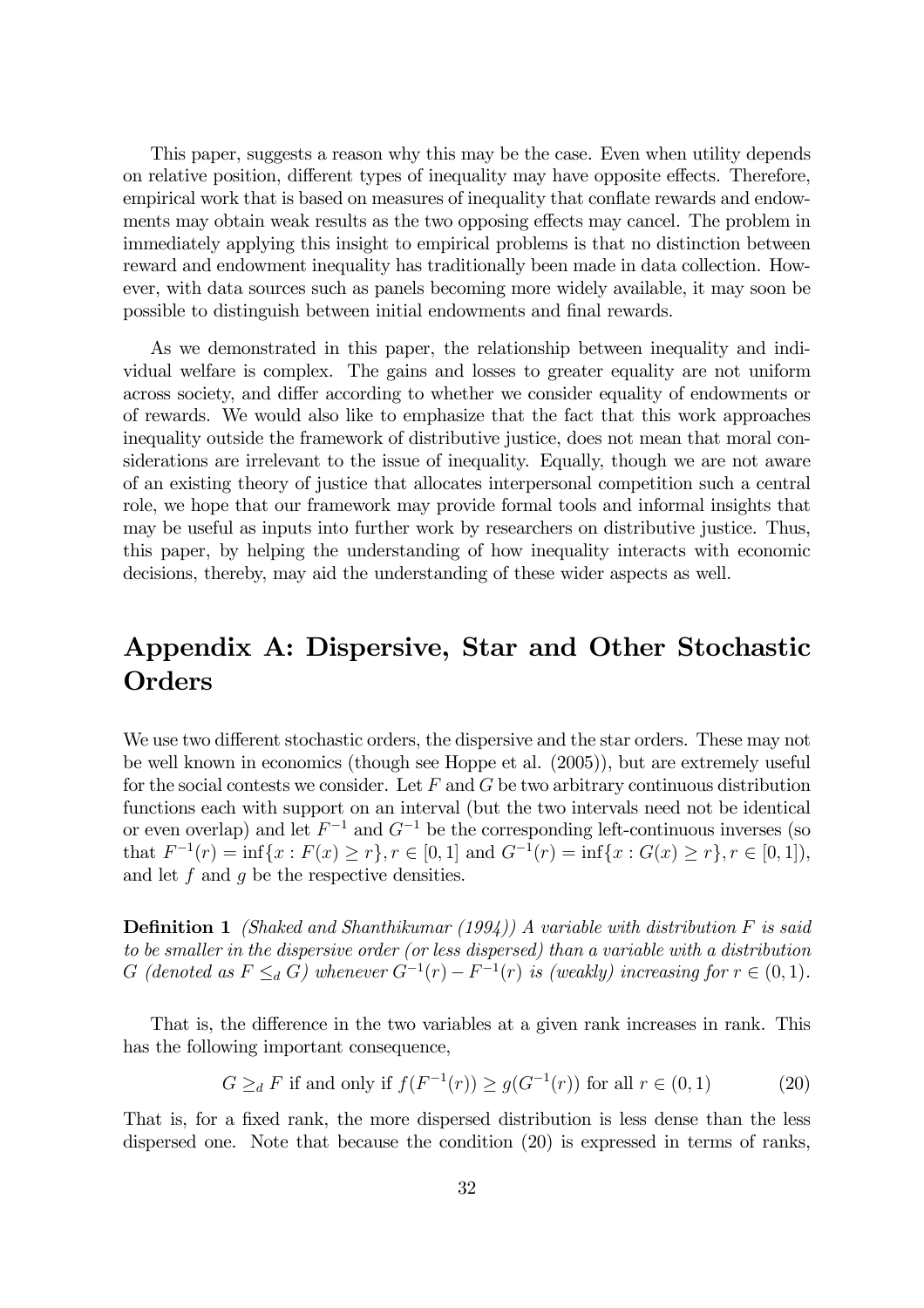

Figure 4: An example of the dispersion order.

there is no problem in comparing distributions with different, even disjoint, supports. Finally, when both distributions have finite means, if  $F$  is less dispersed than  $G$  then  $Var_F(z) \leq Var_G(z)$  whenever  $Var_G(z) < \infty$ . Figure 4 shows a simple example of distributions which are ordered in terms of the dispersion order. The distributions  $G_B^1, G_B^2, G_B^3$  all have different means but are equally dispersed and all are more dispersed than  $G_A$ . Figure 5 shows the importance of the dispersion order for incentives in the tournament model: if a distribution  $H_a$  is more dispersed than a distribution  $H_p$  then by (20) necessarily the inverse function  $S_a(r)$  is steeper than  $S_p(r)$ . This is because if  $S(r) = H^{-1}(r)$ , then  $S'(r) = 1/h(H^{-1}(r))$ .

The star order is defined as follows.

**Definition 2** (Shaked and Shanthikumar (1994, p105)). A variable with a distribution G is larger than a variable with a distribution F, or  $G \geq_* F$ , in the star order if  $G^{-1}(F(z))/z$  increases for  $z \geq 0$ .

Note that if  $X$  and  $Y$  are two non-negative random variables then

$$
X \leq_* Y \iff \log X \leq_d \log Y \tag{21}
$$

But unfortunately if a distribution  $F$  is more dispersed than another distribution  $G$ , or  $F \geq_d G$ , it does not imply that  $F \geq_* G$ , though it is not excluded. Nor does  $F \geq_* G$ imply  $F \geq_d G$ , nor does it rule it out.

**Lemma 1** Take two distributions  $H_a(s)$ ,  $H_p(s)$  with support on the positive real line and with differentiable inverses  $S_a(r)$  and  $S_p(r)$  respectively. Then, the following holds

$$
H_p(s) \ge_* H_a(s) \Leftrightarrow \frac{d}{dr} \frac{S_p(r)}{S_a(r)} \ge 0 \Leftrightarrow \frac{S_p'(r)}{S_p(r)} \ge \frac{S_a'(r)}{S_a(r)}\tag{22}
$$

for all  $r \in (0,1)$ .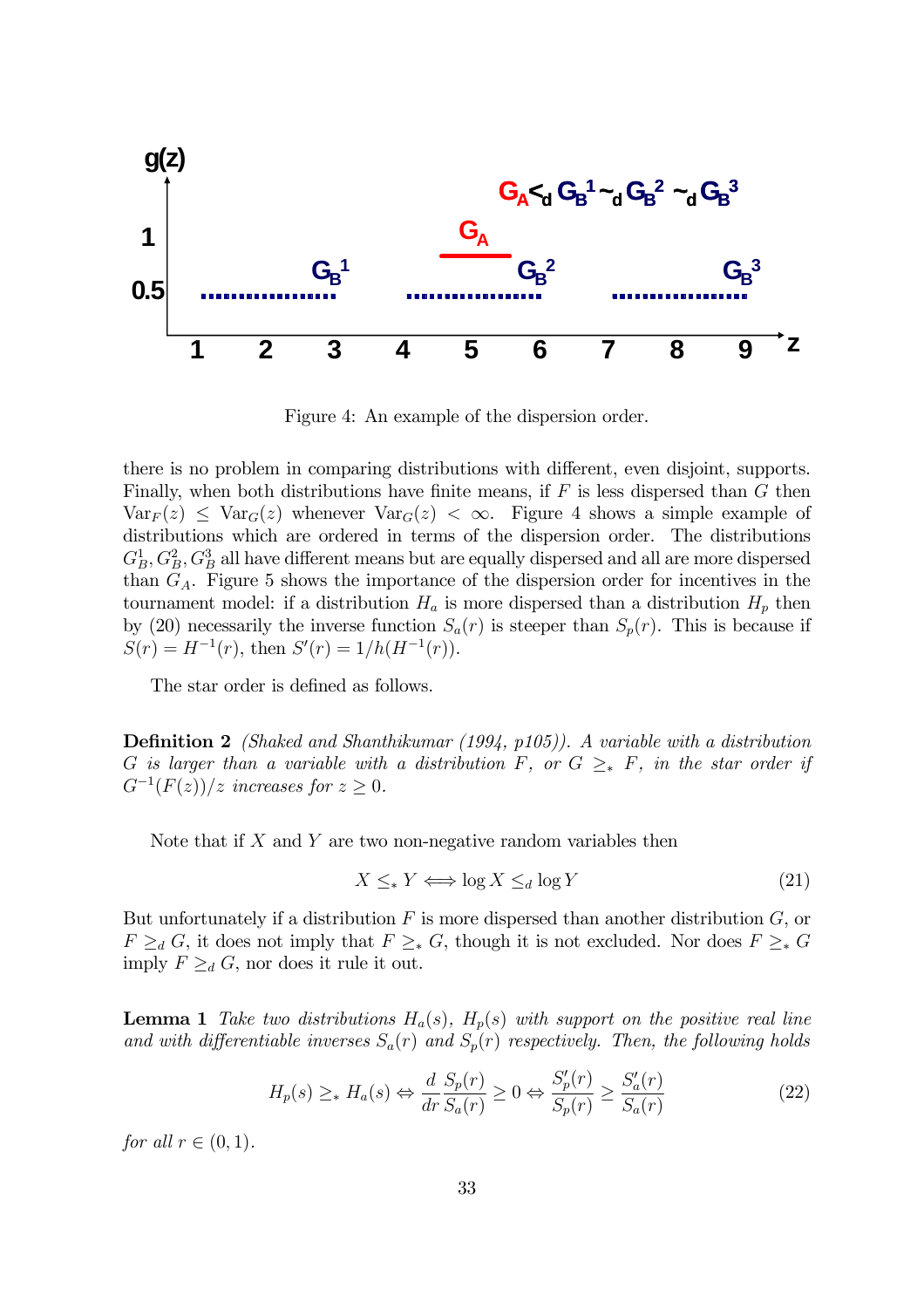

Figure 5: Dispersion order: If the ex post distribution is less dispersed than the ex ante, or  $H_p \leq H_a$  then the inverse distribution function  $S_p = H_p^{-1}(r)$  is less steep than  $S_a$  for all  $r \in (0, 1)$ , i.e. the marginal return to an increase in rank is lower.

**Proof:** The relationship between the first and second statements follows directly from Shaked and Shanthikumar (1994, pp70-71 and Theorem 3.C.1). The relation between the second and third follows from differentiation.

Economists often use second order stochastic dominance to order distributions in terms of dispersion, there is no clear relation between the dispersive order and second order stochastic dominance. This is because, in everyday terms, one distribution can second order stochastically dominates another if it is either higher or less dispersed, while the dispersive order is only concerned with dispersion. Note also that if  $H_a \geq_d H_p$ , the distribution  $H_a$  is more dispersed but, for example, they have the same means, it may well be true that distribution  $H_p$  second order stochastically dominates  $H_a$ . The star order is much closer to second order stochastic dominance in that if distribution  $H_a$  is larger in the star order  $H_a \geq_* H_p$  than  $H_p$ , then it is larger in the Lorenz order (Shaked and Shanthikumar, (1994, p107), which is equivalent to second order stochastic dominance if the two distributions have the same mean.<sup>16</sup> However, one says that the less dispersed distribution second order stochastically dominates the more dispersed, which is the other way round from the star and dispersive order where the if a distribution is "larger" then typically it is more dispersed. See the following examples.

**Example 2** If  $H_a(s) = s$ , that it is uniform on [0, 1] and  $H_p(s) = 2s-1/2$ , a uniform

<sup>&</sup>lt;sup>16</sup>Second order stochastic dominance is therefore sometimes referred to as the generalized Lorenz order.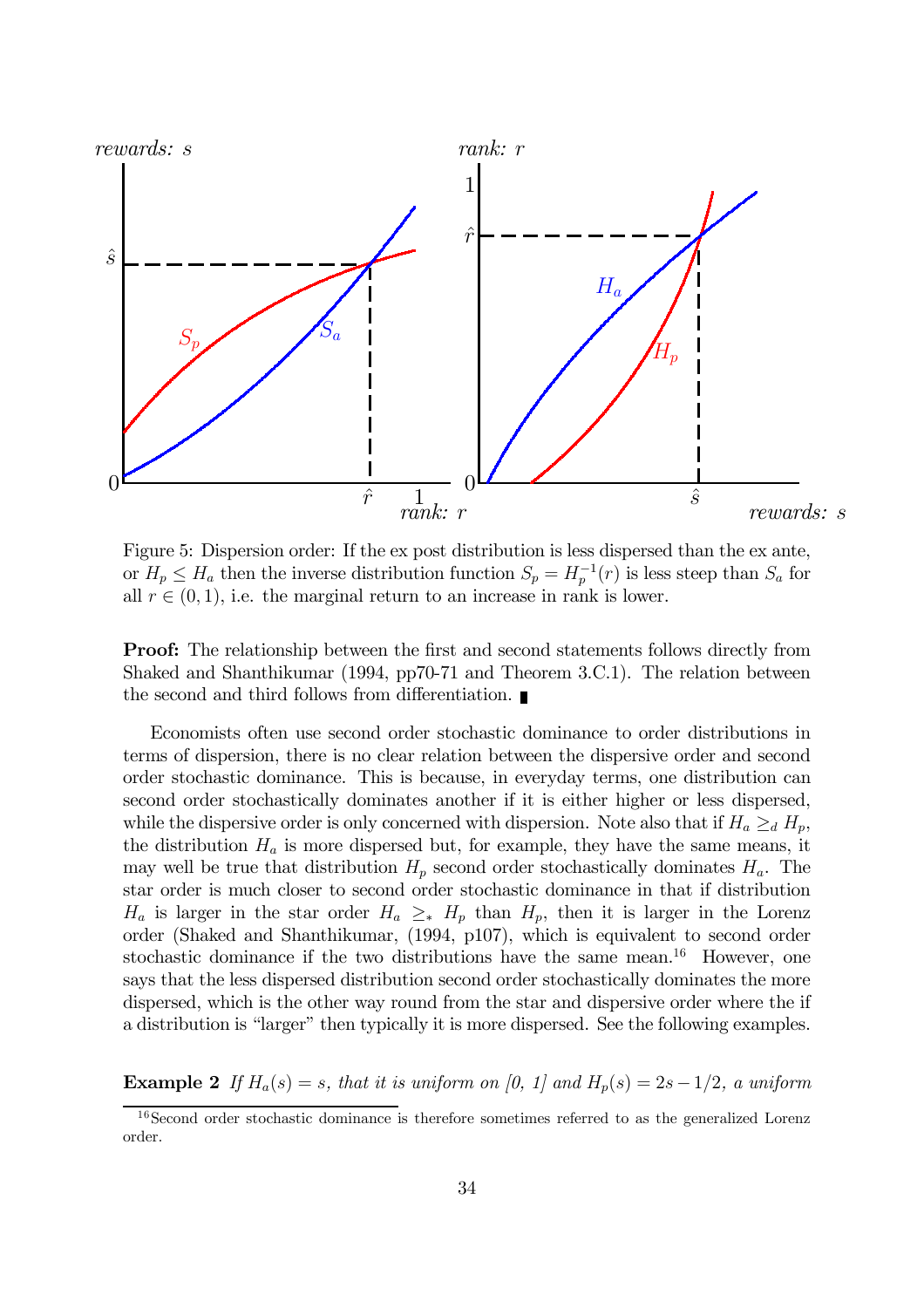distribution on [1/4, 3/4], then in many ways  $H_a$  is more dispersed than  $H_p$ . Indeed,  $S_a(r)/S_p(r) = r/(r/2+1)$  which is increasing so  $H_a \geq_* H_p$ . Furthermore,  $S'_a(r) = 1 >$  $1/2 = S_p'(r)$  so that  $H_a \ge_d H_p$ . And finally  $H_p$  second order stochastically dominates  $H_a$ .

This example illustrates a more substantive difference.

**Example 3** If  $H_a(s) = s - 2$ , that it is uniform on [2,3] and  $H_p(s) = (s - 1)/2$ , a uniform distribution on [1, 3], then  $H_p$  is more dispersed than  $H_a$  but stochastically lower. The dispersive order captures the dispersion so as  $S'_a(r) = 1 < 2 = S'_p(r)$  so that  $H_p \geq_d H_a$ . But,  $S_p(r)/S_a(r) = (2r+1)/(2+r)$  which is increasing so  $H_p \geq_*$  $H_a$ . However, as  $H_a$  stochastically dominates  $H_p$ , it also second order stochastically  $dominates H_p$ .

## Appendix B: Proofs

**Proof of Proposition 1:** Mailath (1987) establishes in a general signaling model the existence and uniqueness of a separating equilibrium under certain conditions. If the current model fits within Mailath's framework, then it would follow that the unique separating equilibrium is a solution to the differential equation (5) with boundary condition  $x(0) = x_c(0)$  from Theorems 1 and 2 of Mailath (1987, p1353). It would also follow by Proposition 3 of Mailath (1987, p1362) that  $x(z) > x_c(z)$  on  $(z, \overline{z})$ . The only substantial difference is that Mailath assumes the signaller's utility is of the form (in current notation)  $V(r, \hat{r}, x)$  where V is a smooth utility function and  $\hat{r}$  is the perceived type, so that in a separating equilibrium the signaler has utility  $V(r, r, x)$ . To apply this here, first, fix  $G(z)$  and  $H(s)$ . Now, clearly, one can define the function  $V(\cdot)$  such that  $V(r, \hat{r}, x) = U(x, Z(r) - x, S(\hat{r}))$  everywhere on  $[0, 1] \times [0, 1] \times [z, \bar{z}]$ . One can then verify that the conditions (i)-(v) imposed on  $U(\cdot)$  imply conditions (1)-(5) of Mailath (1987, p1352) on  $V^{17}$  In particular, note that condition (1) is simply that V is twice differentiable, condition (2) is that  $V_2 \neq 0$ , here  $V_2 = U_s S'(r) > 0$ . Condition (3) is that  $V_{13} \neq 0$  and here  $V_{13} = (U_{xy} - U_{yy})Z'(r) > 0$ . Mailath's condition (4) requires that  $V_3(r, r, x)=0$  has a unique solution in x which maximizes  $V (r, r, x)$ . Here,  $V_3 = U_x - U_y$ and we have assumed under condition (v) that there is a unique solution to the equation  $U_x - U_y = 0$ . Since here  $V_{33} = U_{xx} - 2U_{xy} + U_{yy} < 0$ , this solution is a maximum. Furthermore, since  $V_{33}$  is everywhere negative, Mailath's condition (5) is automatically satisfied. ■

**Proof of Proposition 2:** First note that, given the equation  $(5)$ , we have that

$$
\frac{x_a'(r)}{x_p'(r)} = \frac{\phi(Z_a(r), S(r), x_a)}{\phi(Z_p(r), S(r), x_p)}
$$
\n(23)

<sup>&</sup>lt;sup>17</sup>Mailath, in proving the intermediate result Proposition 5 (1987, p1364), also assumes that  $\partial V/\partial \hat{r}$ is bounded. Here, if we assume that both  $U_s$  and  $S'(r)$  are bounded (the latter requires  $h(s)$  is non-zero on its support), this result will also hold.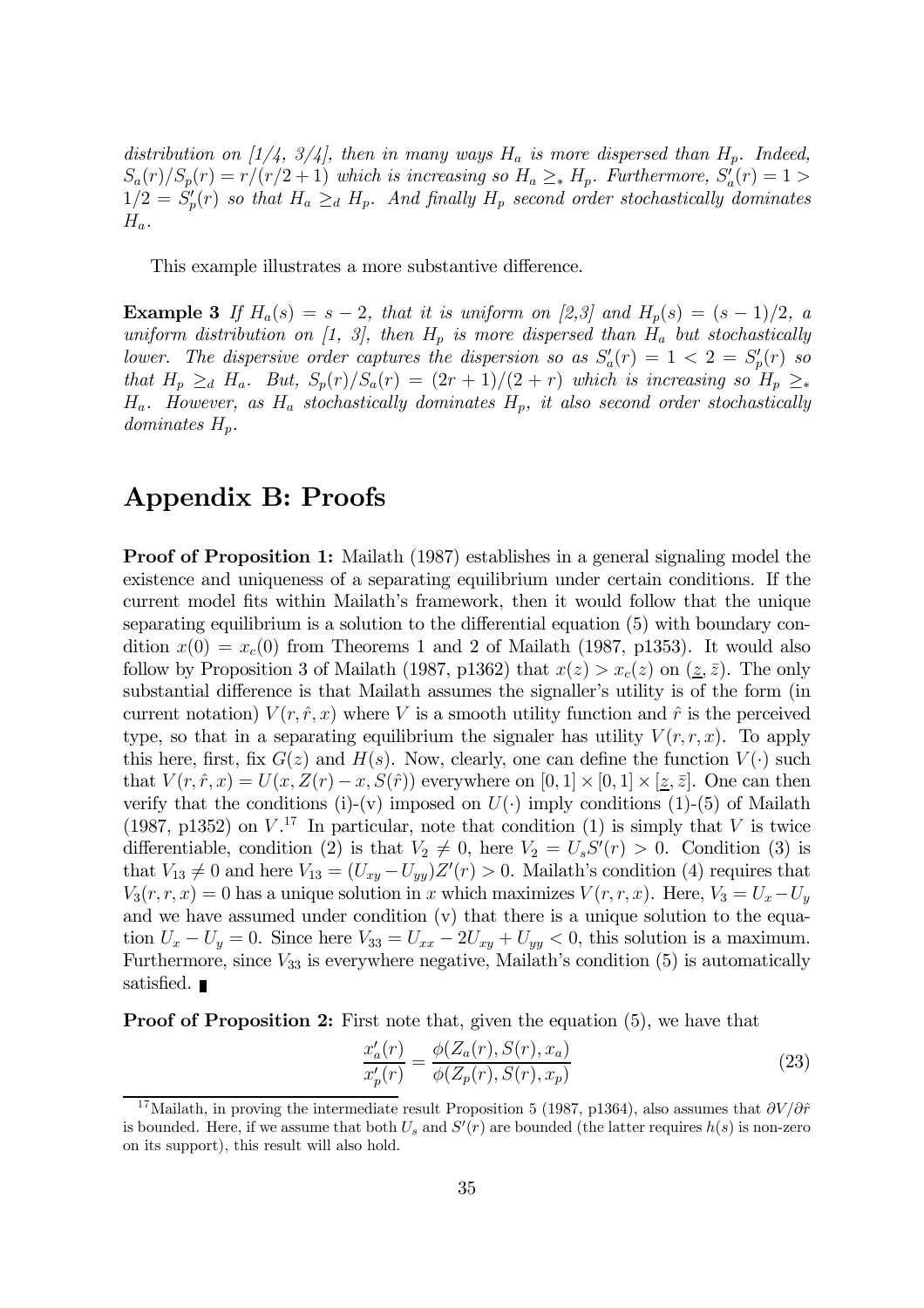so that any point where  $x_a = x_p$  the relative slope only depends on  $Z_a$  and  $Z_p$ , and thus the slopes are equal whenever  $Z_a$  and  $Z_p$  are equal. Furthermore, given our assumptions, we have that

$$
\frac{\partial \phi(z, s, x)}{\partial z} = \frac{U_{ys}(U_y - U_x) - U_s(U_{yy} - U_{xy})}{(U_y - U_x)^2} > 0
$$
\n(24)

(by properties (iii) and (iv), it holds that  $U_y-U_x > 0$  when evaluated at the equilibrium solution as  $x(r) > x_c(r)$ ). Thus, at any point where  $x_a(r) = x_p(r)$  we have that  $x'_a > x'_p$ (so that  $x_a$  is steeper than  $x_p$  and thus crosses  $x_p$  from below) whenever  $Z_a(r) > Z_p(r)$ (i.e. whenever ex-ante endowments exceed ex-post endowments), and vice versa.

By the boundary conditions (7), the condition  $Z_a(0) \leq Z_p(0)$  implies that  $x_p(0) \geq$  $x_a(0)$  (i.e. that the poorest individual, now that she has greater endowments chooses greater performance). Given our assumption that  $G_a$  and  $G_p$  are distinct it follows that  $Z_p(r) > Z_a(r)$  almost everywhere on  $(0, \hat{r}]$ . Thus,  $x_p(r)$  can only cross  $x_a(r)$  from below except perhaps at the finite number of points where  $Z_p(r) = Z_a(r)$ .

We first rule out that that there is an interval where  $x_p(r) \leq x_a(r)$ . Suppose on the contrary there exist at least one interval  $[r_1, r_2] \subseteq [0, \hat{r}]$  such that  $x_p(r) \le x_a(r)$ . By the continuity of  $x_a$  and  $x_p$ , it must be that  $x_p(r_1) = x_a(r_1)$ . Note that

$$
\frac{\partial \phi(z,s,x)}{\partial x} = \frac{(U_{xs} - U_{ys})(U_y - U_x) - U_s(2U_{xy} - U_{xx} - U_{yy})}{(U_y - U_x)^2} < 0. \tag{25}
$$

In combination with (24), it would follow that  $x_a'(r) < x_p'(r)$  almost everywhere on  $[r_1, r_2]$ , which combined with  $x_a(r_1) = x_p(r_1)$  is a contradiction to  $x_p(r) \le x_a(r)$  on the interval. Thus,  $x_p(r) > x_a(r)$  almost everywhere on  $[0, \hat{r}]$ .

We next rule out that  $x_p(r) = x_a(r)$  at individual points. By the previous argument that excludes intervals where  $x_p(r) \leq x_a(r)$ , this is only possible at the isolated points where  $Z_p(r) = Z_a(r)$ . But at any such point  $\tilde{r}$  on  $(0, \hat{r})$ , as  $Z_p(r) > Z_a(r)$  almost everywhere, we have that  $g_p(Z_p(\tilde{r})) \ge g_a(Z_a(\tilde{r}))$  (remember that  $Z'(r) = 1/g(Z(r))$ ). Now, note that  $Z_p(\tilde{r})=Z_a(\tilde{r})=\tilde{z}$ . Next, we invoke the level-indexing approach and consider solutions to the game in terms of endowments z. Let  $S(z) = H^{-1}(G(z))$ . Write solutions to the differential equation (17) as  $x_p(z)$  and  $x_a(z)$  for the respective distributions of endowments. Then if  $x_p(\tilde{r}) = x_a(\tilde{r})$ , it must be that  $x_p(\tilde{z}) = x_a(\tilde{z})$ . As  $x_p(r) > x_a(r)$  for r in  $(\tilde{r} - \epsilon, \tilde{r})$  for some  $\epsilon > 0$ , we must have  $x_p(z) > x_a(z)$  for endowments slightly less than  $\tilde{z}$ . Note that it must hold that  $x'_{p}(\tilde{r}) = x'_{a}(\tilde{r})$ , and for the case of  $g_p(\tilde{z}) > g_a(\tilde{z})$ , it must be that  $x'_p(\tilde{z}) > x'_a(\tilde{z})$  so that  $x_p(z)$  crosses  $x_a(z)$  from below, which is a contradiction. This leaves us with the possibility that  $x_p(r) = x_a(r)$ in a non-generic case of  $g_p(Z_p(\tilde{r})) = g_a(Z_a(\tilde{r}))$ .

**Proof of Proposition 3:** First, as endowments are (weakly) higher at  $r = 0$ , the privately optimal performance will be higher ex post  $x_{c,p}(0) \geq x_{c,a}(0)$  as will equilibrium performance at  $r = 0$  by the boundary conditions (7). Thus,  $U_p(0) \ge U_a(0)$  (i.e. as the poorest individual has no reduction in endowments she will not be worse off). We have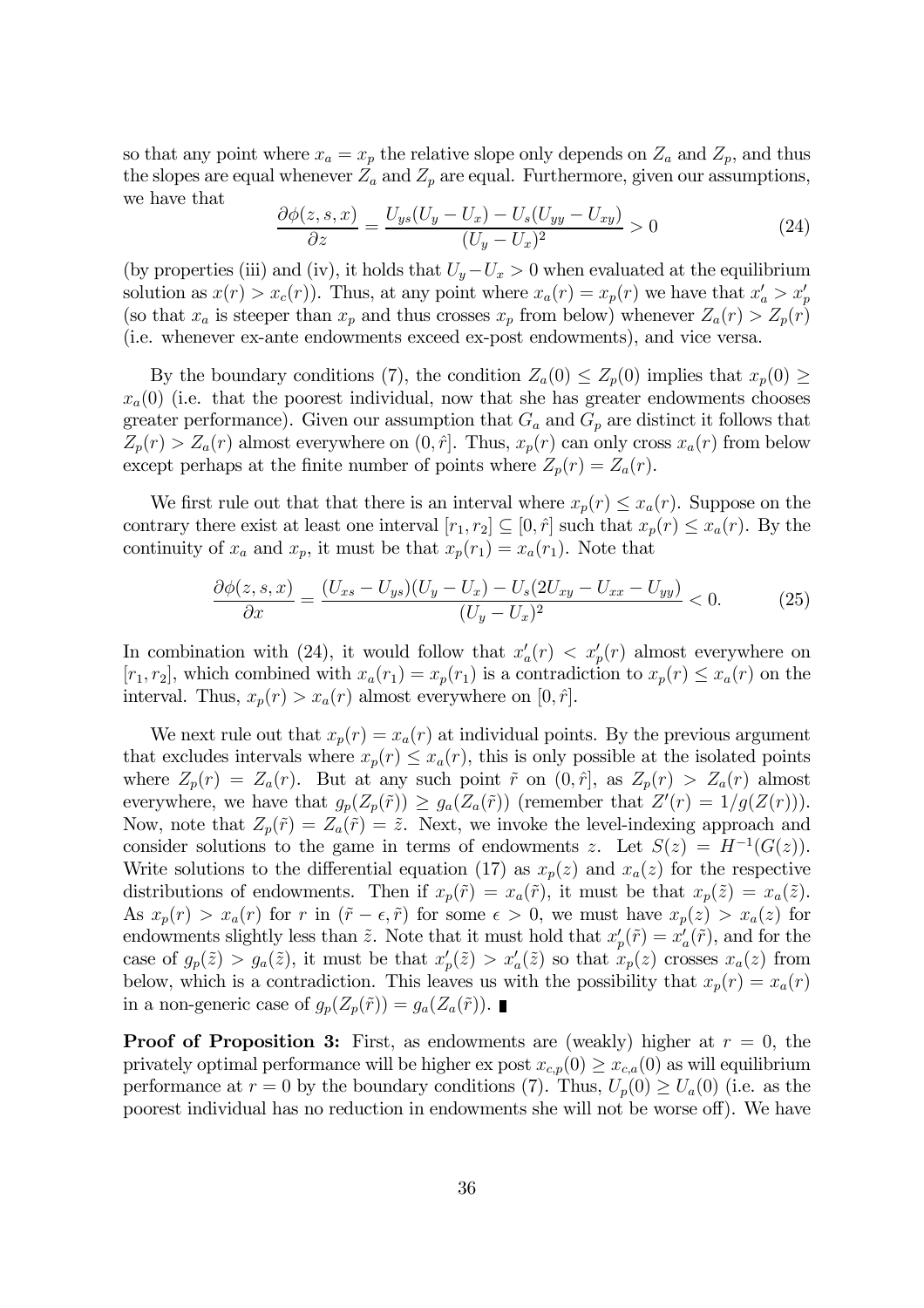that

$$
\frac{1}{g_p(Z_p(r))} = \frac{dZ_p(r)}{dr} \ge \frac{dZ_a(r)}{dr} = \frac{1}{g_a(Z(r))} \text{ for all } r \in [0, 1]
$$

In other words,  $Z_p(r)$  is (weakly) steeper than  $Z_a(r)$  on [0, 1], so that clearly  $Z_p(r) \geq$  $Z_a(r)$  for  $r \in [0,1]$ .

Suppose that  $U_p(0) > U_a(0)$ , and suppose, in contradiction to the claim we are trying to prove, that  $U_p(r)$  equals  $U_a(r)$  at least once on  $(0, 1)$ . Denote the first such point as  $r_1 \in (0, 1)$ . But since by Corollary 2,  $x_p(r) > x_a(r)$  on  $(0, 1]$ , it must be that  $y_p(r) <$  $y_a(r)$  in the neighborhood of  $r_1$ . Let  $U_{i,y}(r) = U_y(x_i(r), Z_i(r) - x_i(r), S(r))$  for  $i = a, p$ . Then, as  $dU_y = U_{xy}dx + U_{yy}dy$ , and, given our original assumptions on U, it must be that  $U_{p,q}(r) > U_{q,q}(r)$  in a neighborhood of  $r_1$ . Using the marginal utility condition (8), combined with the fact that, given the dispersion order,  $g(Z_p(r)) \leq g(Z_a(r))$ , it must be that  $U_p'(r) > U_a'(r)$  in a neighborhood of  $r_1$ , so that  $U_p(r)$  can only be steeper than  $U_a(r)$ , and thus can only cross from below. Given  $U_p(0) > U_a(0)$ , we are done.

If instead we have that  $U_p(0) = U_a(0)$ , then, by the above argument which rules out that  $U_p$  can cross  $U_a$  from above, the claim can only fail if there is an interval  $(0, \tilde{r})$  on which  $U_p(r) \leq U_a(r)$ . Then, there must exist a point  $r_2 \in (0, \tilde{r})$  such that  $U_p'(r_2) \leq U_a'(r_2)$  and  $U_{p,y} \leq U_{a,y}$ . But given (8) and that  $G_p \geq_d G_a$ , if  $U_p'(r_2) \leq U_a'(r_2)$ then  $U_{p,y}(r_2) \leq U_{a,y}(r_2)$ , which can only happen if  $y_p(r_2) \geq y_a(r_2)$ . But this, combined with the fact that  $x_p(r_2) > x_a(r_2)$  (by Proposition 2) implies that  $U_p(r_2) > U_a(r_2)$ , which is a contradiction.

**Proof of Proposition 4:** From Proposition 2, we have  $x_p(r) > x_a(r)$  on  $(0, \hat{r})$ . But note as here  $Z_p(0) > Z_a(0)$ , the lowest agent has a strictly greater endowment, we have also  $x_p(0) > x_a(0)$  as the cooperative choice, which is the equilibrium choice of the bottom agent by (7), is increasing in endowments. Turning to utility, we can consider two cases. First, suppose that  $x_p(r) \geq x_a(r)$  on  $[\hat{r}, 1]$ . Then, as endowments for individuals with rank  $(\hat{r}, 1]$  are strictly lower ex-post than ex-ante, we have necessarily  $y_p(r) < y_a(r)$  on  $[\hat{r}, 1]$ . Now, as  $x_p(r) \ge x_a(r)$  and  $y_p(r) < y_a(r)$ , we then for some  $\tilde{r}$  can find a pair  $(\tilde{x}, \tilde{y})$  such that  $\tilde{x} + \tilde{y} = x_p + y_p$  (that is,  $(\tilde{x}, \tilde{y})$  are feasible given ex-post endowments) but  $x_{c,p} < \tilde{x} < x_p$  and  $\tilde{y} = y_a$ . But then,  $U(x_p(r), y_p(r), S(r))$  $U(\tilde{x}, \tilde{y}, S(r)) < U(x_a(r), y_a(r), S(r))$ , and the result follows.

Suppose now instead that  $x_p(r) < x_a(r)$  for some r in  $(r_1, r_2)$  with  $r_1 > \hat{r}$ . If  $y_p(r) \leq y_a(r)$  on that interval, it is clear that  $U_p(r) < U_a(r)$  and we are done. Suppose instead that  $y_p(r) > y_a(r)$  on some interval  $(r_3, r_4)$  with  $r_4 \leq r_2$  (as endowments are lower ex post for  $r > \hat{r}$ , it must be that  $r_3 > r_1$ ). We want to rule out the possibility of  $U_p(r) \ge U_a(r)$  somewhere on this interval. Now, it must be the case that  $U_p(r_3) < U_a(r_3)$  as  $x_p(r_3) < x_a(r_3)$  and  $y_p(r_3) = y_a(r_3)$ . We have  $g_p(r) \ge g_a(r)$ everywhere. Furthermore,  $dU_y = U_{xy}dx + U_{yy}dy$ . Given that x decreases and y increases ex post on  $(r_3, r_4)$  and our original assumptions on U, it can be calculated that, given (8), that  $U_p'(r) < U_a'(r)$  on this interval. Combined with  $U_p(r_3) < U_a(r_3)$ , the result follows.  $\blacksquare$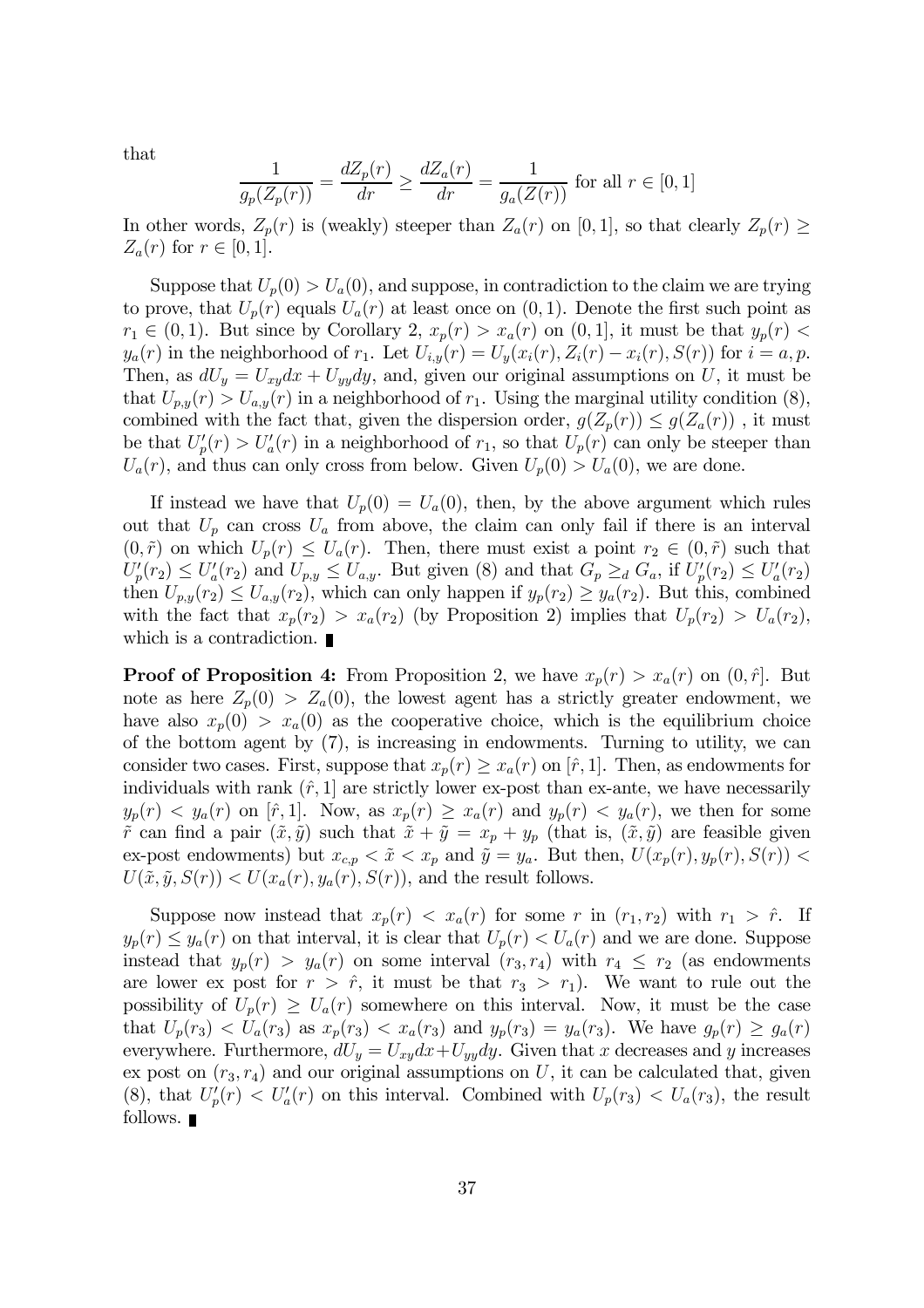**Proof of Proposition 5:** First, given the boundary condition (7), we have  $x(0) =$  $x_c(0)$ . Note that applying property (v) to the definition of  $x_c(r)$  in (6), we have  $\partial x_c/\partial s \leq$ 0 so that given  $S_p(0) < S_a(0)$ , it follows that  $x_p(0) \ge x_a(0)$ . Almost everywhere on  $[0, \hat{r})$ , we have both  $S_a(r) > S_p(r)$  and  $S_p'(r) > S_a'(r)$ . Note that

$$
\frac{\partial \phi(z, s, x)}{\partial s} = \frac{U_{ss}(U_y - U_x) - U_s(U_{ys} - U_{xs})}{(U_y - U_x)^2} \le 0.
$$
 (26)

It immediately follows that if  $x_a(r) = x_p(r)$  anywhere on  $[0, \hat{r})$ ,  $x'_a(r) > x'_p(r)$ . So, there can only be one crossing of  $x_a(r)$  and  $x_p(r)$  on that interval and  $x_p(r)$  must cut  $x_a(r)$ from below. Thus, the only way for the claim to be false is if  $x_p(r) \leq x_a(r)$  on some interval [0, r<sub>1</sub>]. But then, as  $\partial \phi(z, s, x)/\partial x < 0$  by (25) and  $\partial \phi(z, s, x)/\partial s \le 0$  by (26), and as  $S_p(r) < S_a(r)$  and  $S_p'(r) > S_a'(r)$ , it follows that  $x_p'(r) > x_a'(r)$  on  $[0, r_1]$ , which is a contradiction.

**Proof of Proposition 6:** Given additively separable utility, we have  $x_p(0) = x_a(0) = x_a(0)$  $x_c(0)$  as with separable utility the cooperative choice does not depend on  $S(0)$ . The differential equation (5) is now

$$
x'(r) = \frac{S'(r)}{V_y(x, Z(r) - x) - V_x(x, Z(r) - x)}
$$
\n(27)

Given the dispersion order, we have  $S_p'(r) \geq S_a'(r)$  for all r and the result is easy to establish using the arguments in the proof of the previous proposition.

**Proof of Proposition 7:** As with additive separable utility, we have  $x_p(0) = x_a(0)$ irrespective of  $S_a(0)$  or  $S_p(0)$ . The differential equation is now

$$
x'(r) = \frac{S'(r)}{S(r)} \frac{V(x, Z(r) - x)}{V_y(x, Z(r) - x) - V_x(x, Z(r) - x)}.
$$

Now, by Lemma 1 in Appendix A, by the star order we have  $S_p'(r)/S_p(r) \geq S_a'(r)/S_a(r)$ for all r. The proof again then follows that of Proposition 5.

**Proof of Proposition 8:** Given the lowest reward  $S(0)$  is higher ex post, we have  $U_p(0) > U_a(0)$ . We divide [0, 1] into two sets. Let  $I_1$  consist of points where  $x_p(r) \geq$  $x_a(r)$  and  $I_2$  consist of points where  $x_p(r) < x_a(r)$ . Considering  $I_2$ , as rewards are higher and effort lower, clearly  $U_p(r) > U_a(r)$  on  $I_2$ . Turning to  $I_1$ , here  $x_p(r) \ge x_a(r)$ and hence  $y_p(r) \leq y_a(r)$ . Now, as  $U'(r) = U_y S(r)/g(Z(r))$  and  $dU_y = U_{xy} dx + U_{yy} dy$ , we have  $U_p'(r) > U_a'(r)$  almost everywhere on  $I_1$ . The result follows.

**Proof of Proposition 9:** We have  $S_a(r) < S_p(r)$  and  $S_p'(r) < S_a'(r)$  on  $[0, \hat{r})$ . Thus, by reversing Proposition 5, we have  $x_a(r) > x_p(r)$  on  $(0, \hat{r})$ . Furthermore, given that  $\hat{r}$  is the first point of crossing, we have  $S_a(r) < S_p(r)$  on  $[0,\hat{r})$ . It is clear that, as performance is strictly lower and rewards are higher under distribution  $H_p(s)$ , it follows that  $U_p(r) > U_a(r)$ .

**Proof of Proposition 10:** We have by the envelope theorem  $U'(z) = U_y(x(z), z - \hat{z}(z))$  $x(z), S(z)$ . First, we look at (i). Suppose the claim is false, and there exists at least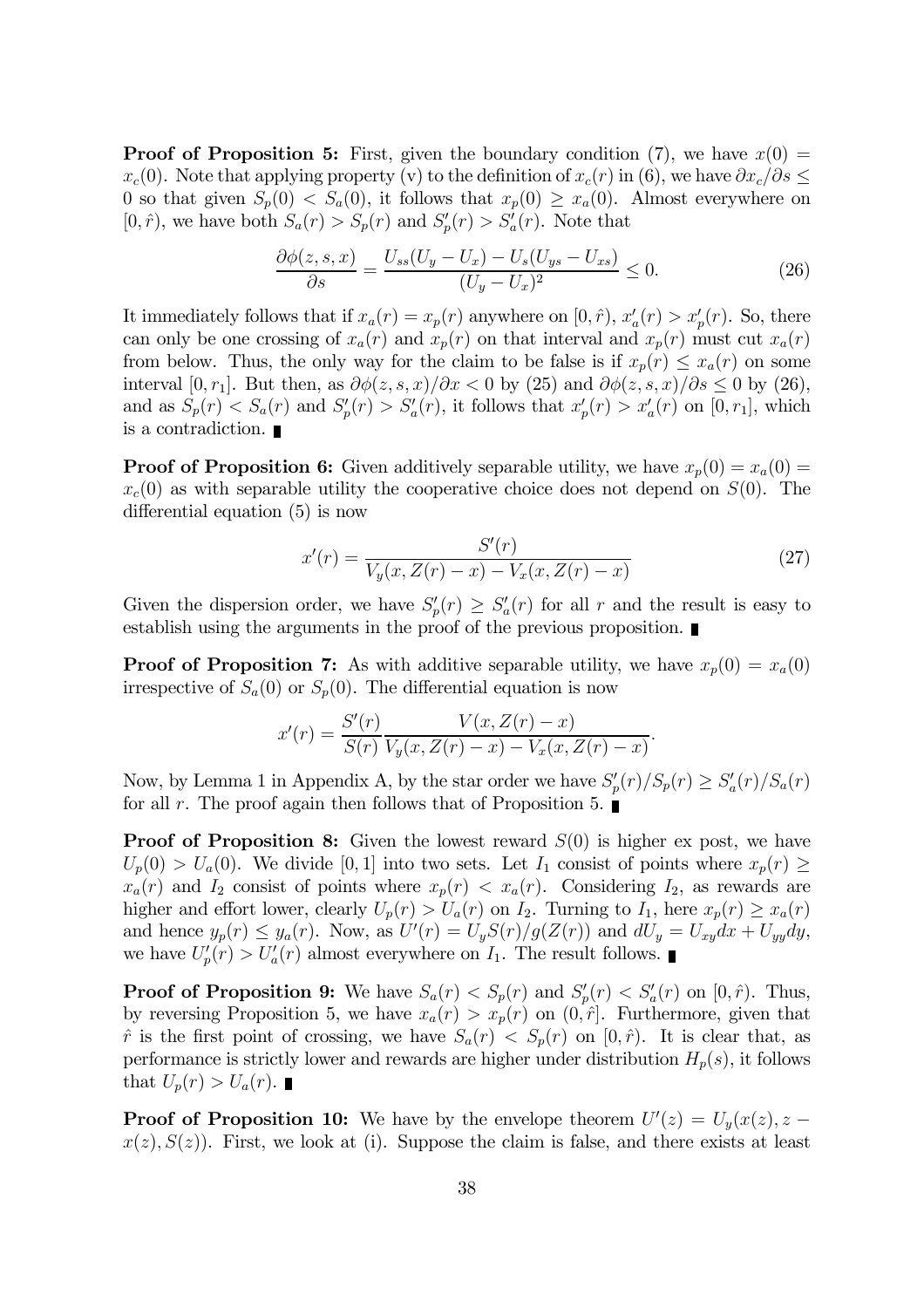one interval on  $(z, \hat{z}|\)$  where  $U_p(z) > U_a(z)\$ . Let us denote the set of points as  $I_U =$  ${z \leq \hat{z} : U_p(z) > U_a(z)}$  (possibly disjoint), and let  $z_1 = \inf I_{U} \geq \underline{z}$ . We can find a  $z_2 \in I_U$  such that  $U_p(z) > U_a(z)$  for all z in  $(z_1, z_2]$ . Note that since, by the common boundary condition,  $U_p(\underline{z}) = U_a(\underline{z})$ . As  $G_p(z) \leq G_a(z)$ , then  $S_p(z) \leq S_a(z)$  for all  $z \in I_U$ . As rewards are lower, for  $U_p(z) > U_a(z)$  to be possible, it must be the case that  $x_A(z) < x_B(z)$  for all  $z \in I_U$ . But then as U' is increasing in  $x(z)$  and strictly increasing in  $S(z)$ , we have  $U_p'(z) \leq U_a'(z)$  on  $I_U$ . This, together with  $U_p(z_1) = U_a(z_1)$ , implies  $U_p(z) \leq U_a(z)$  for all  $z \in (z_1, z_2]$ , which is a contradiction. Part (ii) can be established by an identical argument

**Proof of Proposition 11:** First, as by the dispersive shock  $S'_{t^*}(r) > S'_{t^*-1}(r)$ , then by Proposition 6 we have  $x_{t^*}(r) > x_{t^*-1}(r)$  almost everywhere. It follows, by the transmission rule (18), we have  $Z_{t^*+1}(r) > Z_{t^*}(r)$  for all r. Now, as by assumption, we also have  $Z'_{t^*+1}(r) = Z'_{t^*}(r) = Z'_{t^*-1}(r)$  for all r, endowments are no less dispersed. Hence, by Corollary 2, performance is higher at time  $t^*+1$  than at time  $t^*-1$ . Similarly, endowments and, hence, performance are higher in all periods  $t > t^*$  than at time  $t^* - 1$ by induction. Finally, given the higher endowments, and that rewards and endowments are no more or less dispersed, utility is clearly higher at all ranks at time  $t^* + 1$  and later by application of Proposition 3.

**Proof of Proposition 12:** As before, as by the dispersive shock  $S'_{t^*}(r) > S'_{t^*-1}(r)$ , then by Proposition 6 we have  $x_{t^*}(r) > x_{t^*-1}(r)$  almost everywhere. It follows, by the transmission rule (18), we have  $S_{t^*+1}(r) > S_{t^*}(r)$  for all r. A simple application of Proposition 8 shows that  $U_{t^*+1}(r) > U_{t^*}(r)$  for all r. Turning to the long term effect, endowments at time  $t^* + 1$  are unchanged. Furthermore, given the end of the dispersive shock, it holds that  $S'_{t^*+1}(r) = S'_{t^*-1}(r)$  for all r. Finally, given our assumption of additively separable preferences, first, the cooperative choice  $x_c(r)$  does not depend on rewards. So, we have from (7) that  $x_{t^*+1}(0) = x_{t^*-1}(0)$ . Second, given additively separable preferences the differential equation (27) does not depend on the level of the rewards so that  $x_{t^*+1}'(r) = x_{t^*-1}'(r)$  for all r and, therefore, the output produced is the same in the two periods. The result clearly follows.

## References

- Alesina, Alberto, Rafael di Tella and Robert MacCulloch (2004), "Happiness and Inequality: Are Europeans and Americans Different?", Journal of Public Economics, 88: 2009-2042.
- Brown, Gordon D.A., Jonathan Gardner, Andrew Oswald, and Jing Qian (2004), "Does Wage Rank Affect Employees' Wellbeing?", working paper.
- Charness, Gary and Matthew Rabin (2002) "Understanding social preferences with simple tests", Quarterly Journal of Economics, 117: 817-869.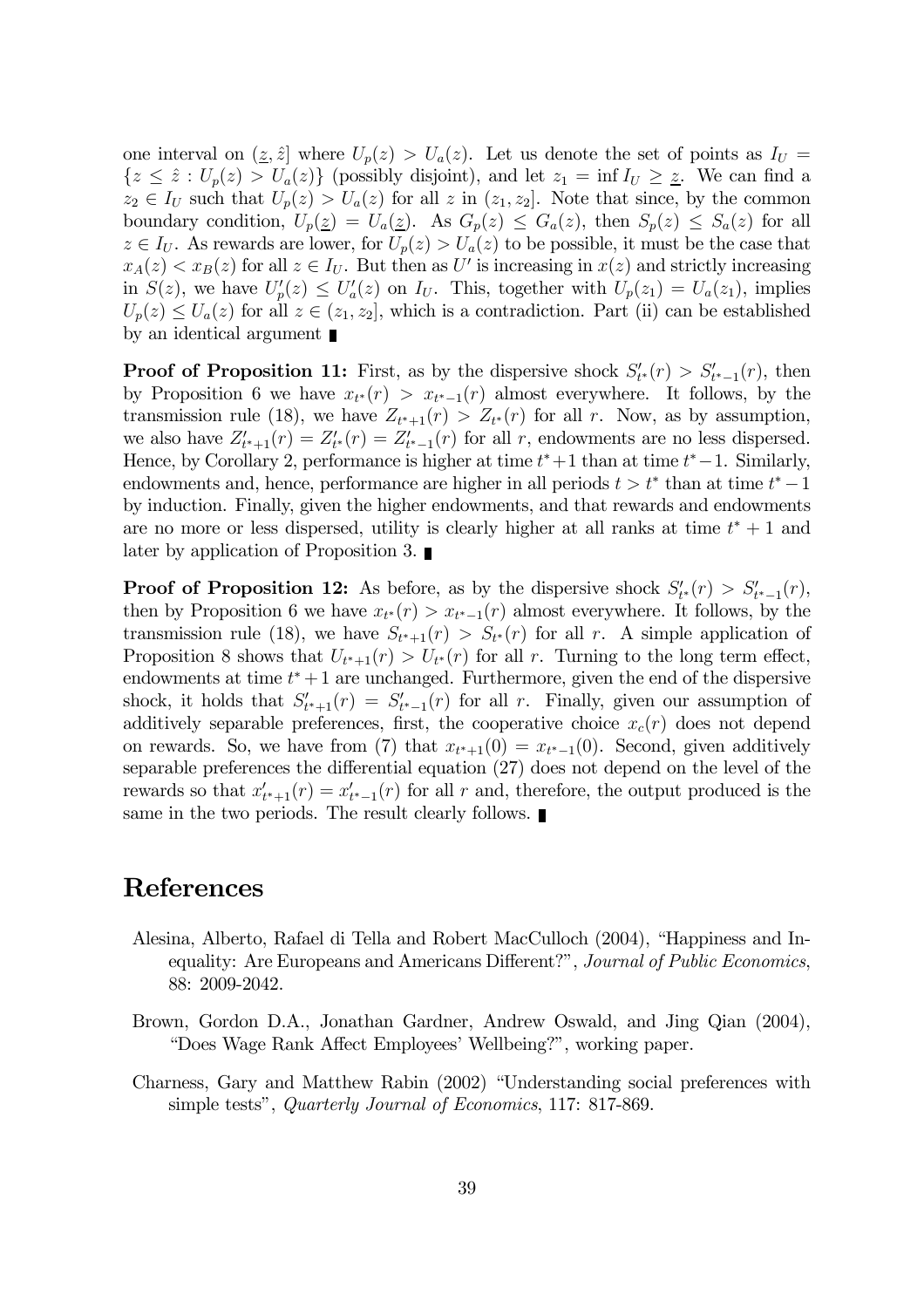- Clark, Andrew E. (2003) "Inequality-Aversion and Income Mobility: A Direct Test", working paper, DELTA, Paris.
- Cole, Harold L., George J. Mailath and Andrew Postlewaite (1992), "Social norms, savings behavior, and growth", Journal of Political Economy 100 (6), 1092-1125.
- Cole, Harold L., George J. Mailath and Andrew Postlewaite (1995), "Incorporating Concern for Relative Wealth into Economic Models." Federal Reserve Bank of Minneapolis Quarterly Review, 19 (3), 12-21.
- Cole, Harold L., George J. Mailath and Andrew Postlewaite (1998), "Class Systems and the Enforcement of Social Norms." Journal of Public Economics, 70, 5-35.
- Corneo, Giacomo, and Olivier Jeanne (1997) "On relative wealth effects and the optimality of growth". Economics Letters, 54 (1), 87-92.
- Costrell, Robert M. and Glenn C. Loury (2004), "Distribution of ability and earnings in a hierarchical job assignment model", Journal of Political Economy, 112, 1322- 1363.
- Davis, Kingsley and Wilbert E. Moore (1945), "Some Principles of Stratification", American Sociological Review, Vol. 10 (2), pp. 242-249.
- Deaton, Angus (2003), "Health, inequality and economic development", *Journal of* Economic Literature, 41(1): 113-158.
- Dworkin, Ronald (1981a), "What is Equality? Part 1: Equality of Welfare," *Philoso*phy and Public Affairs, 10: pp. 185-246.
- Dworkin, Ronald (1981b), "What is Equality? Part 2: Equality of Resources," Philosophy and Public Affairs 10, pp. 283-345.
- Easterlin, Richard (1974), "Does economic growth improve the human lot?" in Paul A. David and Melvin W. Reder, eds., Nations and Households in Economic Growth.
- Fehr Ernst and Klaus Schmidt, (1999), "A theory of fairness, competition, and cooperation", Quarterly Journal of Economics, 114: 817-868.
- Fernández, Raquel and Jordi Galí, (1999), "To each according to...? Markets, tournaments and the matching problem with borrowing constraints", Review of Economic Studies, 66, 799-824.
- Frank, Robert H. (1985), "The demand for unobservable and other positional goods", American Economic Review, 75 (1), 101-116.
- Frank, Robert H. (1999), Luxury Fever: Why Money Fails to Satisfy in an Era of Excess, Free Press, New York.
- Frank, Robert H. (2000). "Does Growing Inequality Harm the Middle Class?", Eastern Economic Journal, 26(3): 253-64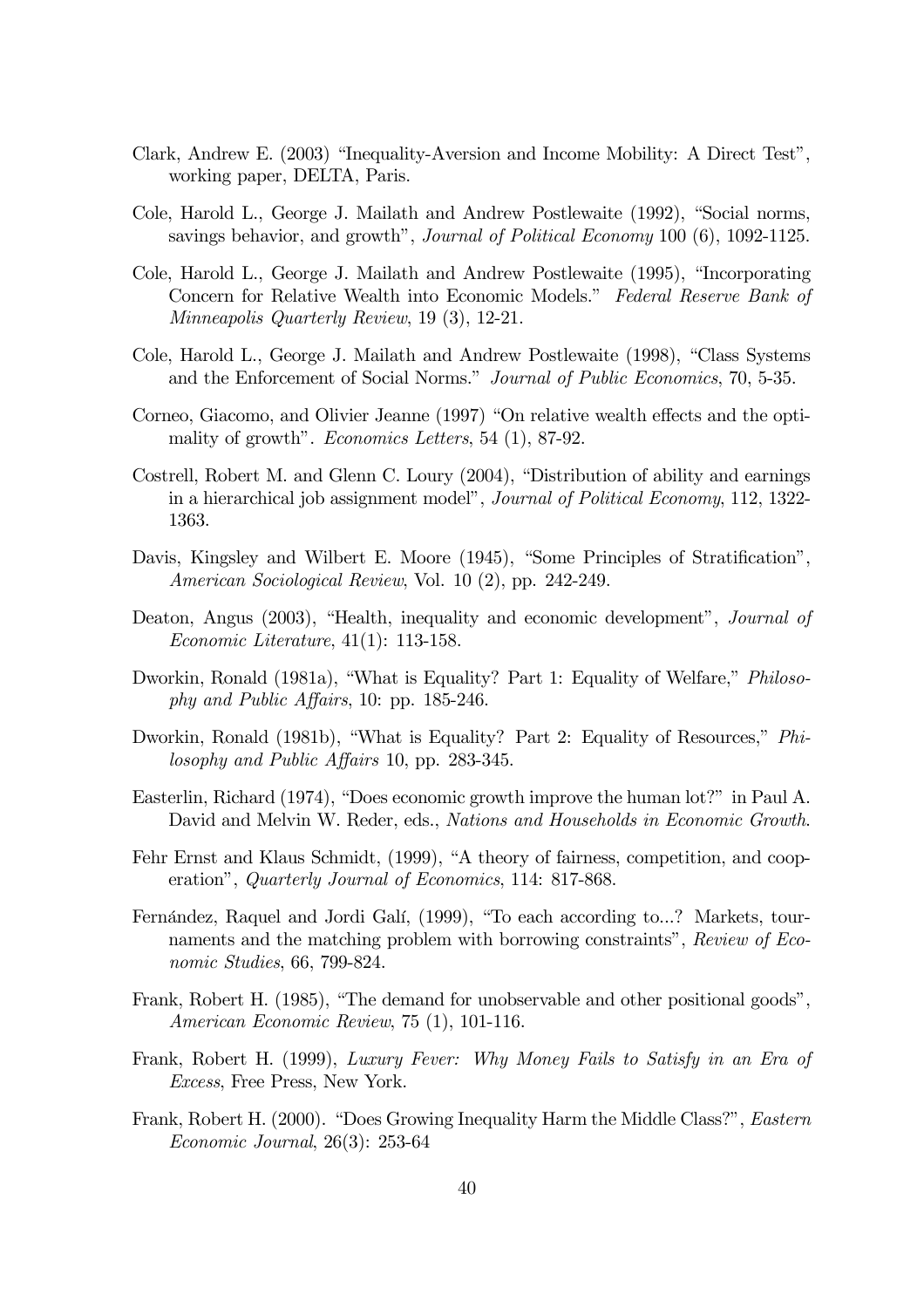- Frank, Robert H. and Philip J. Cook (1996), The Winner-Take-All Society: Why the Few at the Top Get So Much More than the Rest of Us, Penguin Books, New York.
- Green, S.J.D. (1989), "Competitive Equality of Opportunity: A Defense", Ethics, Vol. 100, No. 1 (October), pp. 5-32.
- Hopkins, Ed (2005), "Job Market Signalling of Relative Position, or Becker Married to Spence", working paper.
- Hopkins, Ed and Tatiana Kornienko (2004), "Running to Keep in the Same Place: Consumer Choice as a Game of Status", American Economic Review, September 2004, 94 (4), 1085-1107.
- Hopkins, Ed and Tatiana Kornienko (2007): "Status, Affluence, and Inequality: Rank-Based Comparisons in Games of Status", working paper.
- Hoppe, Heidrun, Benny Moldovanu and Aner Sela (2005) "The Theory of Assortative Matching Based on Costly Signals", working paper.
- Konow, James (2003), "Which is the Fairest One of All? A Positive Analysis of Justice Theories", Journal of Economic Literature, 41: 1188-1239.
- Lamont, Julian (2003), "Distributive Justice", in Edward N. Zalta, ed., The Stanford Encyclopedia of Philosophy (Fall 2003 Edition), http://plato.stanford.edu/archives/fall2003/entries/justice-distributive/.
- Lloyd Thomas, D.A. (1997), "Competitive Equality of Opportunity", Mind, New Series, v.86, No. 343 (July), pp.388-404.
- Marmot, Michael et al. (1991), "Health inequalities among British civil servants: the Whitehall II study", Lancet, 337:8754, 1387-1393.
- Marmot, Michael (2004), Status Syndrome, Bloomsbury, London.
- Moldovanu, Benny and Aner Sela (2006), "Contest architecture", Journal of Economic Theory, 126, 70-96.
- Nozick, Robert (1974), Anarchy, State and Utopia, Basic Books, New York.
- Peters, Michael (2004), "The Pre-Marital Investment Game", working paper.
- Phelps Brown, Henry (1988), *Egalitarianism and the Generation of Inequality*, Clarendon Press, Oxford.
- Postlewaite, Andrew (1998), "The social basis of interdependent preferences", European Economic Review, 42, 779-800.
- Rawls, John (1971), A Theory of Justice, Harvard University Press, Cambridge.